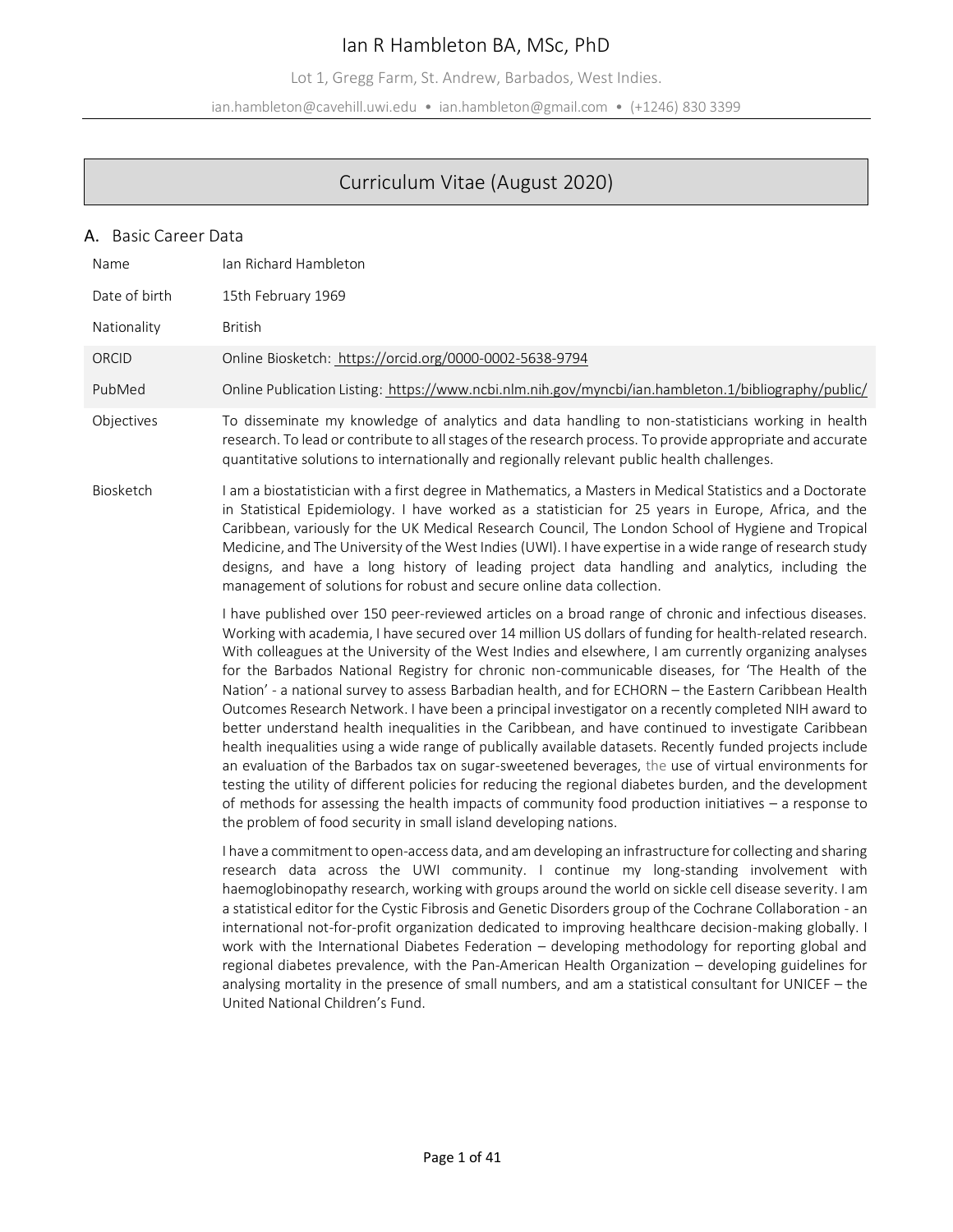# Education

| (04)         | Institution | Southampton University                                                                                                                                                                                                                                                                                                          |
|--------------|-------------|---------------------------------------------------------------------------------------------------------------------------------------------------------------------------------------------------------------------------------------------------------------------------------------------------------------------------------|
|              | Course      | PhD Statistical Epidemiology                                                                                                                                                                                                                                                                                                    |
|              | Description | Longitudinal studies in sickle cell disease                                                                                                                                                                                                                                                                                     |
|              | Period      | $1999 - 2003$                                                                                                                                                                                                                                                                                                                   |
| (03)         | Institution | Reading University                                                                                                                                                                                                                                                                                                              |
|              | Course      | MSc Biometry (Distinction)                                                                                                                                                                                                                                                                                                      |
|              | Description | The application of statistical methods to the biological sciences                                                                                                                                                                                                                                                               |
|              | Period      | 1994 - 1995                                                                                                                                                                                                                                                                                                                     |
| (02)         | Institution | <b>Brunel University</b>                                                                                                                                                                                                                                                                                                        |
|              | Course      | BA Mathematics $(1st$ class with honours)                                                                                                                                                                                                                                                                                       |
|              | Description | Four-year degree including 18-months in industry                                                                                                                                                                                                                                                                                |
|              | Period      | $1988 - 1992$                                                                                                                                                                                                                                                                                                                   |
| (01)         | Institution | Ravensbourne                                                                                                                                                                                                                                                                                                                    |
|              | Course      | 8 O-levels. 2 AO-levels. 3 A-levels.                                                                                                                                                                                                                                                                                            |
|              | Period      | $1980 - 1987$                                                                                                                                                                                                                                                                                                                   |
| Work History |             |                                                                                                                                                                                                                                                                                                                                 |
| (07)         | Employer    | The University of the West Indies, Cave Hill Campus                                                                                                                                                                                                                                                                             |
|              | Position    | Professor of Biostatistics and Informatics, George Alleyne Chronic Disease<br><b>Research Centre</b>                                                                                                                                                                                                                            |
|              | Description | Data Management and analysis of Clinical Trials, Population Surveys and<br>Epidemiological studies. National disease registries in cancer, stroke,<br>cardiovascular disease, lupus, and diabetes. National risk factor health surveys.<br>Advisor to PAHO, EU, Barbados Government, other regional NGOs involved in<br>health. |
|              | Period      | $2010$ – present                                                                                                                                                                                                                                                                                                                |
| (06)         | Employer    | The University of the West Indies, Cave Hill Campus                                                                                                                                                                                                                                                                             |
|              | Position    | Senior Lecturer in Biostatistics, Chronic Disease Research Centre                                                                                                                                                                                                                                                               |
|              | Description | Data Management and analysis of Clinical Trials, Population Surveys and<br>Epidemiological studies. National disease registries in cancer, stroke, and<br>cardiovascular disease. National risk factor health surveys. Advisor to PAHO,<br>EU, Barbados Government, other regional NGO involved in health.                      |
|              | Period      | $2006 - 2010$                                                                                                                                                                                                                                                                                                                   |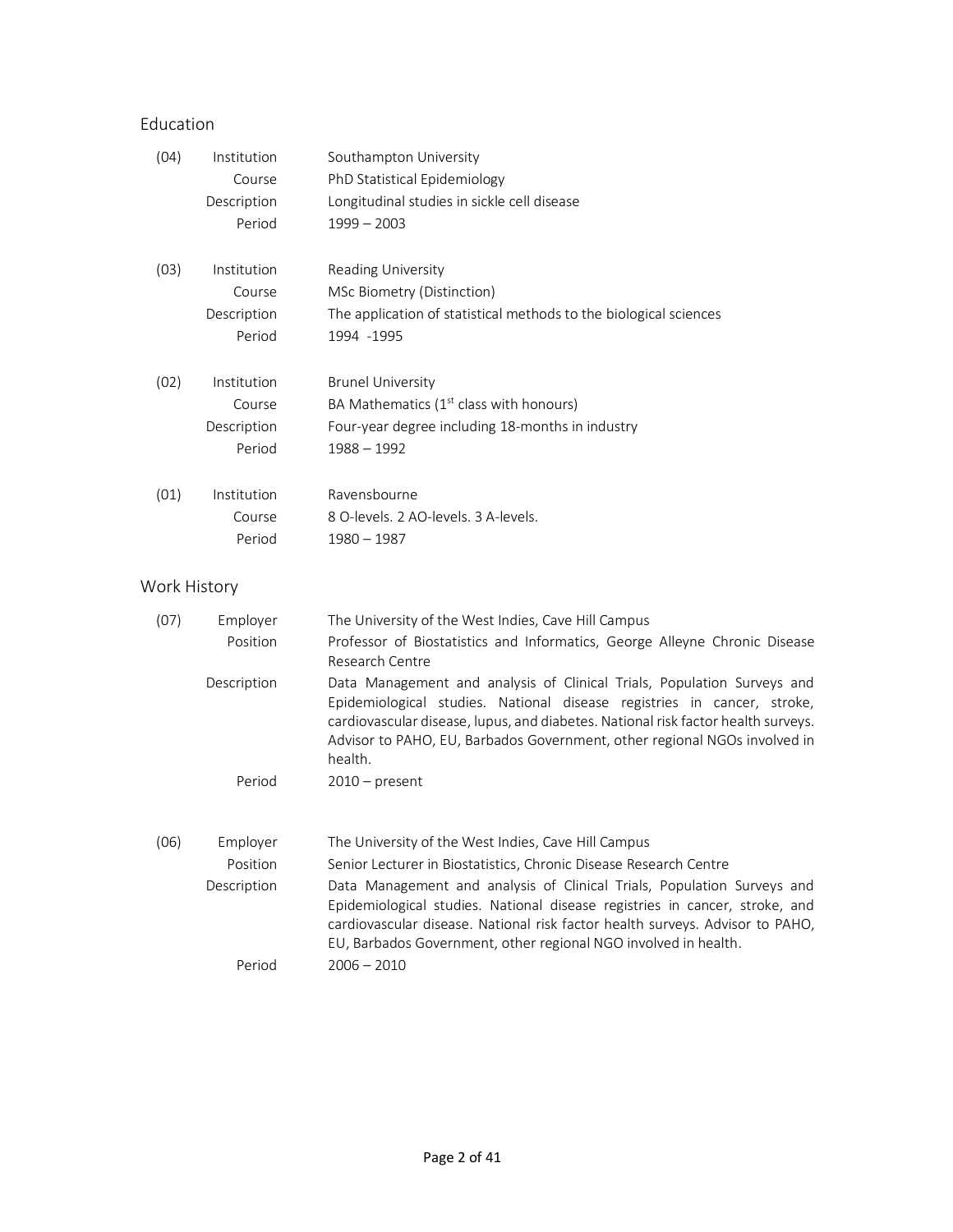| (05) | Employer<br>Position | The London School of Hygiene and Tropical Medicine<br>Co-investigator / Clinical Trial Statistician                                                                                                                                         |
|------|----------------------|---------------------------------------------------------------------------------------------------------------------------------------------------------------------------------------------------------------------------------------------|
|      | Description          | Study management, data management and statistical analysis of two double-<br>blind, randomised clinical trials of HIV interventions in women (1) Aciclovir for<br>HSV-2 infection for HIV prevention (2) Microbicide gel for HIV prevention |
|      | Period               | 2005 - 2006                                                                                                                                                                                                                                 |
| (04) | Employer             | The University of the West Indies, Mona Campus                                                                                                                                                                                              |
|      | Position             | Senior Lecturer in Biostatistics, The Sickle Cell Unit                                                                                                                                                                                      |
|      | Description          | Analyses of ongoing studies, teaching, consultancy. Development of Masters<br>programme in Biostatistics. Managing the activities of the TMRI Statistics<br>Group (Jamaica and Barbados).                                                   |
|      | Period               | $2002 - 2005$                                                                                                                                                                                                                               |
| (03) | Employer             | The Medical Research Council (UK), The Jamaican Sickle Cell Unit                                                                                                                                                                            |
|      | Position             | MRC Postgraduate Research Fellow                                                                                                                                                                                                            |
|      | Description          | Four-year MRC-funded study using the Jamaican Sickle Cell Disease Cohort<br>Study to develop guidelines for good practice when analysing observational<br>sickle-cell disease data.                                                         |
|      | Period               | $1998 - 2002$                                                                                                                                                                                                                               |
| (02) | Employer             | The Medical Research Council (UK), The Jamaican Sickle Cell Unit                                                                                                                                                                            |
|      | Position             | MRC scientist - statistician                                                                                                                                                                                                                |
|      | Description          | Statistical analysis of all Unit research. Statistical consultancy. Teaching of<br>statistical software.                                                                                                                                    |
|      | Period               | $1996 - 1998$                                                                                                                                                                                                                               |
| (01) | Employer             | Charing Cross Medical School, Department of Public Health                                                                                                                                                                                   |
|      | Position             | Lecturer in Medical Statistics                                                                                                                                                                                                              |
|      | Description          | Statistical consultancy. Analysis of major funded projects. Teaching of<br>statistical techniques and software.                                                                                                                             |
|      | Period               | $1995 - 1996$                                                                                                                                                                                                                               |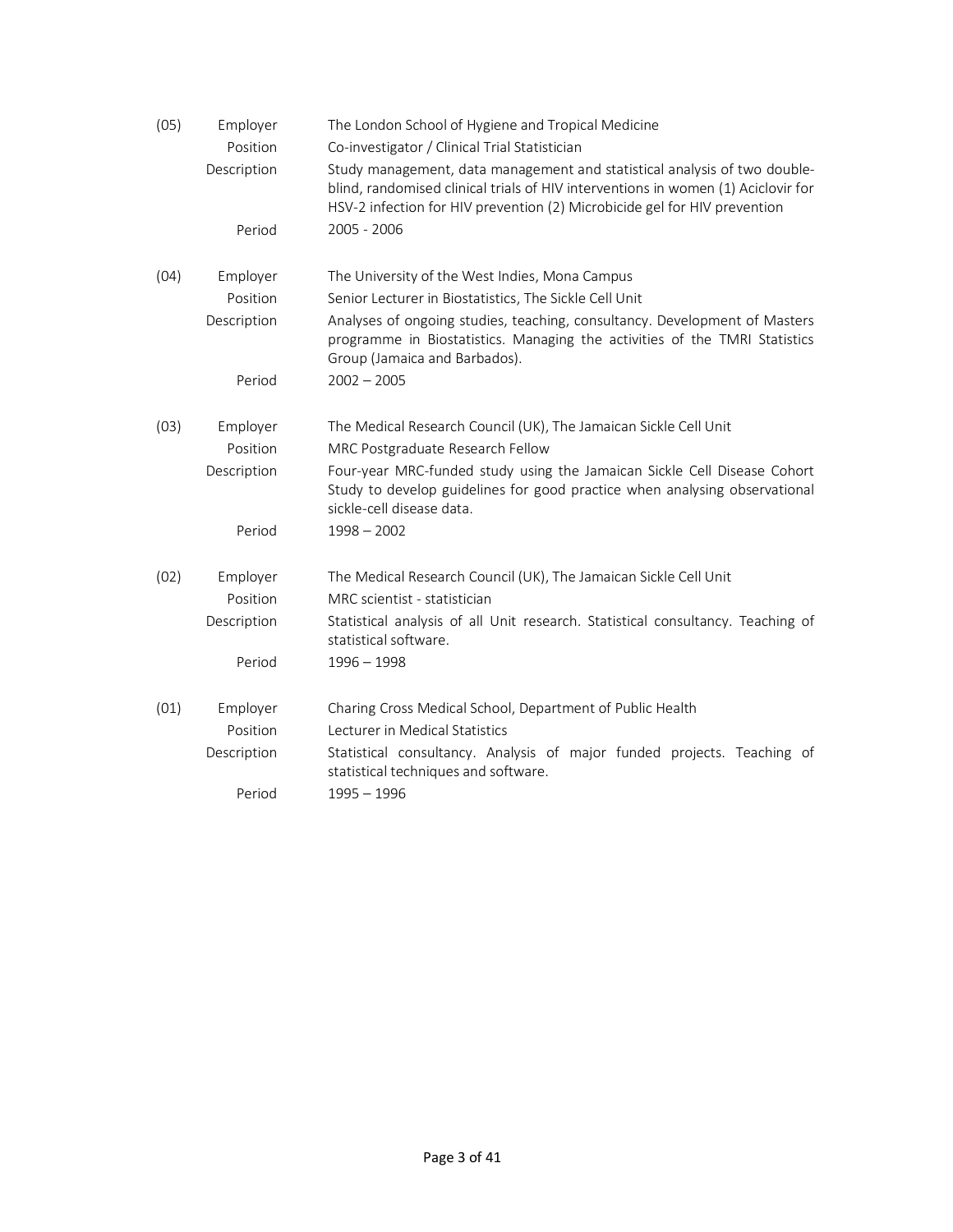# Areas of Expertise

| Data Handling     | • Regulatory framework for data management of Randomised Controlled<br>Trials (RCTs). • Data management techniques for ensuring data quality. • Data<br>Management audits. • Data curation. • Data sharing.                                                                                                               |
|-------------------|---------------------------------------------------------------------------------------------------------------------------------------------------------------------------------------------------------------------------------------------------------------------------------------------------------------------------|
| <b>Statistics</b> | • Systematic review methodologies • Systematic analyses of available data •<br>Analysis of official statistics . Design and analysis of surveys . Longitudinal<br>modelling techniques. • Coping with missing data • Methods for risk factor<br>selection in prognostic factor studies. • Data visualisation.             |
| Epidemiology      | • Systematic reviews and meta-analyses • Health Inequalities • Randomised<br>Controlled Trials • Population Registries • Methods for ensuring Good Clinical<br>Practice (GCP) • Cohort studies. • Techniques for tracking participants and for<br>minimising loss to follow-up. • Bias in RCTs and observational studies. |
| Medical           | • Sickle-cell disease. • Haemoglobinopathies. • Chronic Non-Communicable<br>Diseases • Diabetes • Cardiovascular disease • Health Informatics • Data<br>quality in medical research • Ageing • HIV/AIDS.                                                                                                                  |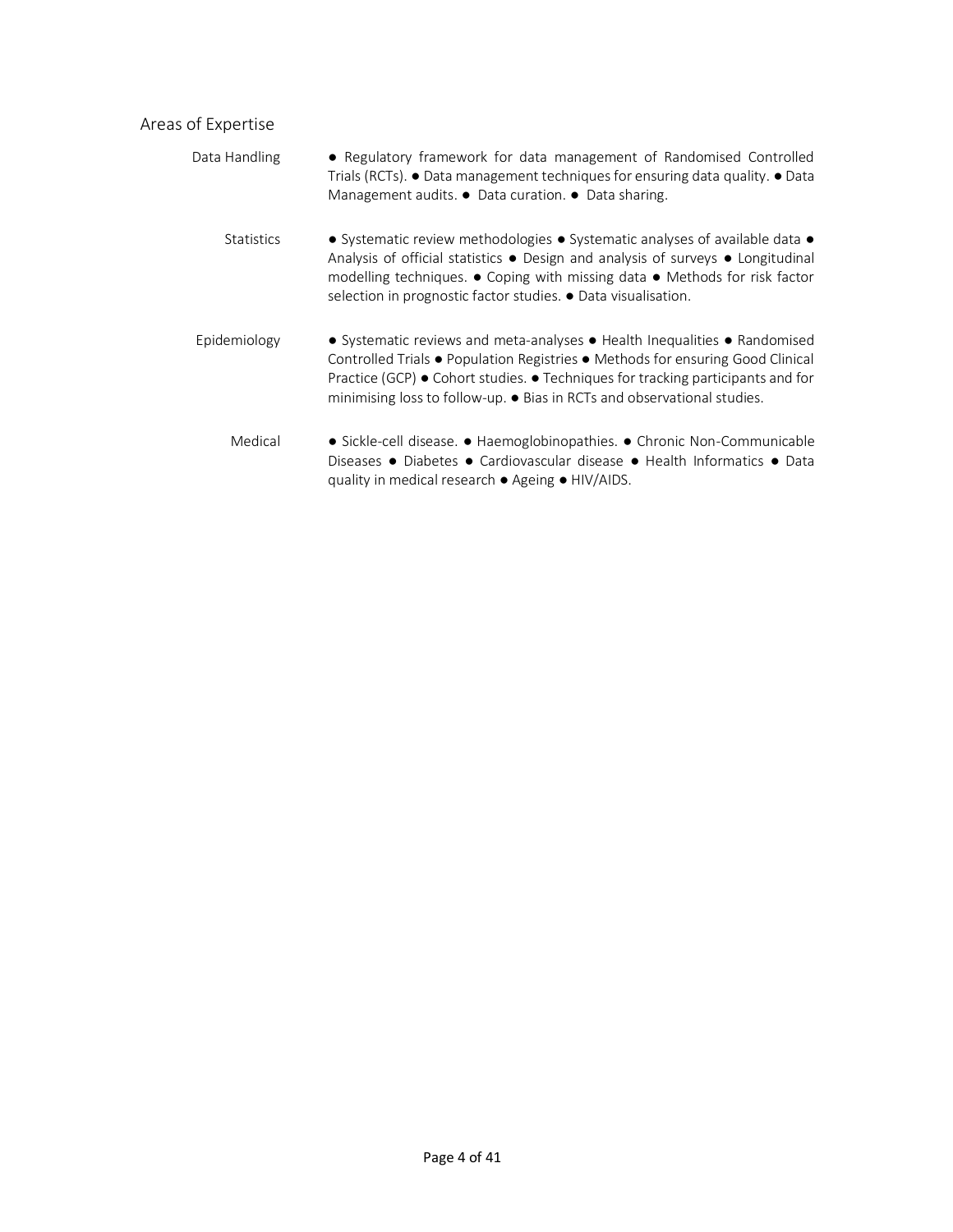## B. Refereed Scholarly Output

I have published 157 articles in international peer reviewed journals (13 since 2019, 35 since 2017, 59 since 2015).

Recent articles have been published in Nature (Impact Factor 41.6), Lancet (IF 59.1), Lancet Global Health (IF 21.6), International Journal of Epidemiology (IF 7.4), eLife (IF 7.6), and the Cochrane Database (IF 7.9).

(157) Brown CR, Howitt C, Murhy MM, Hambleton IR, Crizzle, AM. Driving cessation in older adults in a Caribbean small island developing state. Journal of Transport & Health. 2020, Vol 18. DOI: https://doi.org/10.1016/j.jth.2020.100903.

(156) Murphy MM, Jeyaseelan SM, Howitt C, Greaves N, Harewood H, Quimby KR, Sobers N, Landis RC, Rocke KD, Hambleton IR. COVID-19 containment in the Caribbean: The experience of Small Island developing states. Research in Globalization. DOI: https://doi.org/10.1016/j.resglo.2020.100019. Available online 4 August 2020.

(155) Hambleton IR, Jeyaseelan SM, Murphy MM. COVID-19 in the Caribbean small island developing states: lessons learnt from extreme weather events. Lancet Glob Health. 2020 Jul 2:S2214-109X(20)30291-6. doi: 10.1016/S2214-109X(20)30291-6. Epub ahead of print.

(154) Pathak EB, Salemi JL, Sobers N, Menard J, Hambleton IR. COVID-19 in Children in the United States: Intensive Care Admissions, Estimated Total Infected, and Projected Numbers of Severe Pediatric Cases in 2020. J Public Health Manag Pract. 2020 Jul/Aug;26(4):325-333. doi: 10.1097/PHH.0000000000001190.

(153) NCD Risk Factor Collaboration (NCD-RisC)—Americas Working Group. Trends in cardiometabolic risk factors in the Americas between 1980 and 2014: a pooled analysis of population-based surveys. Lancet Glob Health. 2020 Jan;8(1):e123-e133. doi: 10.1016/S2214-109X(19)30484-X. Erratum in: Lancet Glob Health. 2020 May;8(5):e648. (Hambleton IR, member of NCD-RisC writing group).

(152) Wang K, Hambleton I, Linnander E, Marenco L, Hassan S, Kumara M, Fredericks LE, Harrigan S, Hasse TA 2nd, Brandt C, Nunez-Smith M; ECHORN Writing Group. Toward Reducing Health Information Inequities in the Caribbean: Our Experience Building a Participatory Health Informatics Project. Ethn Dis. 2020 Apr 2;30(Suppl 1):193-202. doi: 10.18865/ed.30.S1.193.

(151) NCD Risk Factor Collaboration (NCD-RisC). Repositioning of the global epicentre of non-optimal cholesterol. Nature. 2020 Jun;582(7810):73-77. doi: 10.1038/s41586-020-2338-1. Epub 2020 Jun 3. PMID: 32494083; PMCID: PMC7332422. (Hambleton IR, member of NCD-RisC group)

(150) Quashie NT, Howitt C, Hambleton IR. Comparison of Dual Therapies for Lowering Blood Pressure in Black Africans. N Engl J Med. 2019 Oct 3;381(14):1391. doi:10.1056/NEJMc1909844.

(149) Saluja S, Anderson SG, Hambleton I, Shoo H, Livingston M, Jude EB, Lunt M, Dunn G, Heald AH. Foot ulceration and its association with mortality in diabetes mellitus: a meta-analysis. Diabet Med. 2020 Feb;37(2):211-218. doi: 10.1111/dme.14151. Epub 2019 Dec 2.

(148) Estcourt LJ, Hopewell S, Trivella M, Hambleton IR, Cho G. Regular long-term red blood cell transfusions for managing chronic chest complications in sickle cell disease. Cochrane Database Syst Rev. 2019 Oct 25;2019(10):CD008360. doi: 10.1002/14651858.CD008360.pub5.

(147) Cooper TE, Hambleton IR, Ballas SK, Johnston BA, Wiffen PJ. Pharmacological interventions for painful sickle cell vaso-occlusive crises in adults. Cochrane Database Syst Rev. 2019 Nov 14;2019(11):CD012187. doi: 10.1002/14651858.CD012187.pub2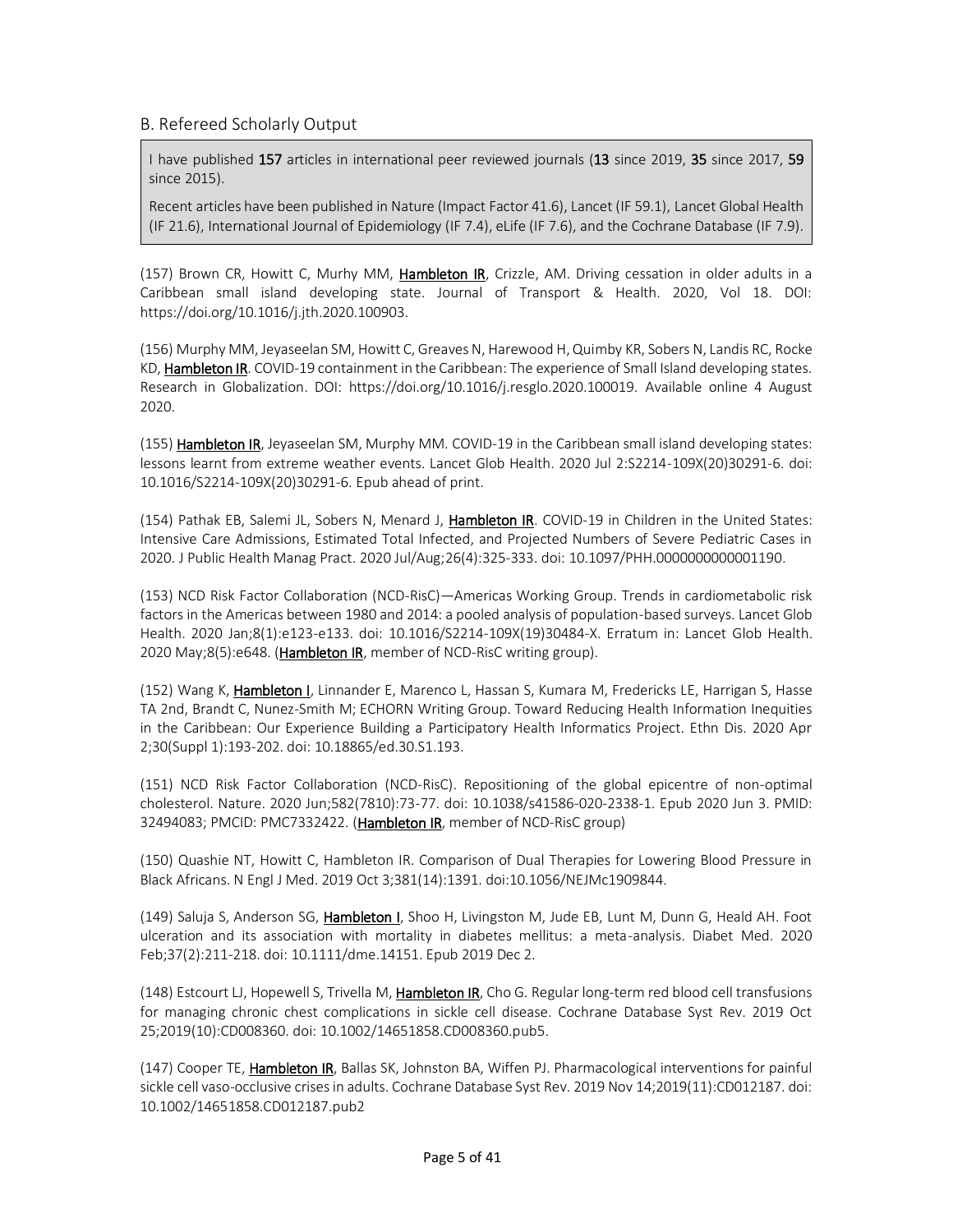(146) Razavi A, Hambleton I, Samuels TA, Sobers N, Unwin N. Premature mortality from cardiovascular disease and diabetes in the Caribbean and associations with health care expenditure, 2001 - 2011. Rev Panam Salud Publica. 2018 Dec 17;42:e179. doi: 10.26633/RPSP.2018.179.

(145) Guariguata L, Brown C, Sobers N, Hambleton I, Samuels TA, Unwin N. An updated systematic review and meta-analysis on the social determinants of diabetes and related risk factors in the Caribbean. Rev Panam Salud Publica. 2018 Dec 17;42:e171. doi: 10.26633/RPSP.2018.171.

(144) NCD Risk Factor Collaboration (NCD-RisC). Rising rural body-mass index in the main driver of the global obesity epidemic in adults. Nature. 2019. May-09. https://doi.org/10.1038/s41586-019-1171-x (Hambleton IR, member of NCD-RisC writing group).

(143) Alvarado M, Unwin N, Sharp SJ, Hambleton I, Murphy MM, Samuels TA, Suhrcke M, Adams J. Assessing the impact of the Barbados sugar-sweetened beverage tax on beverage sales: an observational study. Int J Behav Nutr Phys Act. 2019 Jan 30;16(1):13. doi: 10.1186/s12966-019-0776-7.

(142) Sobers N, Rose AMC, Samuels TA, Critchley J, Abed M, Hambleton I, Harvey A, Unwin N. Are there gender differences in acute management and secondary prevention of acute coronary syndromes in Barbados? A cohort study. BMJ Open. 2019 Jan 28;9(1):e025977. doi: 10.1136/bmjopen-2018-025977.

(141) Adams OP, Mangera KA, **Hambleton IR**, Morris EH, Paul-Charles JL. Does peak expiratory flow measured sitting differ from that measured standing? A cross-over study in primary care in Barbados. BJGP Open. 2018 Jun 27;2(2):bjgpopen18X101592. doi: 10.3399/bjgpopen18X101592. eCollection 2018 Jul.

(140) Harris RM, Rose AMC, Hambleton IR, Howitt C, Forouhi NG, Hennis AJM, Samuels TA, Unwin N. Sodium and potassium excretion in an adult Caribbean population of African descent with a high burden of cardiovascular disease. BMC Public Health. 2018 Aug 9;18(1):998. doi: 10.1186/s12889-018-5694-0.

(139) Brown CR, Hambleton I, Hercules SM, Unwin N, Murphy MM, Nigel Harris E, Wilks R, MacLeish M, Sullivan L, Sobers-Grannum N; U.S. Caribbean Alliance for Health Disparities Research Group (USCAHDR). Social determinants of prostate cancer in the Caribbean: a systematic review and meta-analysis. BMC Public Health. 2018 Jul 20;18(1):900. doi: 10.1186/s12889-018-5696-y.

(138) Harewood-Marshall AS, Craig LS, Martelly TP, Corbin DOC, Maul L, McIntosh-Clarke D, Blackman T, George KS, Hennis AJM, Hambleton IR, Rose AMC. Managing acute ischaemic stroke in a small island developing state: meeting the guidelines in Barbados. BMC Public Health. 2018 May 22;18(1):648. doi: 10.1186/s12889-018-5565-8.

(137) NCD Risk Factor Collaboration (NCD-RisC) . Contributions of mean and shape of blood pressure distribution to worldwide trends and variations in raised blood pressure: a pooled analysis of 1018 population-based measurement studies with 88.6 million participants. Int J Epidemiol. 2018 Mar 19. doi: 10.1093/ije/dyy016. (Hambleton IR, member of NCD-RisC group)

(136) Serjeant GR, Chin N, Asnani MR, Serjeant BE, Mason KP, Hambleton IR, Knight-Madden JM. Causes of death and early life determinants of survival in homozygous sickle cell disease: The Jamaican cohort study from birth. PLoS One. 2018 Mar 1;13(3):e0192710. doi: 10.1371/journal.pone.0192710.

(135) Taylor CG Jr, Taylor G, Atherley A, Hambleton I, Unwin N, Adams OP. The Barbados Insulin Matters (BIM) study: Barriers to insulin therapy among a population-based sample of people with type 2 diabetes in the Caribbean island of Barbados. J Clin Transl Endocrinol. 2017 May 4;8:49-53. doi: 10.1016/j.jcte.2017.04.002. eCollection 2017 Jun.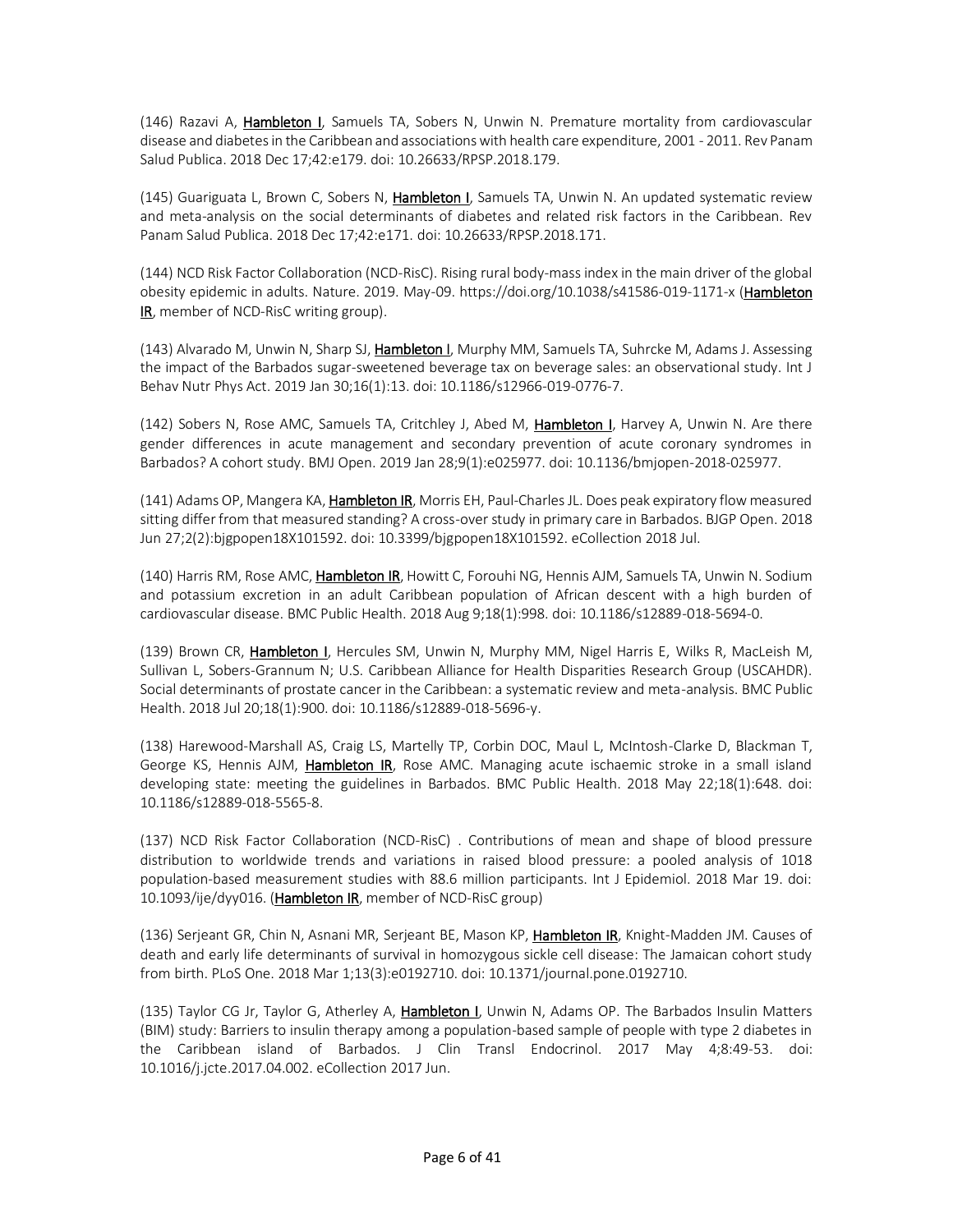(134) NCD Risk Factor Collaboration (NCD-RisC). Worldwide trends in body-mass index, underweight, overweight, and obesity from 1975 to 2016: a pooled analysis of 2416 population-based measurement studies in 128·9 million children, adolescents, and adults. Lancet. 2017 Oct 10. pii: S0140-6736(17)32129-3. doi: 10.1016/S0140-6736(17)32129-3. (Hambleton IR, member of NCD-RisC group)

(133) Unwin N, Howitt C, Rose AM, Samuels TA, Hennis AJ, Hambleton IR. Prevalence and phenotype of diabetes and prediabetes using fasting glucose vs HbA1c in a Caribbean population. J Glob Health. 2017 Dec;7(2):020407. doi: 10.7189/jogh.07.020407.

(132) Ward JM, Schmalenberg K, Antonishyn NA, Hambleton IR, Blackman EL, Levett PN, Gittens-St Hilaire MV. Human papillomavirus genotype distribution in cervical samples among vaccine naïve Barbados women. Cancer Causes Control. 2017 Nov;28(11):1323-1332. doi: 10.1007/s10552-017-0959-y.

(131) Serjeant GR, Serjeant BE, Hambleton IR, Oakley M, Thein SL, Clark B. A Plea for the Newborn Diagnosis of Hb S-Hereditary Persistence of Fetal Hemoglobin. Hemoglobin. 2017 May;41(3):216-217. doi: 10.1080/03630269.2017.1360336. Epub 2017 Sep 5.

(130) Alvarado M, Kostova D, Suhrcke M, Hambleton I, Hassell T, Samuels TA, Adams J, Unwin N; Barbados SSB Tax Evaluation Group. Trends in beverage prices following the introduction of a tax on sugar-sweetened beverages in Barbados. Prev Med. 2017 Jul 15. pii: S0091-7435(17)30260-8. doi: 10.1016/j.ypmed.2017.07.013.

(129) Hambleton IR, Jeyaseelan SM, Howitt C, Hennis AJ. Monitoring Caribbean tobacco use: baseline adolescent smoking prevalence and regional disparities. Salud Publica Mex. 2017;59Suppl 1(Suppl 1):12-21. doi: 10.21149/7849.

(128) Brown CR, Hambleton IR, Sobers-Grannum N, Hercules SM, Unwin N, Nigel Harris E, Wilks R, MacLeish M, Sullivan L, Murphy MM; U.S. Caribbean Alliance for Health Disparities Research Group (USCAHDR). Social determinants of depression and suicidal behaviour in the Caribbean: a systematic review. BMC Public Health. 2017 Jun 15;17(1):577. doi: 10.1186/s12889-017-4371-z.

(127) Ferguson TS, Younger-Coleman NOM, Tulloch-Reid MK, Hambleton IR, Francis DK, Bennett NR, McFarlane SR, Bidulescu A, MacLeish MY, Hennis AJM, Wilks RJ, Harris EN, Sullivan LW. Educational Health Disparities in Cardiovascular Disease Risk Factors: Findings from Jamaica Health and Lifestyle Survey 2007- 2008. Front Cardiovasc Med. 2017 May 15;4:28. doi: 10.3389/fcvm.2017.00028.

(126) Flower C, *Hambleton I*, Corbin D, Marquez S, Edghill R. The spectrum of neuropsychiatric lupus in a Black Caribbean population: a report of the Barbados National Lupus Registry. Lupus. 2017 Sep;26(10):1034- 1041. doi: 10.1177/0961203317692431. Epub 2017 Feb 22.

(125) Brown CR, Hambleton IR, Hercules SM, Alvarado M, Unwin N, Murphy MM, Harris EN, Wilks R, MacLeish M, Sullivan L, Sobers-Grannum N; U.S. Caribbean Alliance for Health Disparities Research Group (USCAHDR). Social determinants of breast cancer in the Caribbean: a systematic review. Int J Equity Health. 2017 Apr 5;16(1):60. doi: 10.1186/s12939-017-0540-z.

(124) Bidulescu A, Ferguson TS, *Hambleton I, Younger-Coleman N, Francis D, Bennett N, Griswold M, Fox E,* MacLeish M, Wilks R, Harris EN, Sullivan LW. Educational health disparities in hypertension and diabetes mellitus among African descent populations in the Caribbean and the USA: a comparative analysis from the Spanish town cohort (Jamaica) and the Jackson heart study (USA). Int J Equity Health. 2017 Feb 14;16(1):33. doi: 10.1186/s12939-017-0527-9.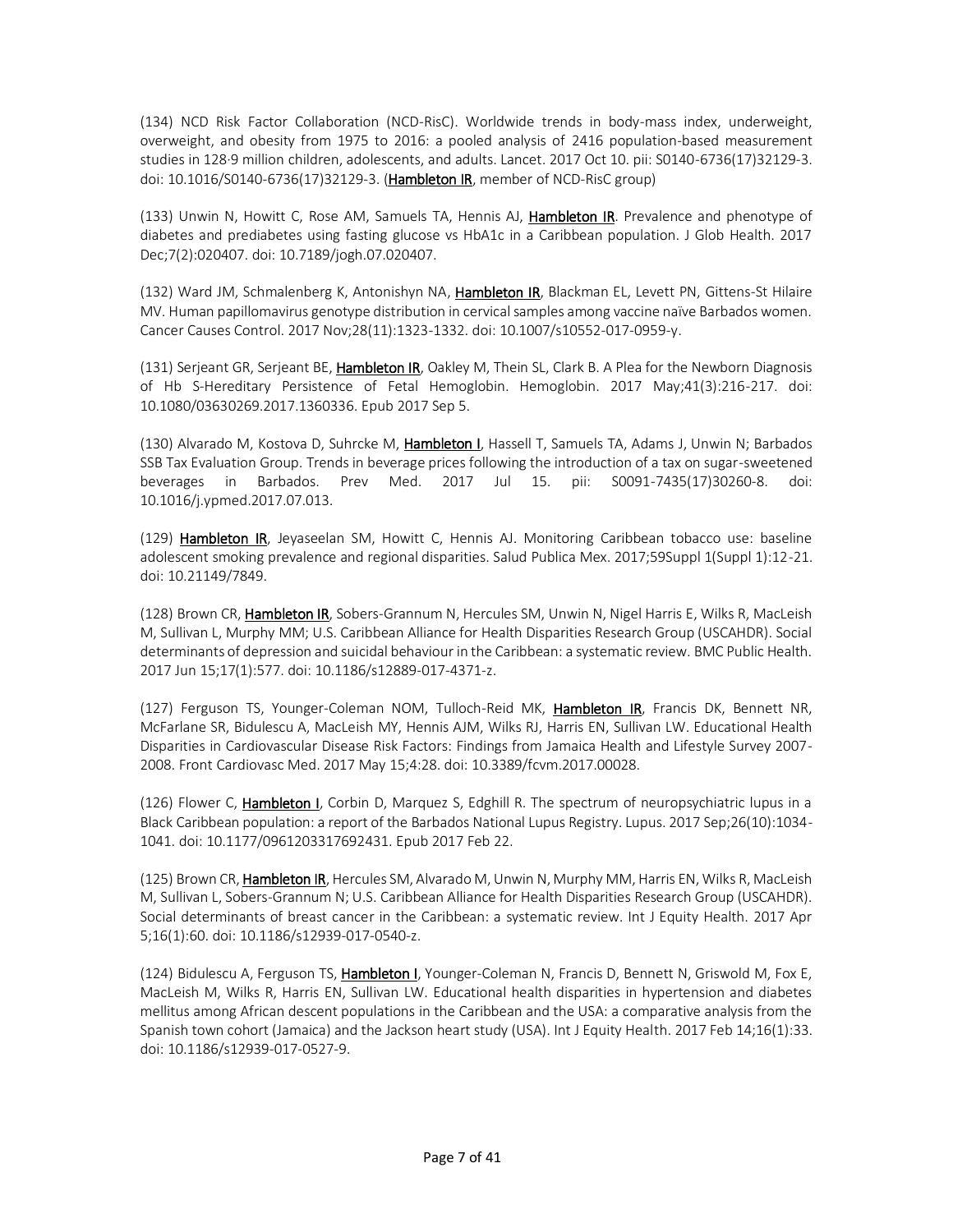(123) NCD Risk Factor Collaboration (NCD-RisC). Worldwide trends in blood pressure from 1975 to 2015: a pooled analysis of 1479 population-based measurement studies with 19·1 million participants. Lancet. 2017 Jan 7;389(10064):37-55. doi:10.1016/S0140-6736(16)31919-5. (**Hambleton IR**, member of NCD-RisC group)

(122) Flower C, Hambleton I, Campbell M. The Effect of Psychosocial and Neuropsychiatric Factors on Medication Adherence in a Cohort of Women With Systemic Lupus Erythematosus. J Clin Rheumatol. 2016 Dec;22(8):411-417.

(121) Taylor CG Jr, Taylor G, Atherley A, Hambleton I, Unwin N, Adams OP. Barbados Insulin Matters (BIM) study: Perceptions on insulin initiation by primary care doctors in the Caribbean island of Barbados. Prim Care Diabetes. 2016 Nov 4. pii:S1751-9918(16)30104-8. doi: 10.1016/j.pcd.2016.10.001.

(120) Guariguata L, Guell C, Samuels TA, Rouwette EA, Woodcock J, Hambleton IR, Unwin N. Systems Science for Caribbean Health: the development and piloting of a model for guiding policy on diabetes in the Caribbean. Health Res Policy Syst. 2016 Oct 26;14(1):79

(119) Rose AM, **Hambleton IR**, Jeyaseelan SM, Howitt C, Harewood R, Campbell J, Martelly TN, Blackman T, George KS, Hassell TA, Corbin DO, Delice R, Prussia P, Legetic B, Hennis AJ. Establishing national noncommunicable disease surveillance in a developing country: a model for small island nations. Rev Panam Salud Publica. 2016 Feb;39(2):76-85

(118) Howitt C, Brage S, Hambleton IR, Westgate K, Samuels TA, Rose AM, Unwin N. A cross-sectional study of physical activity and sedentary behaviours in a Caribbean population: combining objective and questionnaire data to guide future interventions. BMC Public Health. 2016 Oct 1;16(1):1036

(117) Knight-Madden JM, **Hambleton IR**. Inhaled bronchodilators for acute chest syndrome in people with sickle cell disease. Cochrane Database Syst Rev. 2016 Sep 27;9:CD003733

(116) Morey F, Hambleton IR, Unwin N, Samuels TA. Ethnic and Gender Disparities in Premature Adult Mortality in Belize 2008-2010. PLoS One. 2016 Sep 19;11(9):e0163172. doi: 10.1371/journal.pone.0163172

(115) Nolan SJ, Hambleton I, Dwan K. The Use and Reporting of the Cross-Over Study Design in Clinical Trials and Systematic Reviews: A Systematic Assessment. PLoS One. 2016 Jul 13;11(7):e0159014. doi: 10.1371/journal.pone.0159014

(114) Estcourt LJ, Fortin PM, Hopewell S, Trivella M, **Hambleton IR**, Cho G. Regular long-term red blood cell transfusions for managing chronic chest complications in sickle cell disease. Cochrane Database Syst Rev. 2016 May 20;(5):CD008360. doi: 10.1002/14651858.CD008360.pub4

(113) NCD Risk Factor Collaboration (NCD-RisC). A century of trends in adult human height. Elife. 2016 Jul 26;5. pii: e13410. doi: 10.7554/eLife.13410. (Hambleton IR, member of NCD-RisC group)

(112) Unwin N, Hambleton IR. Neighbourhood of residence and the risk of type 2 diabetes. Lancet Diabetes Endocrinol. 2016 Apr 27. pii: S2213-8587(16)30056-0. doi: 10.1016/S2213-8587(16)30056-0.

(111) NCD Risk Factor Collaboration (NCD-RisC). Worldwide trends in diabetes since 1980: a pooled analysis of 751 population-based studies with 4.4 million participants. Lancet. 2016 Apr 9;387(10027):1513-30. doi: 10.1016/S0140-6736(16)00618-8. (Hambleton IR, member of NCD-RisC group)

(110) Atherley AE, Hambleton IR, Unwin N, George C, Lashley PM, Taylor CG Jr. Exploring the transition of undergraduate medical students into a clinical clerkship using organizational socialization theory. Perspect Med Educ. 2016 Apr;5(2):78-87. doi: 10.1007/s40037-015-0241-5.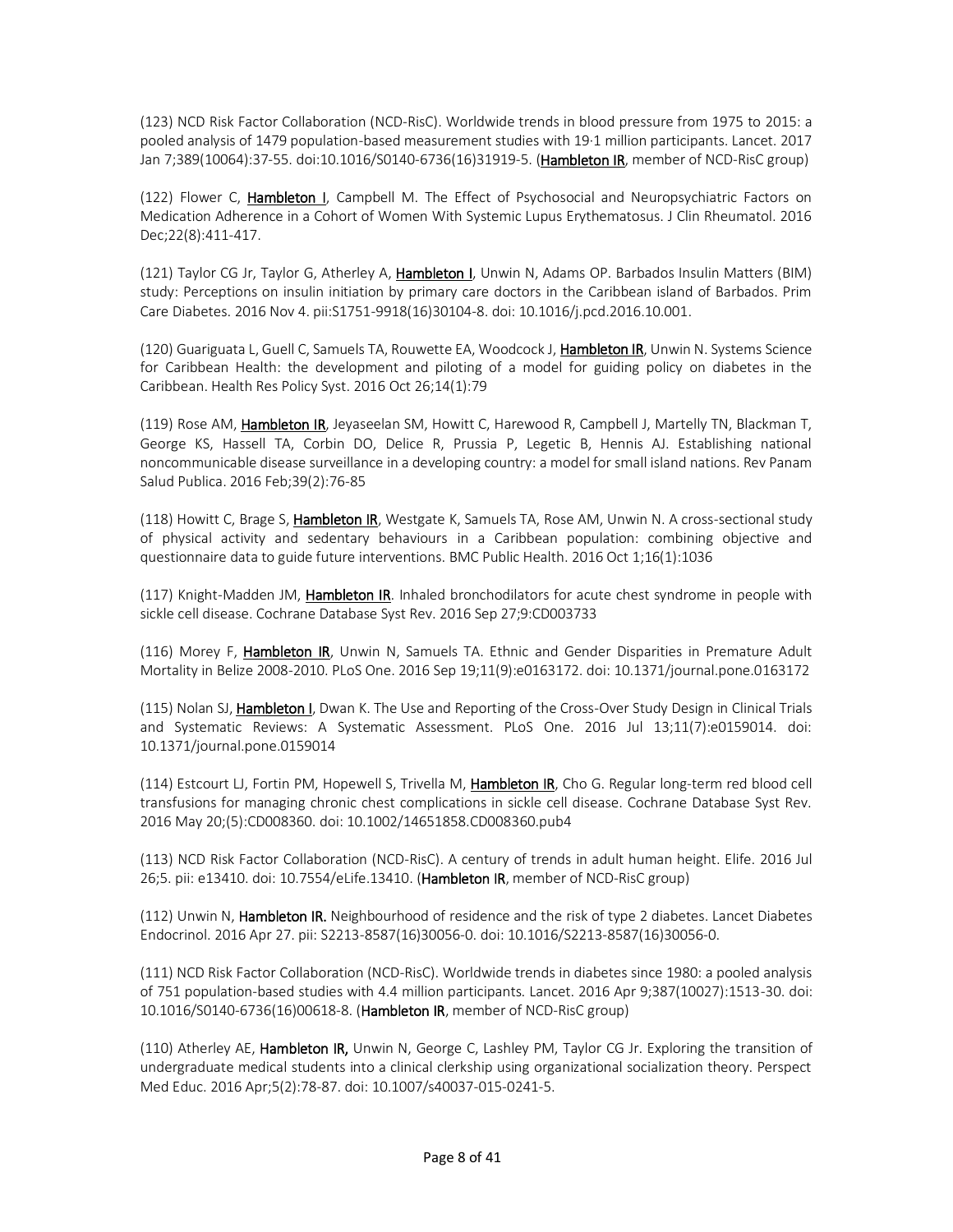(109) Mason K, Gibson F, Gardner R, Warren L, Fisher C, Higgs D, Happich M, Kulozik A, Hambleton I, Serjeant BE, Serjeant GR. Newborn Screening for Sickle Cell Disease: Jamaican Experience. West Indian Med J. 2015 Sep 22;65(1). doi: 10.7727/wimj.2015.492.

(108) Howitt C, Hambleton IR, Rose AM, Hennis A, Samuels TA, George KS, Unwin N. Social distribution of diabetes, hypertension and related risk factors in Barbados: a cross-sectional study. BMJ Open. 2015 Dec 18;5(12):e008869. doi: 10.1136/bmjopen-2015-008869.

(107) Rose AMC, Hambleton IR, Jeyaseelan SM, Howitt CH, Harewood R, Campbell J, Blackman T, George KS, Hassell TA, Corbin DOC, Delice R, Prussia P, Legetic B, Hennis AJM. Establishing national non-communicable disease surveillance in a developing country: A model for small island nations. Rev Panam Salud Publica. 2015 (In Press)

(106) Serjeant G, Hambleton IR. Priapism in Homozygous Sickle Cell Disease: A 40-year Study of the Natural History. West Indian Med J. 2015 Apr 27;64(3). doi: 10.7727/wimj.2014.119.

(105) Hambleton IR, Howitt C, Rose AM, Samuels TA, Unwin N. Global trends in dietary quality. Lancet Glob Health. 2015 Oct;3(10):e593. doi: 10.1016/S2214-109X(15)00082-0.

(104) Taylor CG Jr, Bynoe K, Worme A, Hambleton J, Atherley A, Husbands A, Unwin N. A checklist that enhances the provision of education during insulin initiation simulation: a randomized controlled trial. Diabet Med. 2015 Sep 4. doi: 10.1111/dme.12956.

(103) Quimby KR, Hambleton IR, Landis RC. Intravenous infusion of haptoglobin for the prevention of adverse clinical outcome in Sickle Cell Disease. Med Hypotheses. 2015 Oct;85(4):424-32. doi: 10.1016/j.mehy.2015.06.023.

(102) Hambleton IR, Howitt C, Jeyaseelan S, Murphy MM, Hennis AJ, Wilks R, Harris EN, MacLeish M, Sullivan L; U.S. Caribbean Alliance for Health Disparities Research Group (USCAHDR). Trends in Longevity in the Americas: Disparities in Life Expectancy in Women and Men, 1965-2010. PLoS One. 2015 Jun 19;10(6):e0129778. doi: 10.1371/journal.pone.0129778.

(101) Rose AM, Belgrave NR, Maul L, Hennis AJ, Delice R, Hambleton IR. Predicting the burden of acute myocardial infarction in a country with limited resources: combining data from routine sources. Int Health. 2015 May 20. pii: ihv030.

(100) Landis RC, Carmichael-Simmons K, Hambleton IR, Best A. HIV Viral Load Trends in Six Eastern Caribbean Countries Utilizing a Regional Laboratory Referral Service: Implications for Treatment as Prevention. PLoS One. 2015 Apr 29;10(4):e0125435. doi: 10.1371/journal.pone.0125435.

(99) Hambleton IR, Jeyaseelan S, Howitt C, Sobers-Grannum N, Hennis AJ, Wilks RJ, Harris EN, MacLeish M, Sullivan LW; US Caribbean Alliance for Health Disparities Research Group. Cause-of-death disparities in the African diaspora: exploring differences among shared-heritage populations. Am J Public Health. 2015 Jul;105 Suppl 3:S491-8. doi: 10.2105/AJPH.2015.302676.

(98) Patra PK, Khodiar PK, Hambleton IR, Serjeant GR. The Chhattisgarh state screening programme for the sickle cell gene: a cost-effective approach to a public health problem. J Community Genet. 2015 Oct;6(4):361- 8. doi: 10.1007/s12687-015-0222-8.

(97) Quimby KR, Moe S, Sealy I, Nicholls C, Hambleton IR, Landis RC. Clinical findings associated with homozygous sickle cell disease in the Barbadian population--do we need a national SCD registry? BMC Res Notes. 2014 Feb 22;7:102. doi: 10.1186/1756-0500-7-102.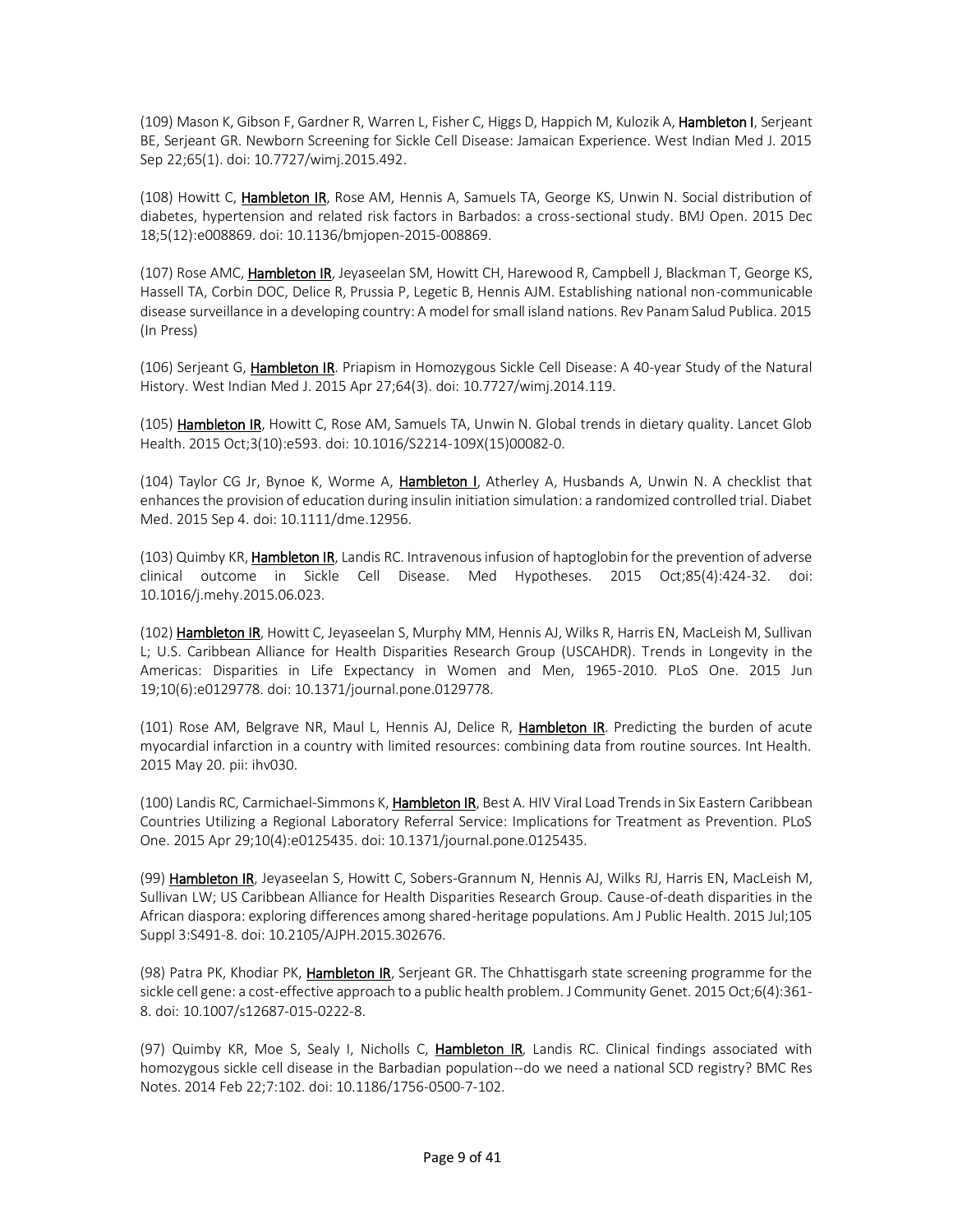(96) Taylor CG Jr, Krimholtz M, Belgrave KC, Hambleton I, George CN, Rayman G. The extensive inpatient burden of diabetes and diabetes-related foot disease in Barbados. Clin Med. 2014 Aug;14(4):367-70. doi: 10.7861/clinmedicine.14-4-367.

(95) Cho G, Hambleton IR. Regular long-term red blood cell transfusions for managing chronic chest complications in sickle cell disease. Cochrane Database Syst Rev. 2014 Jan 8;1:CD008360. doi: 10.1002/14651858.CD008360.pub3.

(94) Guariguata L, Whiting DR, Hambleton IR, Beagley J, Linnenkamp U, Shaw JE. Global estimates of diabetes prevalence for 2013 and projections for 2035 for the IDF Diabetes Atlas. Diabetes Res Clin Pract. 2014 Dec. [Epub ahead of print].

(93) Yisahak SF, Beagley J, Hambleton IR, Narayan KM; on behalf of the IDF Diabetes Atlas. Diabetes in North America and The Caribbean: 2013 update for the IDF Diabetes Atlas. Diabetes Res Clin Pract. 2014 Feb;103(2):223-30. doi: 10.1016/j.diabres.

(92) Drakes N, Perks C, Kumar A, Quimby K, Clarke C, Patel R, Hambleton IR, Landis RC. Prevalence and risk factors for inter-generational Sex: a cross-sectional cluster survey of Barbadian females aged 15-19. BMC Womens Health. 2013 Dec 27;13:53. doi: 10.1186/1472-6874-13-53.

(91) Quimby KR, Flower C, Hambleton IR, Landis RC, Hennis AJ. Comparison of the systemic lupus erythematosus activity questionnaire and the systemic lupus erythematosus disease activity index in a black barbadian population. Int J Rheumatol. 2013;2013:875369. doi: 10.1155/2013/875369. Epub 2013 Oct 24.

(90) Granado MN, Guell C, Hambleton IR, Hennis AJ, Rose AM. Exploring breast cancer screening barriers among Barbadian women: a focus group study of mammography in a resource-constrained setting. Critical Public Health. Nov, 2013

(89) Landis RC, Branch-Beckles SL, Crichlow S, Hambleton IR, Best A. Ten Year Trends in Community HIV Viral Load in Barbados: Implications for Treatment as Prevention. PLoS One. 2013;8(3):e58590. doi: 10.1371/journal.pone.0058590. Epub 2013 Mar 8.

(88) Quimby K, **Hambleton I**. Interventions for caregivers for the recognition of disease-related complications in children with sickle cell disease. Protocol. The Cochrane Library. doi: 10.1002/14651858.CD010300

(87) Greenidge AR, Hall KR, Hambleton IR, Thomas R, Monroe DM, Landis RC. Plasmin Activation of Glial Cells through Protease-Activated Receptor 1. Patholog Res Int. 2013;2013:314709. doi: 10.1155/2013/314709. Epub 2013 Jan 28.

(86) Ndugwa C, Higgs D, Hambleton I, Mason K, Serjeant BE, Serjeant GR. Homozygous sickle cell disease in Uganda and Jamaica. A Comparison of Bantu and Benin haplotypes. West Ind Med J 2012;61:684-91.

(85) Gibson F, Mason K, Serjeant B, Kulozik A, Happich M, Tolle G, Hambleton I, Serjeant G. Screening for the beta-thalassaemia trait: hazards among populations of West African Ancestry. J Community Genet. 2012 Jan;3(1):13-8. doi: 10.1007/s12687-011-0069-6. Epub 2011 Nov 3.

(84) Davis MF, Baron P, Price LB, Williams DL, Jeyaseelan S, Hambleton IR, Diette GB, Breysse PN, McCormack MC. Dry collection and culture methods for recovery of methicillin-susceptible and methicillin-resistant Staphylococcus aureus strains from indoor home environments. Appl Environ Microbiol. 2012 Apr;78(7):2474-6.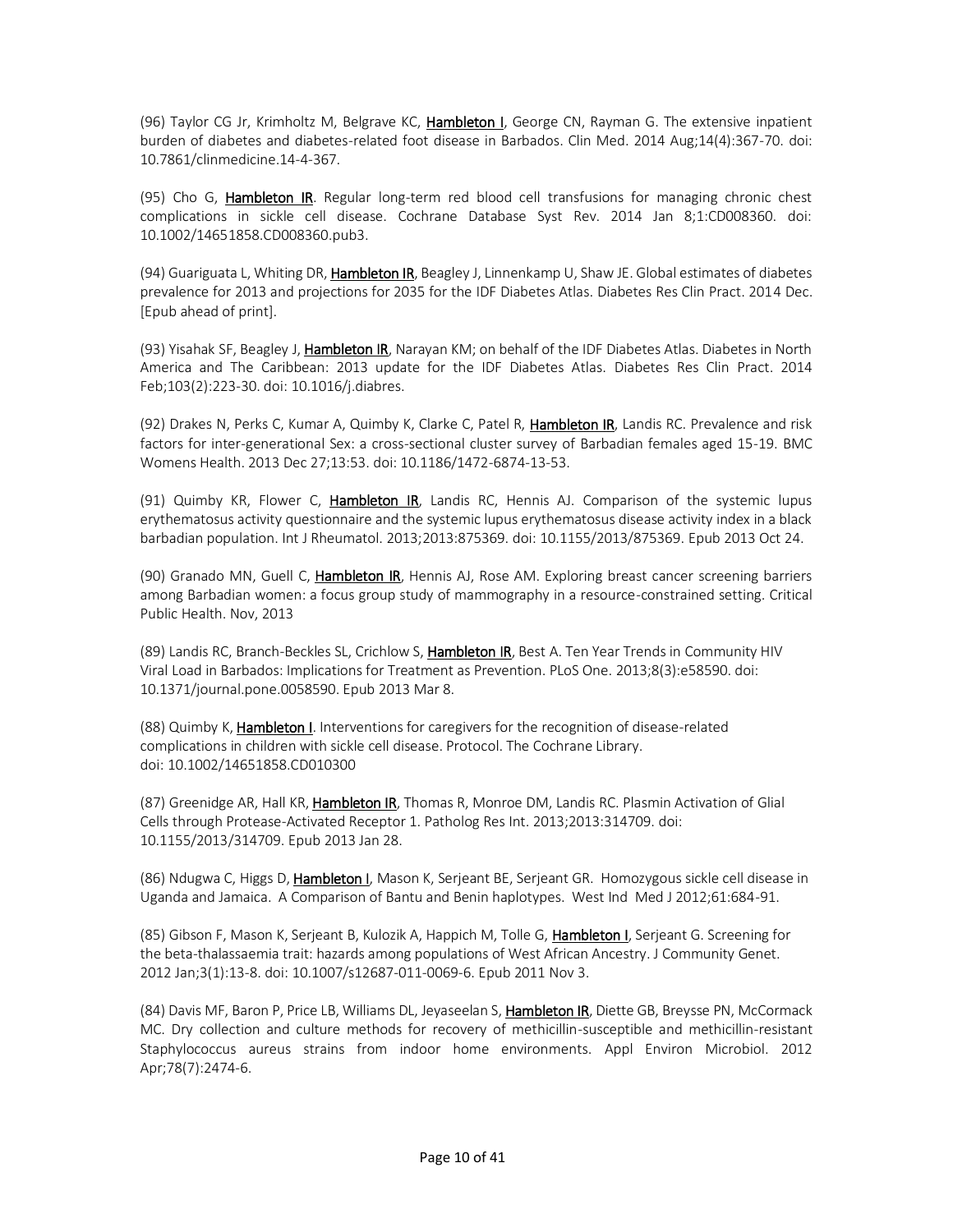(83) Flower C, Hennis AJ, Hambleton IR, Nicholson GD, Liang MH. Systemic lupus erythematosus in an Afro-Caribbean population: incidence, clinical manifestations, and survival in the Barbados National Lupus Registry. Arthritis Care and Research, 2012 Mar 5. doi: 10.1002/acr.21656.

(82) Thame M, Lewis J, Hambleton I, Trotman H, Serjeant G. Pattern of pregnancy weight gain in homozygous sickle cell disease and effect on birth size. West Indian Med J. 2011 Jan;60(1):36-40.

(81) Quimby KR, Fakunle E, Hambleton IR, Landis RC. Paradoxical inhibition of the haemoglobin scavenging mechanism in sickle cell disease. Br J Haematol. 2011 April;153(suppl 1):40

(80) Hennis AJ, Hambleton IR, Wu S-Y, Skeete DH, Nemesure B, Leske C. Prostate cancer incidence and mortality in Barbados, West Indies. Prostate Cancer, 2011 [epub].

(79) Marshall KG, Swaby K, Hamilton K, Howell S, Landis C, Hambleton IR, Reid M, Fletcher H, Forrester T, McKenzie C. A preliminary examination of the effects of genetics variants of redox enzymes on susceptibility to oedematous malnutrition and on percentage cytotoxicity in response to oxidative stress *in vitro*. Annals of Tropical Paediatrics. 2011, 31, 27-36.

(78) Serjeant GR, Serjeant BE, Fraser RA, Hambleton IR, Higgs DR, Kulozik AE, Donaldson A. Hb S-β-Thalassaemia: Molecular, Haematological, and Clinical Comparisons. Hemoglobin. 2011, 35 (1): 1-12.

(77) Smeeton NC, Corbin DOC, Hennis AJ, Hambleton IR, Rose AMC, Fraser H, Heuschmann PU, Wolfe CDA. A comparison of outcome for stroke patients in Barbados and South London. International Journal of Stroke. 2010, 6, 112-117.

(76) Vallely A, Hambleton IR, Kasindi S, Knight L, Francis SC, Chirwa T, Everett D et al. Microbicides Development Programme, Tanzania: Are women who work in bars, guesthouses and similar facilities a suitable study population for clinical trials of vaginal microbicide trialsin Africa? PLoS One, 2010 5(5): e10661.

(75) Everett D, Baisely K, McNerney R, Hambleton IR, Chirwa T, Ross D, Changalucha J, Watson-Jones D, Helmby H, Dunne D, Mabey D, Hayes R. Association of schistosomiasis with false positive HIV test results in an African adolescent population. Journal of Clinical Microbiology. 2010, 1570-1577.

(74) Tennant I, Augier R, Crawford-Sykes A, Hambleton I, Win Tha M, Harding H. Anesthetic morbidity in a developing country: A prospective cross-sectional study from Jamaica. West Indian Med J. 2009 Nov; 58(5): 452-9.

(73) Jones JK, Gill L, John M, Goddard M, Hambleton IR. Outcome analysis of surgery for Blount disease. J Pediatr Orthop. 2009 Oct-Nov;29(7):730-5.

(72) Simms-Stewart D, Thame M, Heman-Keens A, Hambleton IR, Serjeant GR. Retained placenta - a complication of pregnancy in homozygous sickle cell disease. Obstet Gynecol. 2009 Oct;114(4):825-8.

(71) Watson-Jones Dl, Baisley K, Rusizoka M, Tanton C, Mugeye K, Weiss HA, Changalucha J, Clayton T, Hambleton IR, Ross D, Hayes R. Measurement and predictors of adherence in a trial of HSV suppressive therapy in Tanzania. Contemp Clin Trials. 2009 Nov;30(6):504-12

(70) McKenzie C, Hanchard N, Harding R, Hambleton I, Modell B. Rate of change of sickle allele frequency may be influenced by total fertility rate: a sesquicentenary reflection on human micro-evolution. Br J Haematol. 2009 Aug 02 [Epub ahead of print]

(69) Marshall ML, Bucks RS, Hogan AM, Hambleton IR, Deane C, Goss D, Height S, Dick M, Kirkham F, Rees D. Auto-adjusting positive airways pressure in children with sickle cell anemia: results of a phase I randomized controlled trial. Haematologica. 2009 Jul;94(7): 1006-10.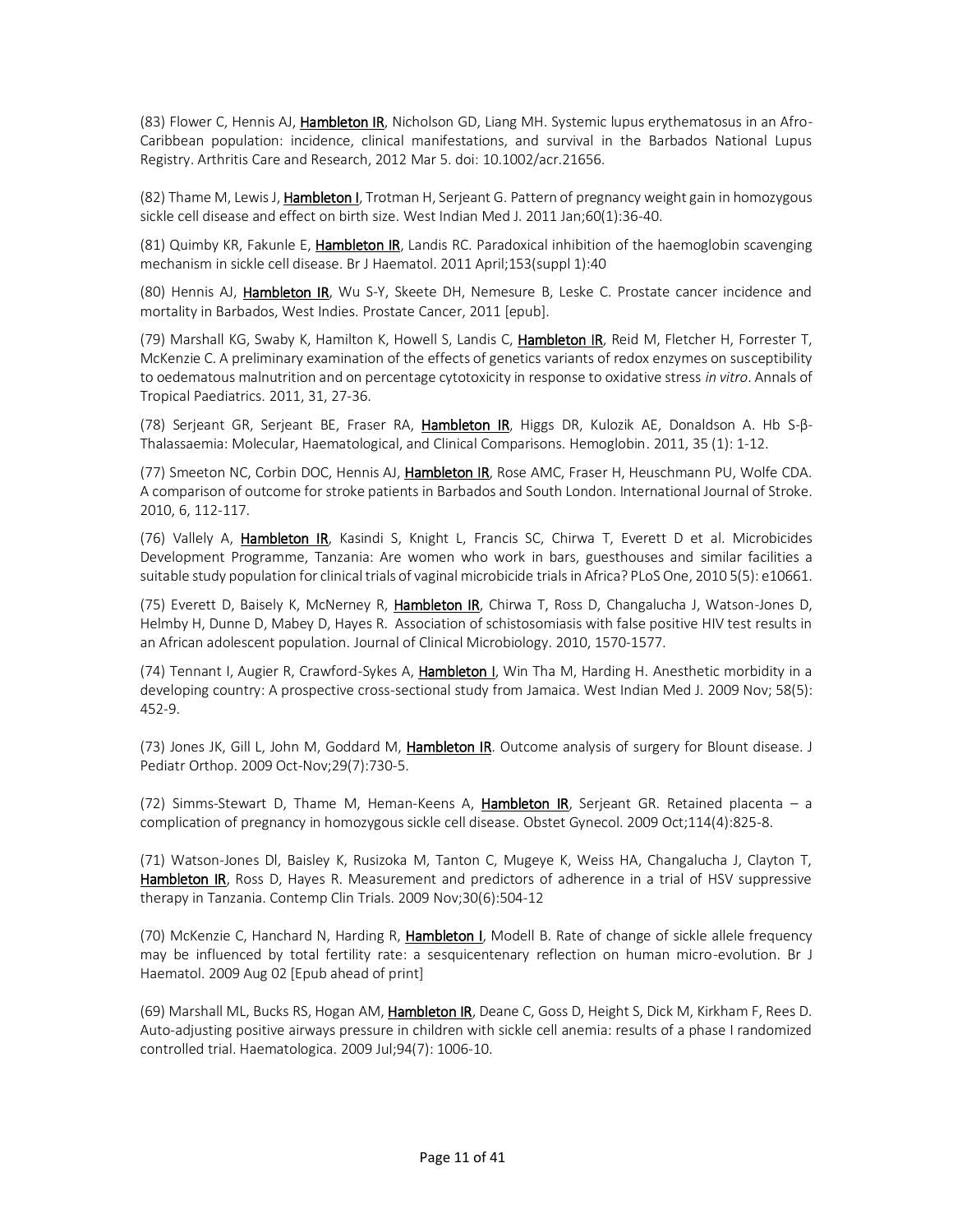(68) Baisley K, Changalucha J, Weiss H, Mugeye K, Everett D, Hambleton IR, Hay P, Ross D, Tanton C, Chirwa T, Hayes R, Watson-Jones D. Bacterial vaginosis in female facility workers in north-western Tanzania: prevalence and risk factors. Sexually Transmitted Infections. 2009 May 26 [Epub ahead of print].

(67) Smeeton NC, Corbin DO, Hennis AJ, Hambleton IR, Fraser HS, Wolfe CD, Heuschmann PU. A comparison of acute and long-term management of stroke patients in Barbados and South London. Cerebrovasc Dis. 2009;27(4):328-35.

(66) Creary LE, McKenzie CA, Menzel S, Hanchard NA, Taylor V, Hambleton I, Spector TD, Forrester TE, Thein SL. Ethnic differences in F cell levels in Jamaica: a potential tool for identifying new genetic loci controlling fetal haemoglobin. Br J Haematol. 2009 Mar;144(6)954-60.

(65) Hambleton IR, Jonnalagadda R, Davis CR, Fraser HS, Chaturvedi N, Hennis AJ. All-cause mortality after diabetes-related amputation in Barbados: a prospective case-control study. Diabetes Care. 2009 Feb;32(2):306-7.

(64) Smeeton NC, Corbin DO, Hennis AJ, Hambleton IR, Fraser HS, Wolfe CD, Heuschmann PU. Differences in risk Factors between black Caribbean patients with stroke in Barbados and South London. Stroke. 2009 Feb;40(2):640-3.

(63) Nemesure B, Wu SY, Hambleton IR, Leske MC, Hennis AJ. Risk factors for breast cancer in a black population-The Barbados National Cancer Study. Int J Cancer. 2009 Jan 1;124(1):174-9.

(62) Hennis AJ, Hambleton IR, Wu SY, Leske MC, Nemesure B. Breast cancer incidence and mortality in a Caribbean population: Comparisons with African-Americans. Int J Cancer. 2009 Jan 15;124(2):429-33.

(61) Le Franc E, Samms-Vaughan M, Hambleton I, Fox K, Brown D. Interpersonal violence in three Caribbean countries: Barbados, Jamaica, and Trinidad and Tobago. Rev Panam Salud Publica. 2008 Dec;24(6):409-421.

(60) Serjeant GR, Serjeant BE, Mason KP, Hambleton IR, Fisher C, Higgs DR. The changing face of homozygous sickle cell disease: 102 patients over 60 years. Int J Lab Hematol. 2009 Dec;31(6):585–96.

(59) Edwards CN, Griffith SG, Hennis AJ, Hambleton IR. Inflammatory bowel disease: Incidence, prevalence, and disease characteristics in Barbados, West Indies. Inflamm Bowel Dis. 2008 May 17. [Epub ahead of print]

(58) Evans BJ, Haskard DO, Finch JR, **Hambleton IR**, Landis RC, Taylor KM. The inflammatory effect of cardiopulmonary bypass on leukocyte extravasation in vivo. J Thorac Cardiovasc Surg. 2008 May;135(5):999- 1006.

(57) Rose AM, Hennis AJ, Hambleton IR. Sex and the city: differences in disease- and disability-free life years, and active community participation of elderly men and women in 7 cities in Latin America and the Caribbean. BMC Public Health. 2008 Apr 21;8(1):127

(56) Watson-Jones D, Weiss HA, Rusizoka M, Changalucha J, Baisley K, Mugeye K, Tanton C, Ross D, Everett D, Clayton T, Balira R, Knight L, Hambleton I, Le Goff J, Belec L, Hayes R. Effect of Herpes Simplex Suppression on Incidence of HIV among Women in Tanzania. N Engl J Med. 2008; 358(15):1560-71

(55) Weller PD, Hambleton IR, Chambers C, Bain S, Christie CDC, Bain B. Voices of the women: Feedback from women of child-bearing age who are living with HIV can help improve efficacy of psychosocial interventions. West Indian Med J 2008; 57 (3): 274-81.

(54) Thame M, Lewis J, Trotman H, Hambleton I, Serjeant G. The mechanisms of low birth weight in infants of mothers with homozygous sickle cell disease. Pediatrics. 2007 Sep;120(3):e686-93.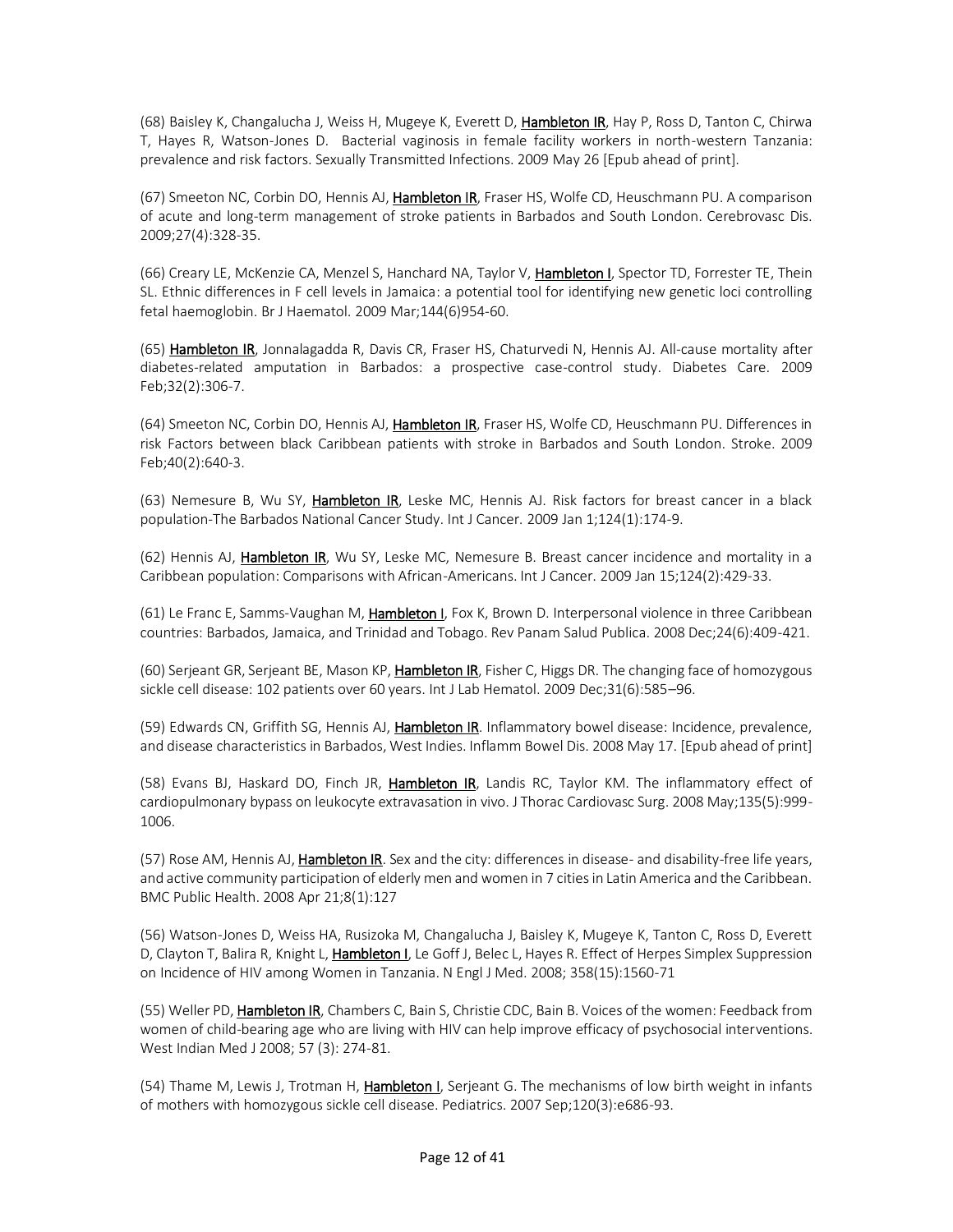(53) Vallely A, Kasindi S, Hambleton IR, Knight L, Chirwa T, Balira R, Changalucha J, Watson-Jones D, Everett D, Gavyole A, Moyes J, Pujades-Rodríguez M, Ross DA, Hayes RJ. Microbicides development program, Tanzania-baseline characteristics of an occupational cohort and reattendance at 3 months. Sex Transm Dis. 2007 Sep;34(9):638-43.

(52) Allen CF, Lees SS, Desmond NA, Der G, Chiduo B, Hambleton I, Knight L, Vallely A, Ross DA, Hayes RJ. Validity of coital diaries in a feasibility study for the Microbicides Development Programme trial among women at high risk of HIV/AIDS in Mwanza, Tanzania. Sex Transm Infect. 2007 Oct;83(6):490-6; discussion 496-7.

(51) Thompson J, Reid M, Hambleton I, Serjeant GR. Albuminuria and renal function in homozygous sickle cell disease: observations from a cohort study. Arch Intern Med. 2007 Apr 9;167(7):701-8.

(50) Serjeant GR, Higgs DR, Hambleton IR. Elderly survivors with homozygous sickle cell disease. N Engl J Med. 2007 Feb 8;356(6):642-3.

(49) Kalra L, Rambaran C, Iveson E, Chowienczyk PJ, Hambleton I, Ritter JM, Shah A, Wilks R, Forrester T. The role of inheritance and environment in predisposition to vascular disease in people of African descent. J Am Coll Cardiol. 2006 Mar 21;47(6):1126-33.

(48) Hennis A, Hambleton I, Fraser H, Tulloch-Reid M, Barcelo A, Hassell T. Risk factors for cardiovascular disease in the elderly in Latin America and the Caribbean. Prevention and Control. 2006 Dec;2(4): 175-185

(47) Samms-Vaughan M, Thame M, Osmond C, Hambleton IR, McCaw-Binns A, Ashley DE, Serjeant GR. Growth curves for normal Jamaican neonates. West Indian Med J. 2006 Dec;55(6):368-74.

(46) Eck C, Pierre RB, Hambleton IR. Medical paediatric admission patterns at the University Hospital of the West Indies: issues for future planning. West Indian Med J. 2006 Oct;55(5):340-5.

(45) Knight-Madden J, Lewis N, Hambleton IR. The prevalence of marijuana smoking in young adults with sickle cell disease: a longitudinal study.West Indian Med J. 2006 Sep;55(4):224-7.

(44) Flower C, Hennis A, Hambleton IR, Nicholson G. Lupus nephritis in an Afro-Caribbean population: renal indices and clinical outcomes. Lupus. 2006;15(10):689-94.

(43) Wierenga KJ, Hambleton IR. Comment on: Loureiro & Rozenfeld "Epidemiology of sickle cell disease hospital admissions in Brazil". Rev Saude Publica. 2006 Aug;40(4):740-1

(42) Hanchard NA, Hambleton I, Harding RM, McKenzie CA. Predicted declines in sickle allele frequency in Jamaica using empirical data. Am J Hematol. 2006 Nov;81(11):817-23.

(41) Carter AO, Hambleton IR, Broome HL, Fraser HS, Hennis AJ. Prevalence and risk factors associated with obesity in the elderly in Barbados. J Aging Health. 2006 Apr;18(2):240-58.

(40) Crawford-Sykes A, Scarlett M, Hambleton IR, Nelson M, Rattray C. Anaesthesia for operative deliveries at the University Hospital of the West Indies: a change of practice. West Indian Med J. 2005 Jun;54(3):187- 91.

(39) Augier R, Hambleton IR, Harding H. Triage decisions and outcome among the critically ill at the University Hospital of the West Indies. West Indian Med J. 2005 Jun;54(3):181-6.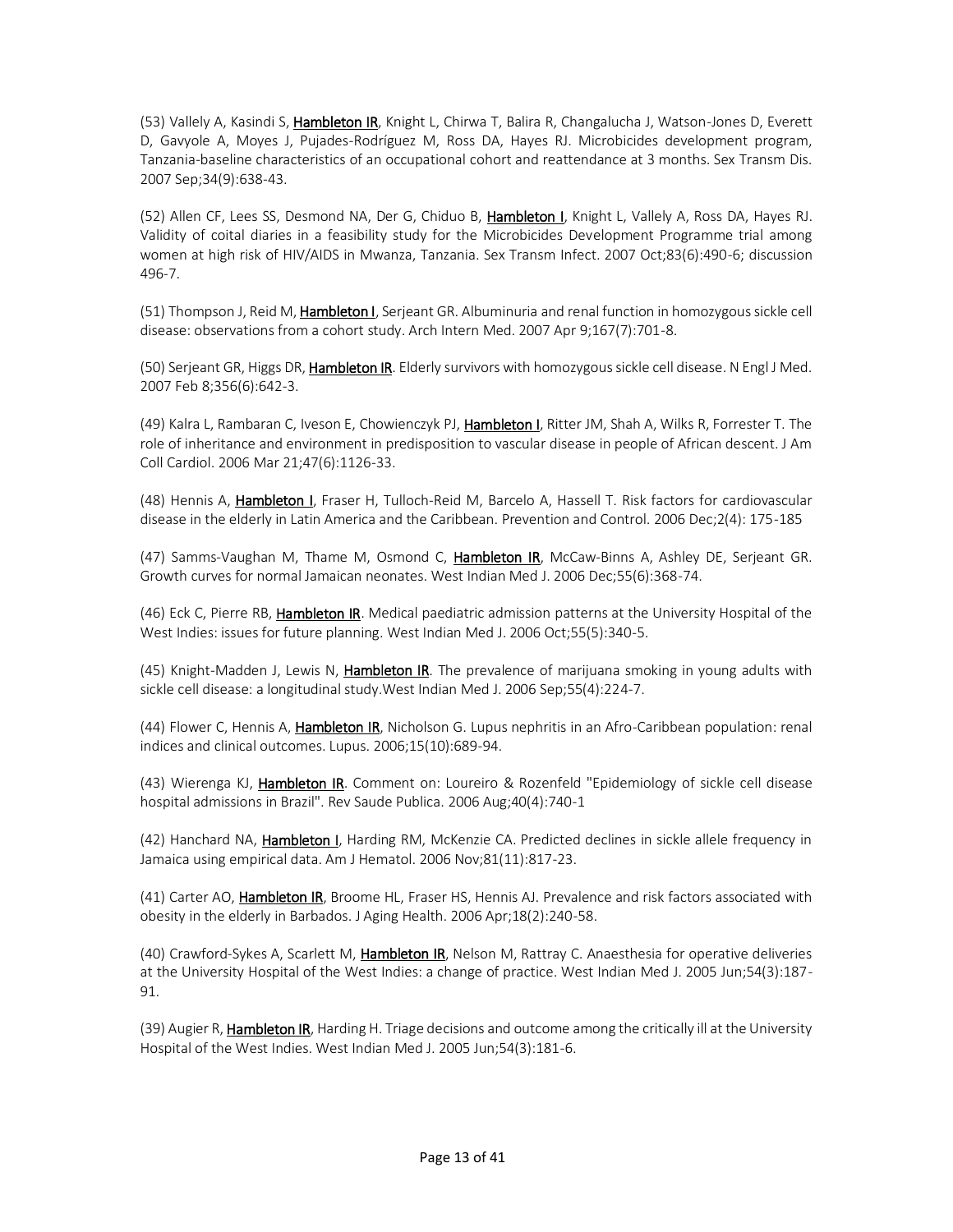(38) Downes SM, Hambleton IR, Chuang EL, Lois N, Serjeant GR, Bird AC. Incidence and Natural History of Proliferative Sickle Cell Retinopathy Observations from a Cohort Study. Ophthalmology. 2005 Sep 17; [Epub ahead of print]

(37) Hanchard NA, Hambleton I, Harding RM, McKenzie CA. The frequency of the sickle allele in Jamaica has not declined over the last 22 years. Br J Haematol. 2005 Sep;130(6):939-42.

(36) Kalra L, Rambaran C, Chowienczyk P, Goss D, Hambleton I, Ritter J, Shah A, Wilks R, Forrester T. Ethnic Differences in Arterial Responses and Inflammatory Markers in Afro-Caribbean and Caucasian Subjects. Arterioscler Thromb Vasc Biol. 2005 Aug 25

(35) Serjeant GR, Hambleton I, Thame M. Fecundity and pregnancy outcome in a cohort with sickle cellhaemoglobin C disease followed from birth. BJOG. 2005 Sep;112(9):1308-14.

(34) Hambleton IR, Clarke K, Broome H, Fraser H, Braithwaite F, Hennis A. Historical and current predictors of self-reported health status in elderly Barbadians. Rev Panam Salud Publica. 2005. May-Jun; 17(5-6): 342- 352

(33) Hambleton IR, Wierenga KJJ. Identifying homozygous sickle-cell disease when neonatal screening is not available: a clinic-based observational study. J Med Screen. 2004; 11: 175-179.

(32) Rodriguez B, Steel-Duncan JC, Pierre R, Evans-Gilbert T, Hambleton I, Palmer P, Figueroa JP, Christie CDC. Socio-demographic characteristics of HIV-exposed and HIV-infected Jamaican children. West Indian Med J, 2004; 53, 5: 303-307.

(31) Steel-Duncan JC, Pierre R, Evans-Gilbert T, Rodriguez B, Smikle MF, Palmer P, Whorms S, Hambleton I, Figueroa JP, Christie C. Uptake of interventions, Outcomes, and Challenges in caring for HIV-exposed Infants in Kingston, Jamaica. West Indian Med J, 2004; 53, 5: 308-314.

(30) Pierre R, Steel-Duncan JC, Evans-Gilbert T, Rodriguez B, Palmer P, Smikle MF, Whorms S, Hambleton I, Figueroa JP, Christie CDC. CDC-defined Diseases and Opportunistic Infections in Jamaican children with HIV/AIDS. West Indian Med J, 2004; 53, 5, 315-321.

(29) Evans-Gilbert T, Pierre R, Steel-Duncan J, Rodriguez B, Whorms S, Hambleton IR, Figueroa JP, Christie CDC. Antiretroviral Drug Therapy in HIV-infected Jamaican Children. West Indian Med J, 2004; 53, 5, 322- 326.

(28) Geoghagen M, Farr JA, Hambleton I, Pierre R, Christie CDC. Tuberculosis and HIV Co-infections in Jamaican children. West Indian Med J, 2004; 53, 5, 339-345.

(27) Crawford-Sykes A, Chin D, Hambleton IR. Paravertebral anaesthesia for breast surgery: an initial experience at the University Hospital of the West Indies. West Indian Med J, 2004. In Press.

(26) Serjeant GR, Look Loy L, Crowther M, Hambleton IR, Thame M. Outcome of pregnancy in homozygous sickle cell disease: observations from the Jamaican Cohort Study. Obstet Gynecol, 2004, 103(6); 1278-1285.

(25) Brandelise S, Pinheiro V, Gabetta CS, Hambleton I, Serjeant B, Serjeant G. Newborn screening for sicklecell disease in Brazil: the Campinas experience. Clin Lab Haem. 2004, 26, 15-19.

(24) Knight-Madden J, *Hambleton IR*. Bronchodilators for acute chest syndrome in people with sickle-cell disease. Cochrane Database Syst Rev. 2003;(3).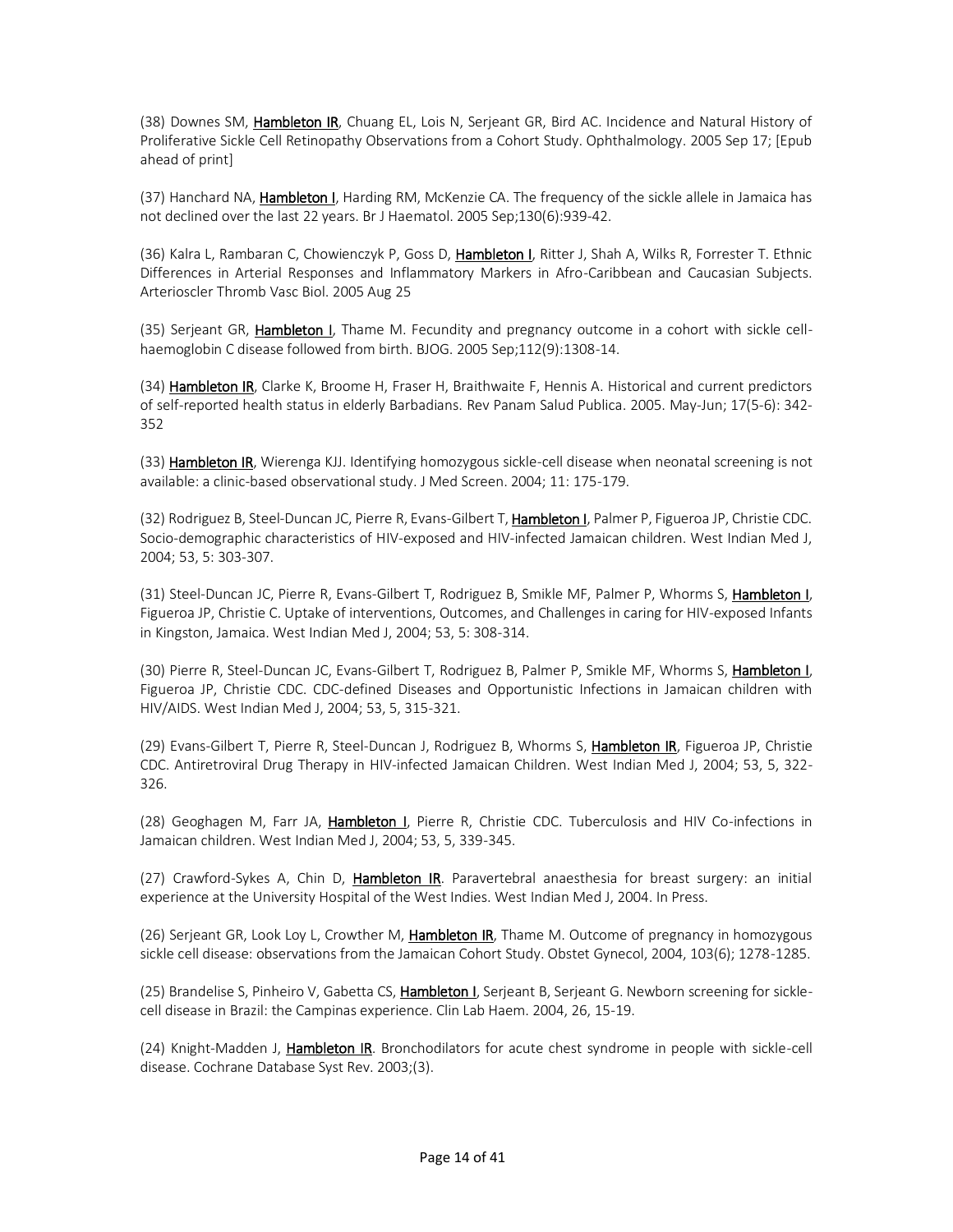(23) Clare A, FitzHenley M, Harris J, Hambleton IR, Serjeant GR. Chronic leg ulceration in homozygous sicklecell disease: a role of venous incompetence. Br J Haematol. 2002; 199(2): 567-71

(22) Evans-Gilbert T, Hambleton I, McKenzie CA, Samms-Vaughan M. Paediatric hiv/aids in Jamaica: A hospital-based description. West Indian Med J. 2002; 51(2): 74-9

(21) Serjeant BE, Hambleton IR, Kerr S, Kilty C, Serjeant GR. Haematological response to parvovirus B19 infection in homozygous sickle-cell disease. Lancet. 2001 Nov 24;358(9294):1779-1780.

(20) Serjeant GR, Singhal A, Hambleton IR. Sickle cell disease and age at menarche in Jamaican girls: observations from a cohort study. Arch Dis Child. 2001 Nov;85(5):375-8.

(19) Crawford-Sykes AM, Hambleton IR. Patients' desire for peri-operative information: Jamaican attitudes. West Indian Med J. 2001 Jun;50(2):159-63.

(18) Olujohungbe A, Hambleton I, Stephens L, Serjeant B, Serjeant G. Red cell antibodies in patients with homozygous sickle cell disease: a comparison of patients in Jamaica and the United Kingdom. Br J Haematol. 2001 Jun;113(3):661-5.

(17) Thomas VJ, Hambleton I, Serjeant G. Psychological distress and coping in sickle cell disease: comparison of British and Jamaican attitudes. Ethn Health. 2001 May;6(2):129-36.

(16) Wierenga KJ, Hambleton IR, Lewis NA. Survival estimates for patients with homozygous sickle-cell disease in Jamaica: a clinic-based population study. Lancet. 2001 Mar 3;357(9257):680-3.

(15) Wierenga KJ, Hambleton IR, Wilson RM, Alexander H, Serjeant BE, Serjeant GR. Significance of fever in Jamaican patients with homozygous sickle cell disease. Arch Dis Child. 2001 Feb;84(2):156-9.

(14) Thame JR, Hambleton IR, Serjeant GR. RBC transfusion in sickle cell anemia (HbSS): experience from the Jamaican Cohort Study. Transfusion. 2001 May;41(5):596-601.

(13) Mohan JS, Vigilance JE, Marshall JM, Hambleton IR, Reid HL, Serjeant GR. Abnormal venous function in patients with homozygous sickle cell (SS) disease and chronic leg ulcers. Clin Sci (Lond). 2000 Jun;98(6):667- 72.

(12) Foster-Williams K, Hambleton IR, Hilton C, Serjeant GR. Psychological distress among younger siblings of patients with homozygous sickle cell disease in the Jamaican cohort study. West Indian Med J. 2000 Mar;49(1):52-4.

(11) Walker TM, Hambleton IR, Serjeant GR. Gallstones in sickle cell disease: observations from The Jamaican Cohort study. J Pediatr. 2000 Jan;136(1):80-5.

(10) Magnus SA, Hambleton IR, Moosdeen F, Serjeant GR. Recurrent infections in homozygous sickle cell disease. Arch Dis Child. 1999 Jun;80(6):537-41.

(09) Wright JG, Hambleton IR, Thomas PW, Duncan ND, Venugopal S, Serjeant GR. Postsplenectomy course in homozygous sickle cell disease. J Pediatr. 1999 Mar;134(3):304-9.

(08) Ware MA, Hambleton I, Ochaya I, Serjeant GR. Day-care management of sickle cell painful crisis in Jamaica: a model applicable elsewhere? Br J Haematol. 1999 Jan;104(1):93-6.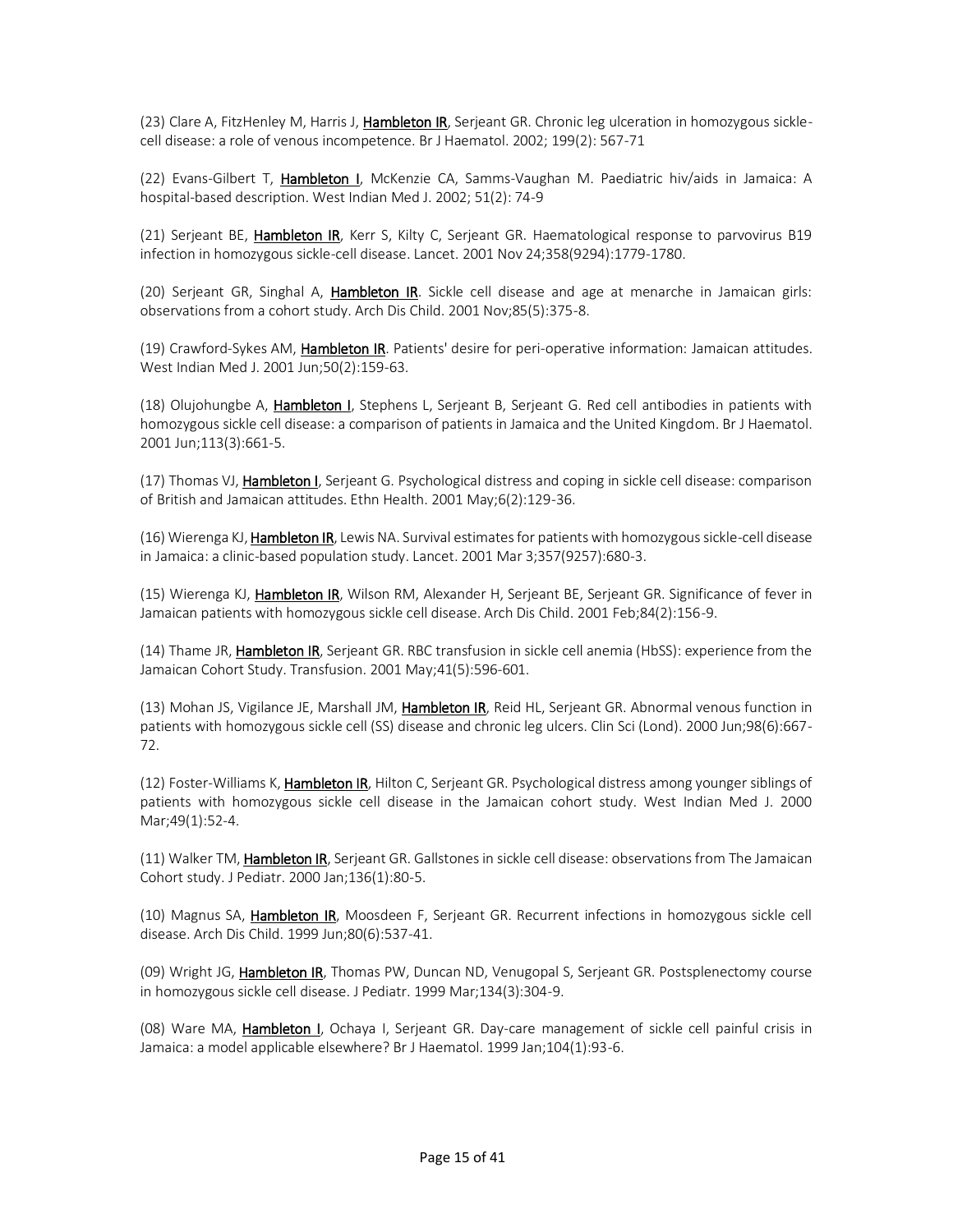(07) Mohan J, Marshall JM, Reid HL, Thomas PW, Hambleton I, Serjeant GR. Peripheral vascular response to mild indirect cooling in patients with homozygous sickle cell (SS) disease and the frequency of painful crisis. Clin Sci (Lond). 1998 Feb;94(2):111-20.

(06) Mohan JS, Marshall JM, Reid HL, Thomas PW, Hambleton I, Serjeant GR. Comparison of responses evoked by mild indirect cooling and by sound in the forearm vasculature in patients with homozygous sickle cell disease and in normal subjects. Clin Auton Res. 1998 Feb;8(1):25-30.

(05) Hambleton IR, Foster WH, Richardson JTE. Improving student learning using the personalised system of instruction. Higher Education 1998; 35: 187-203.

(04) Farmer RD, Lawrenson RA, Thompson CR, Kennedy JG, Hambleton IR. Population-based study of risk of venous thromboembolism associated with various oral contraceptives. Lancet. 1997 Jan 11;349(9045):83-8.

(03) Lawrenson R, Rohde J, Bott C, Hambleton I. Trends in the need for services for people with learning disabilities: implications for primary care. Health Trends 1997; 29: 37-41.

(02) Tyrer F, Hambleton I, Lawrenson R, Pierce M. The value of computerised general practice data in building a research database. Journal of Medical Informatics in Primary Care Sep; 1996

(01) Farmer RD, Lawrenson RA, Hambleton IR. Oral contraceptive switching patterns in the United Kingdom: an important potential confounding variable in studies of venous thromboembolism. Eur J Contracept Reprod Health Care. 1996 Mar-May;1(1):31-7.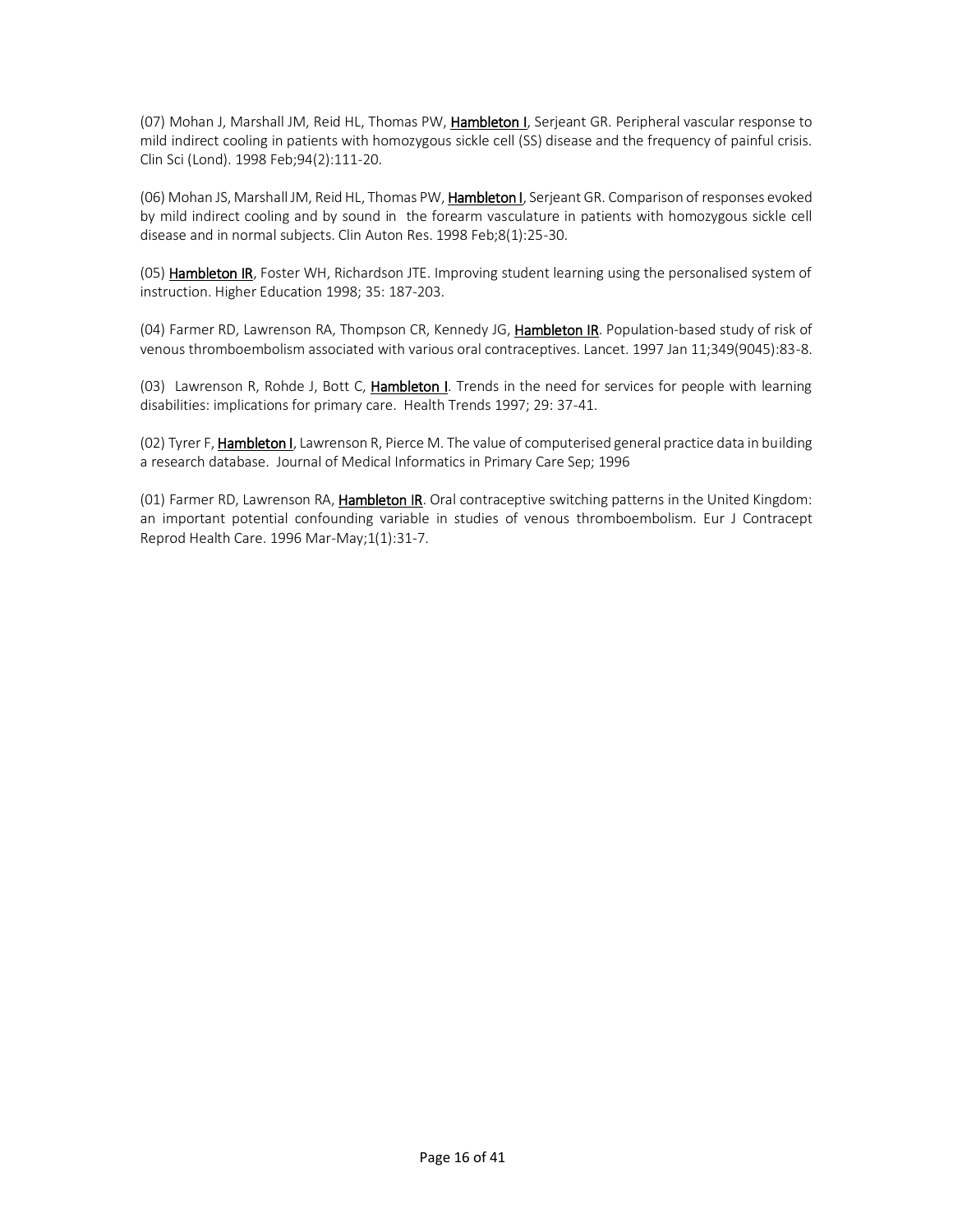### C. Non-refereed Academic output

I have published 86 technical reports and book chapters (9 since 2019, 19 since 2017, 33 since 2015), and given 80 oral presentations and posters at international academic conferences (10 since 2019, 27 since 2017, and 39 since 2015).

Since April 2020, I have produced daily COVID-19 surveillance reports for the 20 CARICOM member states, along with regional summaries and free for use slide sets. I have produced 23 reports per day – or over 650 reports per month – with circulation (via UWI, and regional agencies) across the Caribbean.

I have provided methodological contributions to the influential International Diabetes Federation Global Diabetes Atlas (Edition 6 published in 2013, Edition 7 published in 2015, and Edition 8 published in 2017).

### COVID-19 Regional Surveillance Outputs

In March 2020, the Barbados Ministry of Health and Wellness asked The University of the West Indies for evidence to help the planning of a government response to the emerging COVID-19 outbreak. From this first request, I have provided evidence-based support to the Barbados government, and the wider CARICOM region. This has included advice on possible national interventions and on emergency public health process planning, backed up by statistical modelling and daily outbreak surveillance. I work closely with the Caribbean Disaster Emergency Management Agency (CDEMA) to provide technical support and surveillance updates to CARICOM member states. Since April 2020, I have produced 23 reports per day  $-$  or over 650 reports per month – with circulation (via UWI, and regional agencies) across the Caribbean. Example references for surveillance outputs (31-May-2020 and 31-July-2020).

*Hambleton, Ian (2020): 31-May-2020. COVID-19 Daily Surveillance for the Caribbean / CARICOM. figshare. Figure. https://doi.org/10.6084/m9.figshare.12746147.v2*

*Hambleton, Ian (2020): 31-July-2020. COVID-19 Daily Surveillance for the Caribbean / CARICOM. figshare. Figure. https://doi.org/10.6084/m9.figshare.12746174.v1*

### Book Chapters and External Technical Reports

(86) Hambleton IR, MM Murphy, N Sobers, K Quimby, N Greaves, H Harewood. Briefing on process planning for the Ministry of Health and Wellness for COVID-19 stages 2 &3 (Disaster Management Risk Framework for COVID-19 in the Caribbean) subsequently shared with CDEMA

(85) Hambleton IR, MM Murphy, N Sobers, K Quimby, N Greaves, H Harewood. Evidence briefs on Non-Pharmaceutical Interventions for the Ministry of Health and Wellness. 22-March-2020

(84) Hambleton IR. SEIR (Susceptible, Exposed, Infected, Recovered) stochastic model to estimate number of possible COVD-19 cases, hospitalisations, and deaths in Barbados. March 2020. For Barbados Ministry of Health and Wellness.

(83) T Oni, **IR Hambleton**. Global Diet and Activity Research Programme. Data Management Plan. Version 1, created February 2019. NIHR Global Health Research Group on Diet and Physical Activity (Grant number: 16/137/34)

(82) IR Hambleton, S Jeyaseelan. Survey on data sharing practices and attitudes among participants at the 64th annual CARPHA Health Research Conference: Analysis report. Created July 2019. Conference location: Hilton Trinidad and Conference Centre, Trinidad and Tobago June 20–22, 2019.

(81) IR Hambleton, S Jeyaseelan, B Collins, P Anglin, K-S Davis, S Harris, C Gittens. A practical guide to protecting your research data (with limited resources). Submitted to CANREC Bulletin in June 2019. CANREC is the Caribbean Network of Research Ethics Committees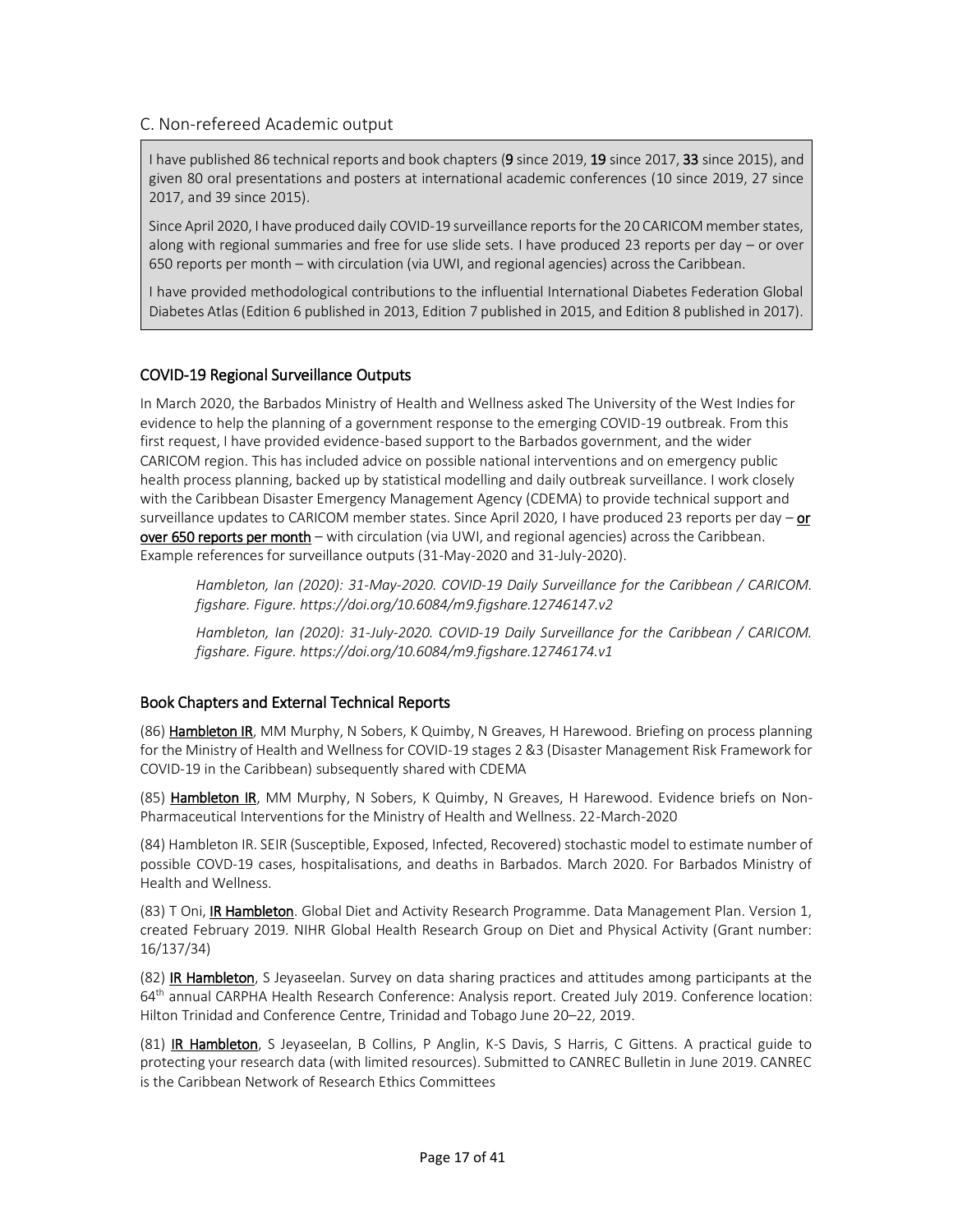(80) A King, C Altenor, C Brown, I Hambleton. The health of people living with lupus is shaped by social inequalities: lupus incidence and outcomes in a Caribbean small island developing state. Report prepared for guiding Lupus policy in Saint Lucia. Report released May 2019.

(79) I Hambleton, J Knight-Madden. Mapping the research projects at the Caribbean Institute for Health research (CAIHR) onto 14 Research Programmes and 3 Research themes. A visual representation. Released May 2019.

(78) IR Hambleton. The Data group at the George Alleyne Chronic Disease Research Centre: Facilities Document and a proposal for a data collection and data sharing infrastructure at the Cave Hill campus. Version 1, July 2019.

(77) A Best, T Blackman, M Chase, S Chrichlow, I Hambleton, T Volkmann. Barbados HIV Surveillance Bulletin 2016. Barbados Ministry of Health and Wellness. Released Oct 5, 2018.

(76) A Rose, J Campbell, S Forde, *L Hambleton*, N Greaves, P Prussia . Cancer in Barbados 2013: Annual report of the BNR-Cancer. The University of the West Indies, St Michael, Barbados. Released June 2018.

(75) Rose AMC, Maul L, Hambleton IR, Campbell J, Henry ARP, Wilkinson SA, King J and the BNR-CVD Surveillance Team. The Barbados National Registry. Cardiovascular Disease Annual Report 2016. The University of the West Indies, Cave Hill, Barbados. Released June 2018.

(74) I Hambleton, M Alvarado, C Howitt. Population aging across 20 Caribbean countries: Examining implications for CVD/diabetes morbidity and mortality. Statistical Report created June 2018.

(73) Rose AMC, Martelly TN, Maul L, Hambleton IR, Henry ARP, and the BNR-CVD Surveillance Team. The Barbados National Registry. Cardiovascular Disease Annual Report 2015. The University of the West Indies, Cave Hill, Barbados. Released June 2017.

(72) International Diabetes Federation. IDF Diabetes Atlas, 8th edn. Brussels, Belgium: International Diabetes Federation, October 2017[. http://www.idf.org/diabetesatlas.](http://www.idf.org/diabetesatlas)

(71) Gittens C, Gittens M, Hoyte N, Hambleton IR, Jeyasselan SM. Team Driven: Why Did You Stop? Using Virtual Patients to Reduce Nonadherence of Diabetic Patients to Healthy Lifestyle Habits. Submission to IBM Watson AI X-Prize[. https://ai.xprize.org/.](https://ai.xprize.org/) September 2017.

(70) System Science for Caribbean health. Group model building workshop report. Kingston, Jamaica, Dec 13-14, 2016 (report created Jan 27, 2017)

(69) Rose A, Hambleton I. Quality of life after cardiovascular events in Barbados. BNR briefing report 3. Jan 2017.

(68) Rose A, Hambleton I. Cost of cardiovascular disease (CVD) in Barbados. BNR briefing report 2. Jan 2017.

(67) Rose AMC, Craig LS, Martelly TN, Maul L, **Hambleton IR**, Hennis AJM, and the BNR-CVD Surveillance Team. The Barbados National Registry. Cardiovascular Disease Annual Report 2014. The University of the West Indies, Cave Hill, Barbados. Released June 2016.

(66) SHTP Core team and **Hambleton IR**. Global Standardized Hypertension Protocol: Barbados pilot study. Findings (v3.1, July-2016)

(65) Hambleton IR. Global Standardized Hypertension Protocol: Barbados pilot study. Analysis report (v3.0, 21-Jun-2016)

(64) Hambleton IR. Inter-Personal Violence and Aggression (IPVA) in relationships in three Caribbean countries: Barbados, Jamaica and Trinidad. Analysis report (v4.0, 18-Apr-2016)

(63) International Diabetes Federation. IDF Diabetes Atlas, 7th edn. Brussels, Belgium: International Diabetes Federation, 2015[. http://www.idf.org/diabetesatlas.](http://www.idf.org/diabetesatlas)

(62) Best A, Chrichlow S, Hambleton I. The Barbados HIV/AIDS Surveillance Report 2012. HIV/AIDS Programme, Ministry of Health, Government of Barbados, July 2015.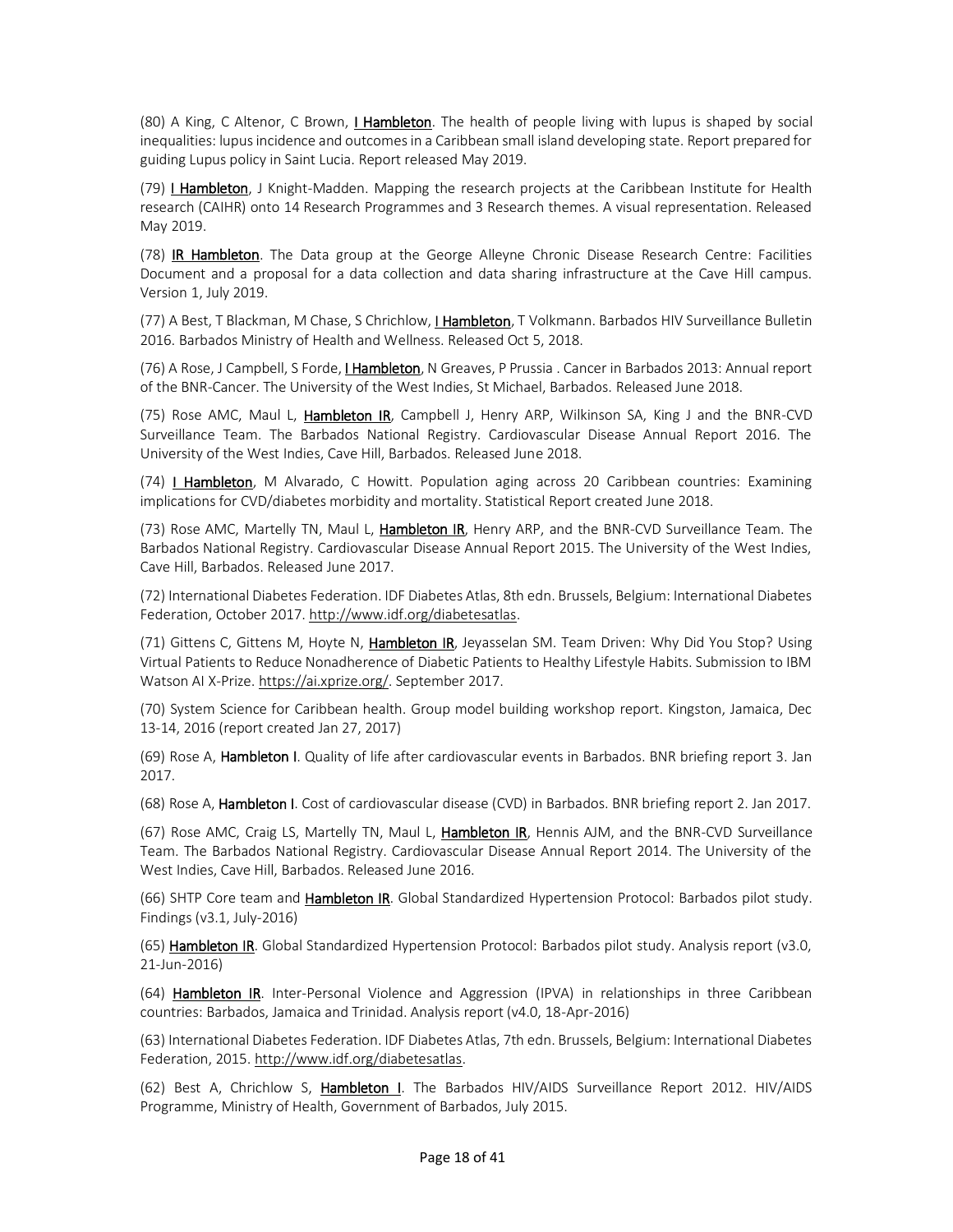(61) Unwin N, Rose A, George K, Hambleton I, Howitt, C. The Barbados Health of the Nation Survey. Core Findings. 2015. The University of the West Indies, Cave Hill, Barbados, 2015.

(60) Rose AMC, Craig LS, Martelly TN, Maul L, Hambleton IR, Hennis AJM, and the BNR-CVD Surveillance Team. The Barbados National Registry. Cardiovascular Disease Annual Report 2012-2013. The University of the West Indies, Cave Hill, Barbados. 2015.

(59) Hambleton IR. Disparities in Life Expectancy in the Caribbean. Briefing report. July 2015.

(58) Hambleton IR. National Youth Knowledge Attitudes Behvaiours and Practices (KABP) Surveys on HIV: Trends in World bank Indicators (2009-2013). 2015

(57) Hambleton IR. National Youth Knowledge Attitudes Behvaiours and Practices (KABP) Surveys on HIV: Trends in Family Health International Indicators (2009-2013). 2015

(56) Hambleton IR. 2013 National Youth Knowledge Attitudes Behvaiours and Practices (KABP) Survey on HIV: Fact Sheet. 2015

(55) Hambleton IR. 2011 National Youth Knowledge Attitudes Behvaiours and Practices (KABP) Survey on HIV: Fact Sheet. 2015

(54) Hambleton IR. 2009 National Youth Knowledge Attitudes Behvaiours and Practices (KABP) Survey on HIV: Fact Sheet. 2015

(53) Hambleton IR, Allen C, Quimby K. Exploring Inter-Personal Violence and Aggression within relationships in three Caribbean countries. 2014

(52) International Diabetes Federation. IDF Diabetes Atlas, 6th edn. Brussels, Belgium: International Diabetes Federation, 2013[. http://www.idf.org/diabetesatlas.](http://www.idf.org/diabetesatlas)

 $(51)$  Hambleton I. Dengue cases in Barbados (2004 – 2013), and the association with meteorological variables. Pan-American Health Organization. 2013.

(50) Taylor C, Hambleton IR. Understanding the transition into the final year clerkships, does anxiety differ? CDRC Technical Report, 2013 (analysis report).

(49) Hambleton IR. Trends in Caribbean longevity: country-level disparities in life expectancy and comparisons with other world regions. COLLABORATORS: On behalf of the US-Caribbean Health Disparities Consortium. CDRC Technical Report, 2013 (analysis report).

(48) Hambleton IR. Mortality in African-descent populations in the US and Caribbean. COLLABORATORS: On behalf of the US-Caribbean Health Disparities Consortium. CDRC Technical Report, 2013 (analysis report).

(47) Hambleton IR. Monitoring regional disparities in mortality: benchmarking the African descent Caribbean to African-Americans. COLLABORATORS: On behalf of the US-Caribbean Health Disparities Consortium. CDRC Technical Report, 2013 (analysis report).

(46) Hambleton I. Disparities in tobacco use among Caribbean youth: a re-analysis of the Global Youth Tobacco Surveys. COLLABORATORS: On behalf of the US-Caribbean Health Disparities Consortium. CDRC Technical Report, 2013 (analysis report).

(45) Hambleton IR, Serjeant G. Iron deficiency among Jamaican adolescents: analysis report. CDRC Technical Report, 2013 (analysis report).

(44) Morey F, Hambleton IR, Samuels A. Social determinants of premature mortality 2008-2010, among the working age population 15 – 59 years in Belize, a middle income country. FMS / CDRC Technical Report, 2013 (analysis report).

(43) Hambleton IR. Health disparities among the elderly in Latin American and the Caribbean: an analysis of the SABE survey. COLLABORATORS: On behalf of the US-Caribbean Health Disparities Consortium. CDRC Technical Report, 2013 (analysis report).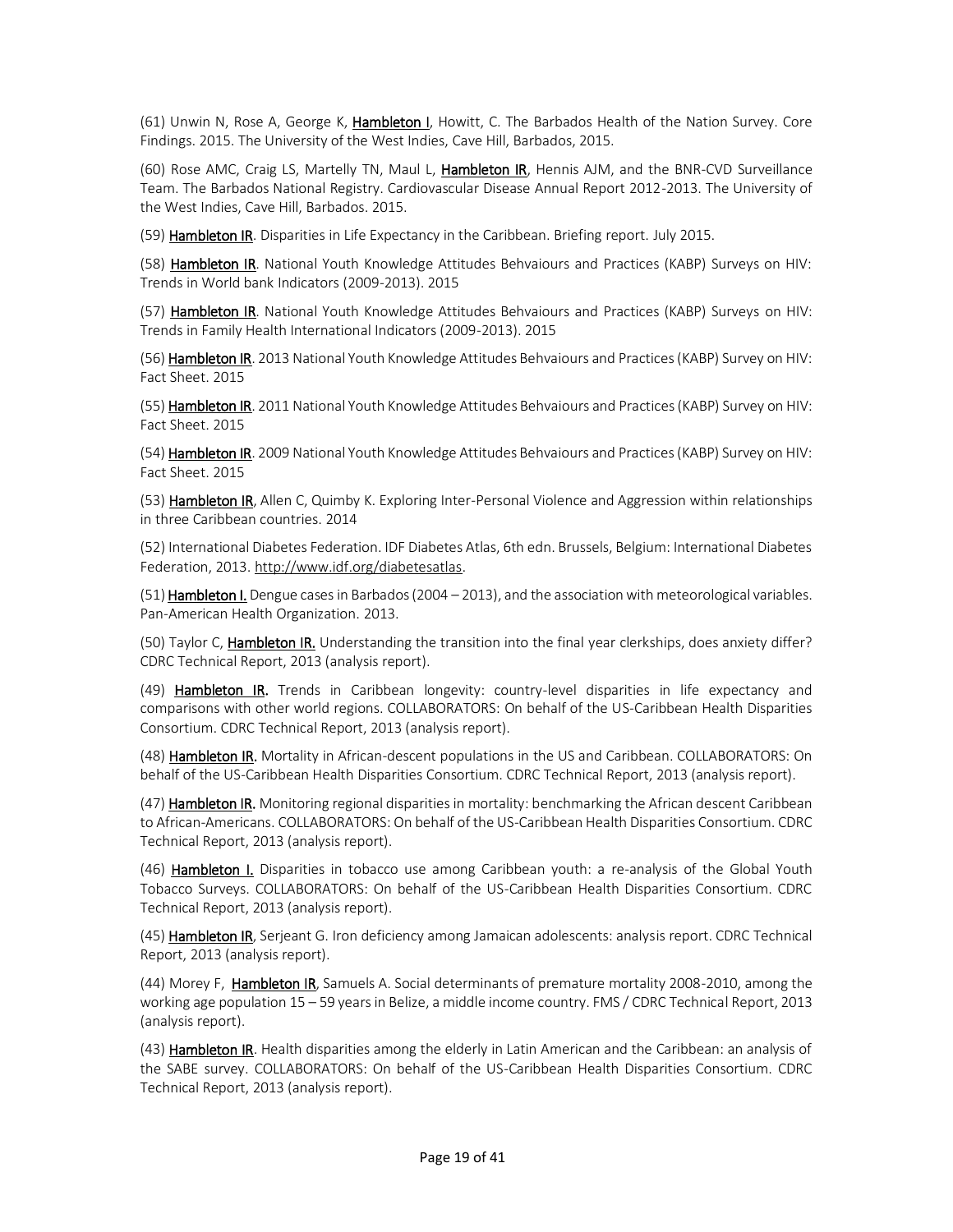(42) Hambleton I. Country-level disparities in mortality and life expectancy in the Caribbean: an ecological analysis. COLLABORATORS: On behalf of the US-Caribbean Health Disparities Consortium. CDRC Technical Report, 2013 (analysis report).

(41) Rose A, Blackman T, Pitts G, Maul L, Hennis A, Hambleton I. The Barbados National Registry for chronic non-communicable disease: Annual Report (Stroke and AMI) 2010 data. Published 2012.

(40) Best A, Chrichlow S, Burrowes S, Hambleton I. The Barbados HIV/AIDS Surveillance Report 2010. HIV/AIDS Programme, Ministry of Health, Government of Barbados, July 2012.

(39) Adomakoh S, Allen C, Hambleton I. Stigma and discrimination interventions in the Caribbean: validation of the SCOR-B questionnaire. 2012.

(38) Rose A, Unwin N, Howitt C, Hambleton I. Health of the Nation National Survey 2012. Study Operations Manual.

(37) Hambleton I. Transactional and Inter-Generational Sex with Older Men (TIGSex): A Survey of Barbadian Girls aged 15-19. Analysis report. COLLABORATORS: Landis C, Drakes N, Quimby K, Perks C. CDRC Technical Report, 2012 (analysis report).

(36) Hambleton I. Diabetes audit at the Queen Elizabeth Hospital, Barbados. COLLABORATOR: Taylor C (UWI, Cave Hill). CDRC Technical Report, 2012 (analysis report).

(35) Hambleton I. Splenomegaly in homozygous sickle cell disease. COLLABORATOR: Serjeant G (UWI, Mona). CDRC Technical Report, 2012 (analysis report).

(34) Hambleton I. The association of particulate matter measurements with selected spirometry and selfreported asthma symptoms during a pilot study in Barbados (2010-11). COLLABORATOR: McCormack M (Johns Hopkins). CDRC Technical Report, 2011 (analysis report).

(33) Hambleton I, McKenzie C, Dawson S. Nutritional Supplementation among people living with HIV (PLHIV): a randomized controlled trial. COLLABORATOR: McKenzie C (UWI, Mona). CDRC Technical Report, 2011 (analysis report).

(32) Hambleton I. The relationship between childhood asthma and African dust. COLLABORATOR: Blades E (UWI, Cave Hill). CDRC Technical Report, 2011 (analysis report).

(31) Hambleton I. Mild disease expression in people with homozygous sickle cell disease. COLLABORATOR: McKenzie C (UWI, Mona). CDRC Technical Report, 2011 (analysis report).

(30) **Hambleton I**. Systemic Lupus Erythematosus in a Caribbean population: incidence, clinical manifestations and survival in the Barbados National Lupus Registry. COLLABORATOR: Hennis A, Flower C (UWI, Cave Hill). CDRC Technical Report, 2011 (analysis report).

(29) Hambleton I. Haematological changes in adolescence among Jamaican adolescents in Manchester, Jamaica. COLLABORATOR: Serjeant G (UWI, Mona). CDRC Technical Report, 2011 (analysis report).

(28) Smeeton N, Hambleton I. CDRC Analysis Report 2011. Differences in stroke incidence and the prior-tostroke risk factors of patients in the white populations of Barbados and South London. COLLABORATOR: A Hennis (UWI, Cave Hill). CDRC Technical Report, 2011 (analysis report).

(27) Hambleton I. Incidence of Acute Myocardial Infarction: 1999 - 2008. COLLABORATOR: Rose A (UWI, Cave Hill). CDRC Technical Report, 2011 (analysis report).

(26) Hambleton I. Screening for sickle cell-beta thalassaemia in Manchester, Jamaica. COLLABORATOR: Serjeant G (UWI, Mona). CDRC Technical Report, 2011 (analysis report).

(25) Hambleton I. Homozygous sickle cell disease in Uganda and Jamaica: a comparison of bantu and benin haplotypes. COLLABORATOR: Serjeant G (UWI, Mona). CDRC Technical Report, 2011 (analysis report).

(24) Rose A, Harewood R, Pitts G, Blackman T, Corbin D, Delice R, Hambleton I, Hennis A. Barbados National Registry for Chronic Non-communicable Disease: Stroke and Heart Annual Report 2009, published Sep 2010.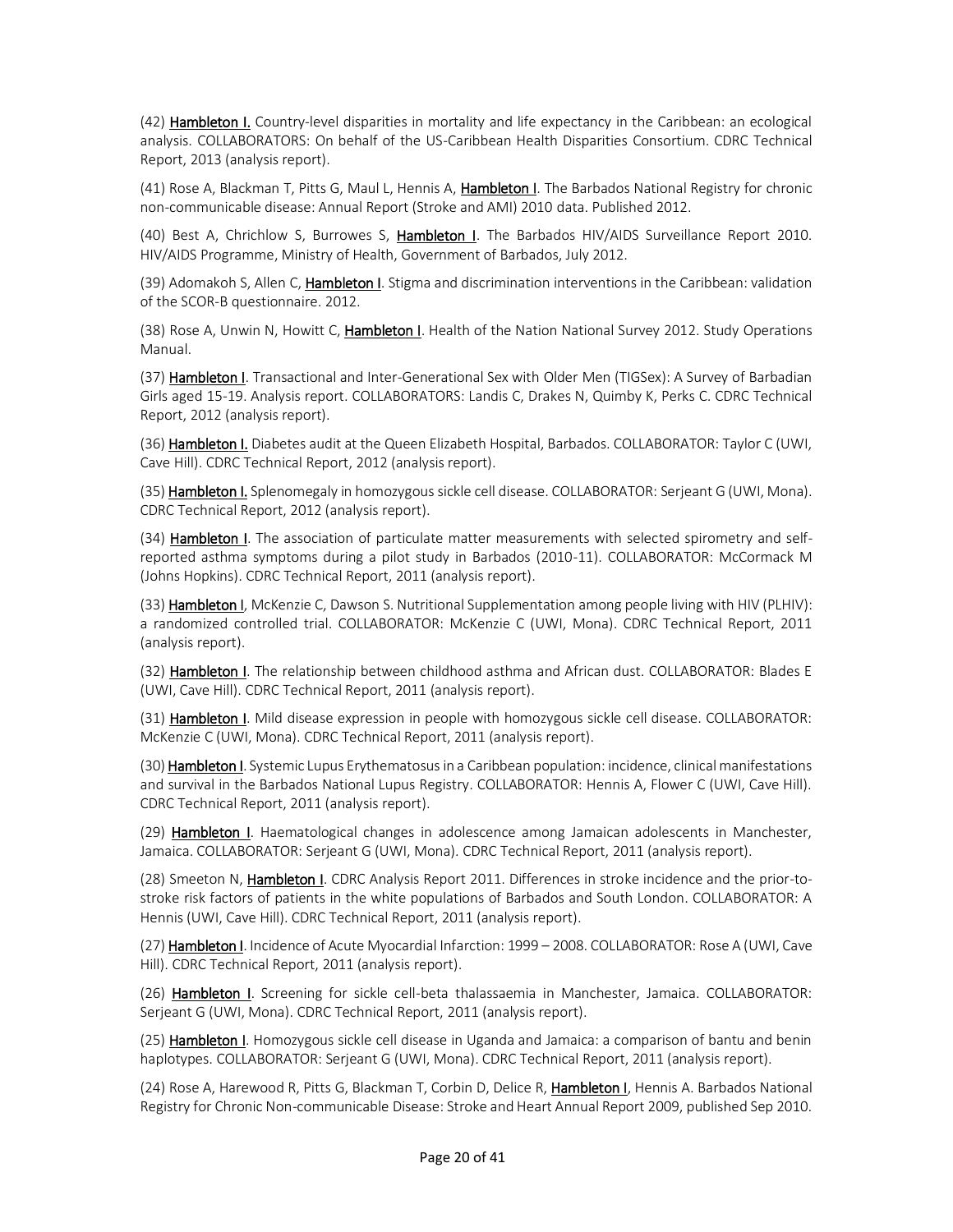(23) Landis RC, Hambleton IR, Rose, AMC, Hennis, AJM. Scientific Review Report, Quinquennial Review (2006 – 2010). Chronic Disease Research Centre, Tropical Medicine Research Institute, The University of the West Indies. 2010.

(22) Jeyaseelan S, Hambleton I. Human Resources for Health (HRH) in the Eastern Caribbean: Dominica, Grenada, St. Lucia, and St. Vincent. Pan-American Health Organization. Washington DC, 2010.

(21) Hambleton I. Performance of a simplified grading systems for the diagnosis of bacterial vaginosis in an African setting. COLLABORATOR: Watson-Jones D (London School of Hygiene and Tropical Medicine, UK). CDRC Technical Report, 2010 (analysis report).

(20) Hambleton I, Greenidge A, Landis C. Plasmin Activation Of Glial Cells Through Protease-Activated Receptor (PAR)1. CDRC Technical Report, 2010 (analysis report).

(19) Hambleton I. Social networks and Interpersonal violence in three Caribbean islands: Barbados, Jamaica, and Trinidad. COLLABORATOR: LeFranc E (UWI, Mona). CDRC Analysis Report, 2010.

(18) Hambleton I. Hypertension drug regimes and awareness of treatment in an elderly hypertensive population: Findings from the Study of Health, Aging and Well-being (SABE) in Barbados, West Indies. COLLABORATOR Sobers-Grannum N (UWI, Cave Hill). CDRC Technical Report, 2010 (analysis report).

(17) Hambleton I. Leptospirosis incidence in Barbados (1980-2005) and its relationship to annual rainfall. COLLABORATOR: Gittens M (UWI, Cave Hill). CDRC Analysis Report, 2010.

(16) Hambleton I, C.Landis. Transactional and Inter-Generational Sex with Older Men (TIGSex Survey): A Survey Among Barbadian Girls aged 15-19. CDRC Technical Report, 2010 (analysis report).

(15) Quimby K, Hambleton I, C.Landis. CDRC Analysis Report 2010. Paradoxical inhibition of the haemoglobin scavenging mechanism in Sickle Cell Disease. CDRC Technical Report, 2010 (analysis report).

(14) Williams LE, Hambleton IR, Hennis A. Breast Cancer in Barbados: factors related to stage at diagnosis, disease progression and survival. COLLABORATORS: Williams L, Hennis AJ (UWI, Cave Hill). CDRC Technical Report, 2010 (analysis report).

(13) Hennis AJ, **Hambleton IR**, Chrichlow S. Anthropometric and metabolic predictors of pregnancy outcomes in a cohort of Afro-Caribbean women. COLLABORATOR: Hennis AJ (UWI, Cave Hill). CDRC Technical Report, 2010 (analysis report).

(12) Hambleton I. Do results from the Caribbean Advanced Proficiency Examination (CAPE) part I predict results attained on CAPE part II? Prepared for the Caribbean Examination Council (CXC) and the faculty of Medical Sciences, Cave Hill campus. Jan 2010.

(11) Rose A, Hambleton I, Craig L, Hennis A, Hassell, T (eds). Report of the Caribbean Chronic Disease Conference: "A Healthy Caribbean 2008 – a wellness revolution conference. Chronic Disease Research Centre Technical Report 001, Bridgetown, 2009.

(10) Jeyaseelan S, Hambleton I. Human Resources for Health (HRH) in Barbados. Pan-American Health Organization. Washington DC, 2009.

(09) LeFranc E, Hambleton I, Atkinson U. Social marginalization among adolescents and youth in the Caribbean: cause for concern? CHRC News: Newsletter of the Caribbean Health Research Council. Issue 13, Jan 2009.

(08) LeFranc E, Hambleton I, Atkinson U. Parenting practices, family structures and family exclusion among adolescents in Jamaica. UNICEF Technical Report, 2008.

(07) Hambleton I, Hennis A. Epidemiological investigation of reported physical symptoms at The Louis Lynch Secondary School, Bridgetown, Barbados. Barbados Ministry of Education, 2007.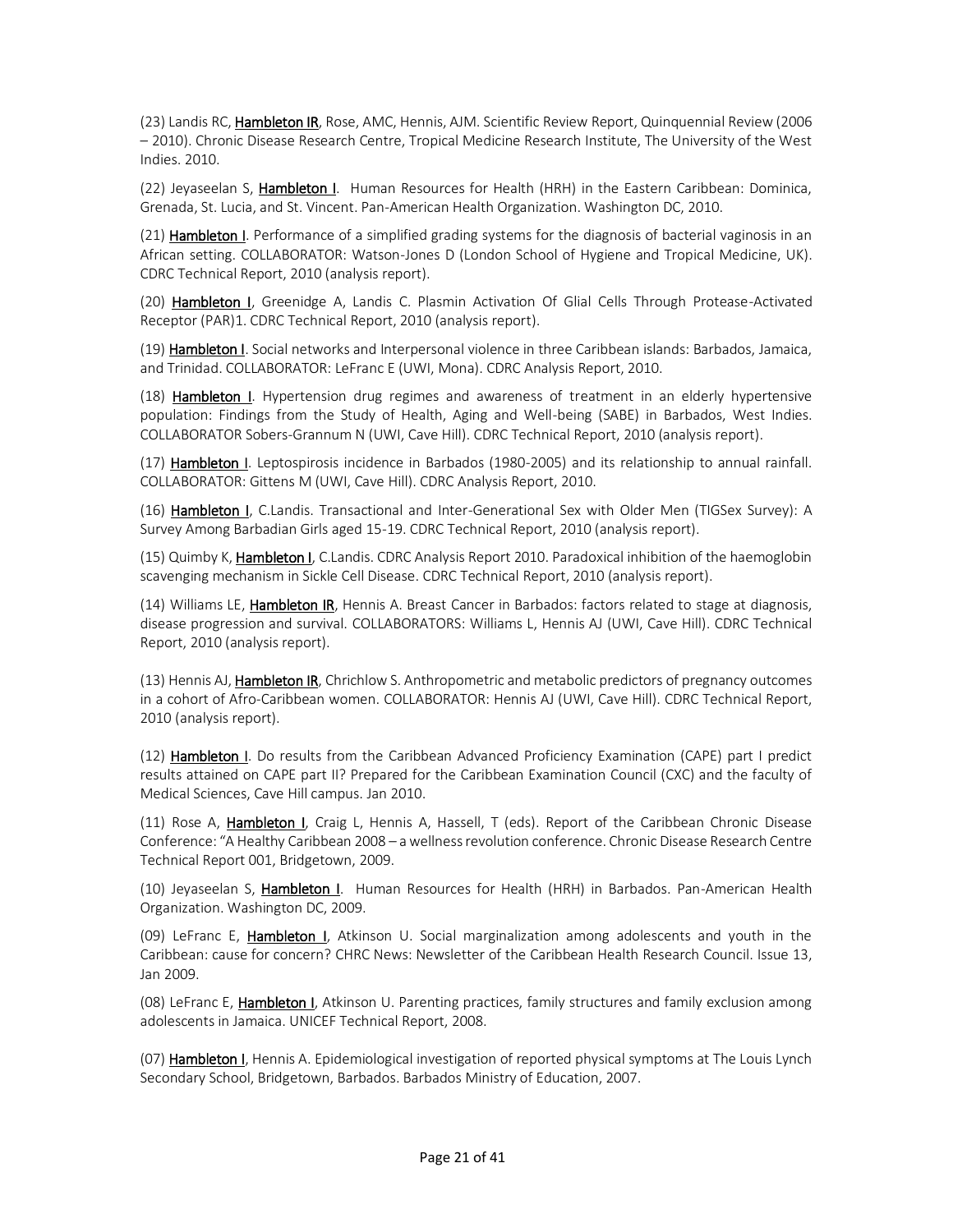(06) Hambleton I (contributor) Disease control in developing countries. Chapter 34: Inherited disorders of hemoglobin pp663-680. The World Bank / Oxford University Press, Washington 2006.

(05) Le Franc E, Samms-Vaughan M, Hambleton I, Fox K, Brown D. Migration, family structures and morbidity from external causes. The Wellcome Trust Technical Report, 2006.

(04) Hennis A, Hambleton I, Health, Welfare and Aging in Bridgetown, Barbados. SABE 2000. Pan American Health Organization. Scientific and Technical Publication No. 611. Bridgetown, 2004.

(03) Samms-Vaughn M, Hambleton I. A profile of the status of Jamaican pre-school children and their learning environments. Inter-American Development Bank. 2003.

(02) Hambleton I, Predicting losses sustained by coffee growers in the Blue Mountains due to severe weather events in November 2002. Government of Jamaica, Jamaica Coffee Board. 2003.

(01) Hambleton I. Cognition among first year medical undergraduates. Faculty of Medical Sciences, Mona campus. 2001.

#### Conference and other Presentations

(87) IR Hambleton. MM Murphy. Presentation of surveillance and risk management process planning to the CARICOM Heads of Government. Regional prime-ministers in attendance. 15-April-2020. Bridgetown, Barbados.

(86) IR Hambleton, K Quimby. Presentation of modelling and surveillance work to CARICOM regional COHSOD meeting. COHSOD is the CARICOM Council for Human and Social Development. Regional ministers of health in attendance. 6-April-2020. Bridgetown, Barbados.

(85) IR Hambleton, K Quimby. Third presentation (with regional situation update) of Barbados model to the Caribbean Disaster Emergency management Agency (CDEMA). CARPHA and PAHO in attendance. Addition of surveillance products in development. 2-April-2020. Bridgetown, Barbados.

(84) **IR Hambleton**. Second presentation (with regional situation update) of Barbados model to the Caribbean Disaster Emergency management Agency (CDEMA). CARPHA and PAHO in attendance. Addition of surveillance products in development. 30-March-2020. Bridgetown, Barbados.

(83) **IR Hambleton**. Presentation of Barbados model to the Caribbean Disaster Emergency Management Agency (CDEMA). CARPHA and PAHO in attendance. 26-March-2020. Bridgetown, Barbados.

(82) IR Hambleton, MM Murphy. Presentation of model results and intervention recommendations to the Barbados Ministry of Health and Wellness Emergency Operations Centre Team. 23-March-2020. Bridgetown, Barbados.

(81) IR Hambleton, N Sobers. Using SEIR models to predict healthcare demand due to COVID-19 in Barbados. Presented to Barbados Prime Minister. 18-March-2020. Bridgetown, Barbados.

(80) AR Greenidge, AP Speede, KR Quimby, *IR Hambleton*, RC Landis. Albumin creatinine ratio is associated with foot ulceration in people with diabetes: a case-control study in Barbados. 64th Annual CARPHA Health Research Conference. Hilton Trinidad and Conference Centre, Trinidad and Tobago June 20‒22, 2019

(79) NP Sobers, S Forde, SM Jeyaseelan, *I Hambleton*. Evaluating dissemination activities designed to bridge the gap between research and practice. 64th Annual CARPHA Health Research Conference. Hilton Trinidad and Conference Centre, Trinidad and Tobago June 20-22, 2019

(78) KR Quimby, T Jordan, C George, N Sobers, *I Hambleton*. Assessing the readiness and suitability of faithbased organisations as sites for the Barbados Diabetes Remission Study 2 - A community-based diabetes remission intervention. 64th Annual CARPHA Health Research Conference. Hilton Trinidad and Conference Centre, Trinidad and Tobago June 20-22, 2019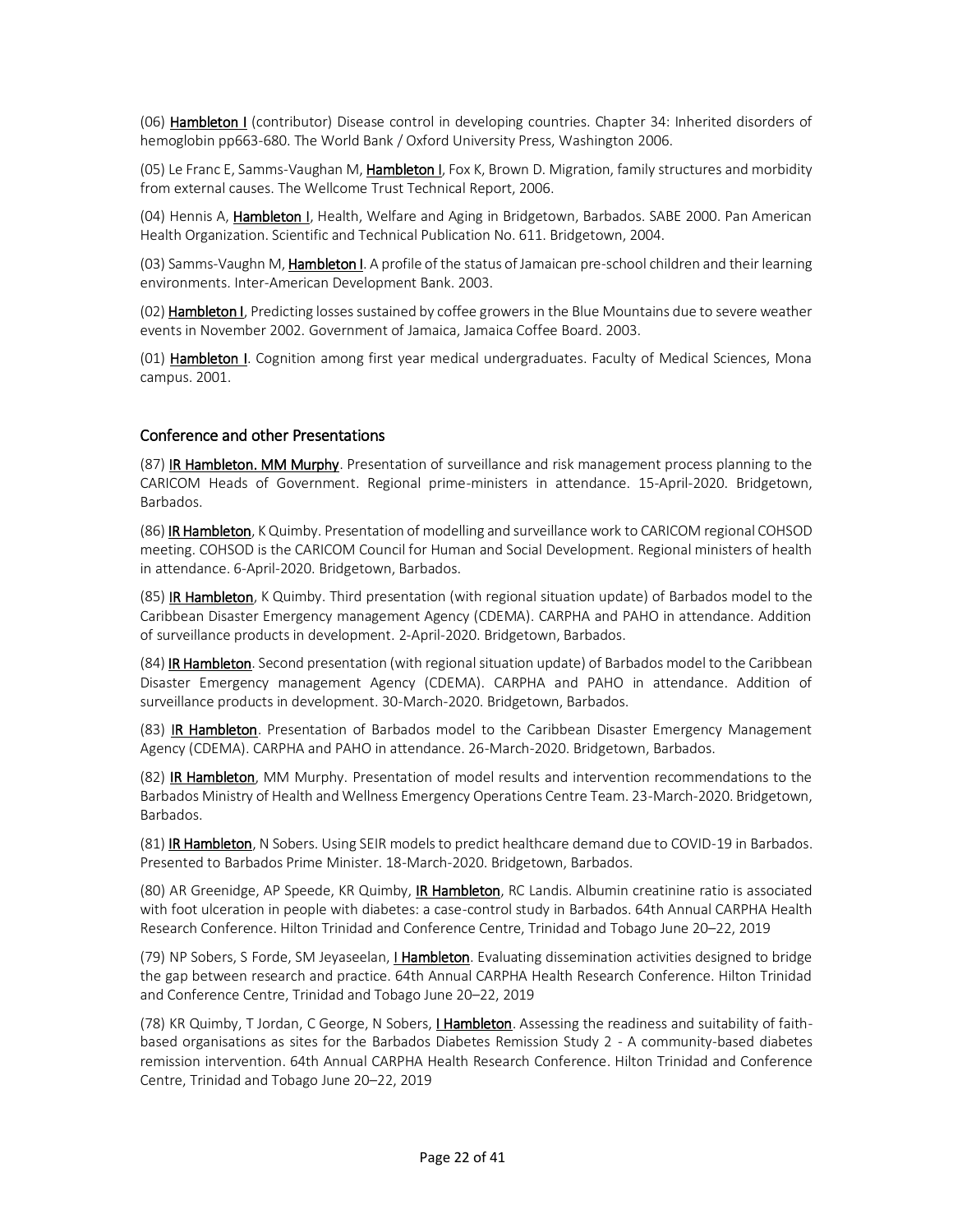(77) C Howitt, IR Hambleton, N Unwin. The contribution of physical inactivity to cardiovascular disease, type 2 diabetes, and all-cause mortality in the Caribbean. 7<sup>th</sup> ISPAH Conference, London, 15-17 October 2018.

(76) M Alvarado, J Adams, M Suhrcke, I Hambleton, TA Samuels, N Unwin. Assessing the impact of the Barbados sugar sweetened beverage tax on grocery store beverage sales: An interrupted time series analysis. 63rd Annual CARPHA Health Research Conference. St Kitts Marriott Resort & The Royal Beach Casino. St Kitts and Nevis. June 14-16, 2018

(75) L Guariguata, C Guell, TA Samuels, EAJA Rouwette, J Woodcock, IR Hambleton, N Unwin. Developing a systems model to inform policies for diabetes prevention in the Caribbean: A co-design approach to engage stakeholders in policy development and evaluation. 63rd Annual CARPHA Health Research Conference. St Kitts Marriott Resort & The Royal Beach Casino. St Kitts and Nevis. June 14‒16, 2018

(74) L Guariguata, C Brown, NP Sobers, **IR Hambleton**, TA Samuels, N Unwin. Diabetes and related risk factors disproportionately affect Caribbean women: An updated systematic review and meta-analysis of diabetes and determinants. 63rd Annual CARPHA Health Research Conference. St Kitts Marriott Resort & The Royal Beach Casino. St Kitts and Nevis. June 14-16, 2018

(73) NP Sobers, *I Hambleton*, JA Critchley, TA Samuels, N Unwin. Disparities in trends in pre-mature adult mortality from coronary heart disease and stroke in ten countries of the Caribbean Community 1991 to 2012. 63rd Annual CARPHA Health Research Conference. St Kitts Marriott Resort & The Royal Beach Casino. St Kitts and Nevis. June 14-16, 2018

(72) Sobers-Grannum N, Rose AMC, Samuels TA, Critchley J, Hambleton IR, Harvey A, Unwin N. Gender disparities in the treatment of STEMI patients in the Caribbean country of Barbados. American Public Health Association, Annual Meeting and Expo, Atlanta Nov 4-8 2017.

(71) Guariguata L, Guell C, Samuels TA, Rouwette E, Woodcock J, **Hambleton I**, Unwin N. Systems Science for Caribbean Health: The development of a system dynamics model for guiding policy on diabetes in the Caribbean. American Public Health Association, Annual Meeting and Expo, Atlanta Nov 4-8 2017.

(70) Guariguata L, Guell C, Samuels TA, Rouwette E, Woodcock J, **Hambleton I**, Unwin N. Systems Science for Caribbean Health: The development of a system dynamics model for guiding policy on diabetes in a resource limited setting. Society for Social Medicine, Annual Scientific Meeting, Sep 4, 2017.

(69) C Taylor, G Taylor, A Atherley, I Hambleton, N Unwin, P Adams. The Barbados Insulin Matters (BIM) study: Barriers to insulin therapy among a population-based sample of people with type 2 diabetes in the Caribbean island of Barbados. 62nd CARPHA Health Research Conference, Guyana, April 27-29, 2017.

(68) RM Harris, AMC Rose, IR Hambleton, C Howitt, NG Forouhi, AJM Hennis, TA Samuels, N Unwin. Sodium and potassium excretion in an adult Caribbean population of African descent with a high burden of cardiovascular disease. 62nd CARPHA Health Research Conference, Guyana, April 27-29, 2017.

(67) M Alvarado, M Suhrcke, *I Hambleton*, T Hassell, D Kostova, TA Samuels, N Unwin. The Barbados tax on sugar sweetened beverages: an overview of the evaluation in progress and an initial assessment of the effect on retail prices. 62nd CARPHA Health Research Conference, Guyana, April 27-29, 2017.

(66) L Guariguata, C Guell, TA Samuels, EAJA Rouwette, J Woodcock, IR Hambleton, N Unwin. Systems Science for Caribbean Health: The development of a model for guiding policy on diabetes in the Caribbean. 62nd CARPHA Health Research Conference, Guyana, April 27-29, 2017.

(65) N Unwin, C Howitt, *IR Hambleton*, TA Samuels, A Hennis, AMC Rose. Prevalence and phenotype of diabetes and prediabetes using fasting glucose versus HbA1c in a Caribbean population: implications for policy on diagnosis and prevention. 62nd CARPHA Health Research Conference, Guyana, April 27-29, 2017.

(64) AMC Rose, N Unwin, C Howitt, TA Samuels, EA Phillips, KS George, AJM Hennis, *IR Hambleton*. Economic burden of cardiovascular disease in a small island developing state. 62nd CARPHA Health Research Conference, Guyana, April 27-29, 2017.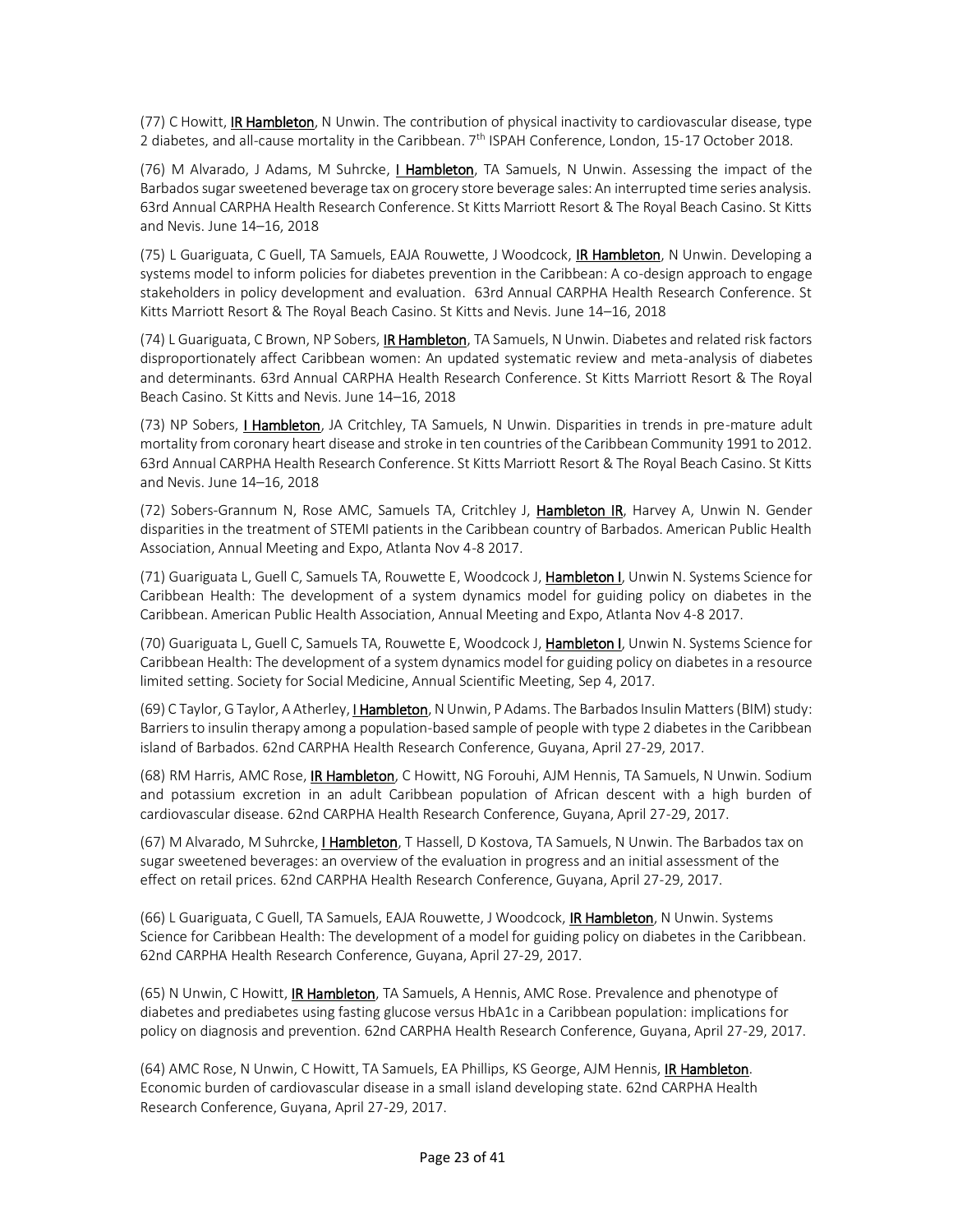(63) AMC Rose, N Unwin, C Howitt, EA Phillips, TA Samuels, IR Hambleton. Quality of life after cardiovascular disease in a small island developing state. 62nd CARPHA Health Research Conference, Guyana, April 27-29, 2017.

(62) A Razavi, *I Hambleton*, T A Samuels, N Sobers-Grannum, N Unwin. Changes in health care expenditure as a predictor of trends in cardiovascular disease and diabetes mortality in the Caribbean countries between 2000 and 2010. 62nd CARPHA Health Research Conference, Guyana, April 27-29, 2017.

(61) AR Greenidge, AP Browne, IR Hambleton, RC Landis. Erectile Dysfunction and Depression in a Barbadian male Population. 62nd CARPHA Health Research Conference, Guyana, April 27-29, 2017.

(60) CR Brown, SM Hercules, N Sobers-Grannum, MM Murphy, N Unwin, C Howitt, M Alvarado, IR Hambleton. Social determinants of prostate cancer in the Caribbean: A systematic review and metaanalysis. 61st CARPHA Health Research Conference, Turks and Caicos, June 23-25, 2016

(59) Allen C, Hambleton I, LeFranc, E. Parenting Practices and Intimate Partner Violence in the Next Generation: a Survey of Risk Factors for Violence among Youth in Barbados, Jamaica and Trinidad and Tobago. SALISES 16th Conference, Hilton, Bridgetown, 3-Mar-2016

(58) IR Hambleton. Creating health inequality profiles. UNICEF / ESCAP Workshop. Kathmandu, Nepal, October 27-28th, 2015.

(57) IR Hambleton. Creating health inequality profiles. UNICEF / ESCAP Workshop. Bangkok, Thailand, June 26-30th, 2015.

(56) Taylor Jr., C.G., Bynoe, K.A., Worme, A., Whittington, A., Hambleton, I., Atherley, A., Husbands, A., Unwin, N. (2015) 'The effect of a checklist on the education of simulated patients during insulin initiation: a randomized controlled trial' Diabetes. Vol. 64 (Supplement 1). A187-A235. June 2015.

(55) C Howitt, *IR Hambleton*, AMC Rose, AJM Hennis, KS George, N Unwin. The social determinants of diabetes and cardiovascular disease risk factors in Barbados: findings from the Health of the Nation study. 60<sup>th</sup> CARPHA Health Research Conference, Grenada, June 25-27, 2015.

(54) C F Allen, IR Hambleton, K Quimby, E Le Franc. Are women the main victims of violence within relationships? Prevalence, type and frequency of intimate partner violence and aggression by sex in Barbados, Jamaica and Trinidad and Tobago. 60<sup>th</sup> CARPHA Health Research Conference, Grenada, June 25-27, 2015.

(53) AMC Rose, LS Craig, TN Martelly, L Maul, DOC Corbin, KS George T, Blackman, TA Hassell, AJM Hennis, **IR Hambleton**. Incidence of and mortality from stroke in Barbados, 2009–2011. 60<sup>th</sup> CARPHA Health Research Conference, Grenada, June 25-27, 2015.

(52) C F Allen, C Halsall, *I R Hambleton*, A Delaney, C Gittens, M Gittens, RC Landis. HIV Gateway: expanding access to Caribbean HIV research via a website. 60<sup>th</sup> CARPHA Health Research Conference, Grenada, June 25-27, 2015.

(51) AR Greenidge, AP Browne, *IR Hambleton*, RC Landis. Albumin/Creatinine Ratio As An Indicator of Diabetic Foot in a Barbados Population. 60<sup>th</sup> CARPHA Health Research Conference, Grenada, June 25-27, 2015.

(50) F Morey, IR Hambleton, NC Unwin, TA Samuels. Ethnic and gender disparities in premature adult mortality in Belize 2008-2010. 60<sup>th</sup> CARPHA Health Research Conference, Grenada, June 25-27, 2015.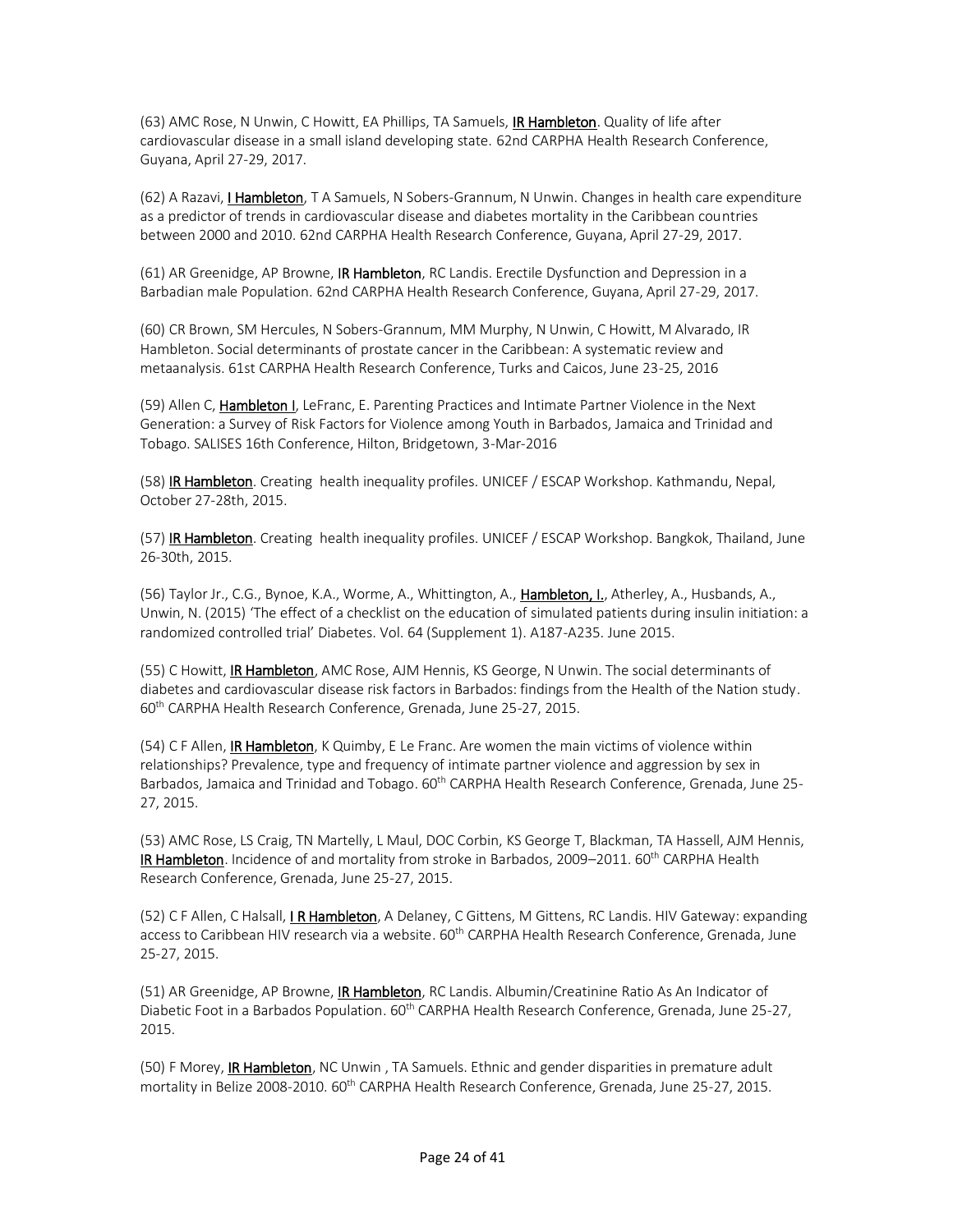(49) LS Craig, Rose A, Hambleton I. Cancer In Barbados: First Year of data from the National Cancer Registry In Barbados. 60<sup>th</sup> CARPHA Health Research Conference, Grenada, June 25-27, 2015.

(48) Atherley AE, Lashley PM, George C, Morris C, Hambleton I, Taylor CG. Final year clerkships, does one size fit all? - Preliminary findings. 2013

(47) Atherley AE, Lashley PM, George C, Morris C, Hambleton I, Taylor CG. Understanding anxiety during transition into a final year medicine clerkship- Preliminary results. 2013

(46) CG Taylor Jr., M Krimholtz, K Belgrave, I Hambleton, C George, G Rayman. Burden of diabetes and diabetic foot disease to acute hospital admissions in Barbados. Diabetes UK Professional Conference, Manchester. 13-15 March 2013.

(45) Hambleton I. Disparities in mortality and life expectancy in the Caribbean. National Institutes of Health, National Institute on Minority Health and Health Disparities, Sullivan Alliance HQ, Alexandria, VA, USA. February 21 2013.

(44) AS Harewood-Marshall, T Blackman, DOC Corbin, T Martelly, KS George, AJM Hennis, IR Hambleton, AMC Rose. Is the standard of acute stroke care in Barbados in keeping with evidence-based recommendations? An investigation of 2009 national registry data. 58th Annual CARPHA (CHRC) Scientific Meeting. Hilton Barbados Resort – Barbados. May 02-04, 2013

(43) KR Quimby, IR Hambleton, RC Landis. Reduced haptoglobin bioavailability inhibits the expression of a cytoprotective monocyte population in sickle cell disease. 58th Annual CARPHA (CHRC) Scientific Meeting. Hilton Barbados Resort – Barbados. May 02-04, 2013

(41) F Morey, IR Hambleton, TA Samuels. All-cause and Cervical Cancer mortality by ethnicity in Belize: 2008-2010. 58th Annual CARPHA (CHRC) Scientific Meeting. Hilton Barbados Resort – Barbados. May 02- 04, 2013

(40) RC Landis, S Branch Beckles, S Crichlow, **IR Hambleton**, A Best. 10 year National HIV Viral Load trends in Barbados: Implication for treatment as prevention. 58th Annual CARPHA (CHRC) Scientific Meeting. Hilton Barbados Resort – Barbados. May 02-04, 2013

(39) C Taylor, M Krimholt, K Belgrave, *L Hambleton*. Inpatient diabetes care at the Queen Elizabeth Hospital in Barbados. 58th Annual CARPHA (CHRC) Scientific Meeting. Hilton Barbados Resort – Barbados. May 02- 04, 2013

(38) KR Quimby, S Moe, I Sealy, C Nicholls, IR Hambleton, RC Landis. Clinical findings associated with Homozygous Sickle cell disease in the Barbadian Population – Do we need a national SCD registry? 58th Annual CARPHA (CHRC) Scientific Meeting. Hilton Barbados Resort – Barbados. May 02-04, 2013

(37) Jeyaseelan S, Humphreys S, Gaskin P, Grace J, Hambleton I. Providing low-cost fruit and vegetables to people with type-2 diabetes in Barbados: a feasibility study on dietary barriers to success. IDF World Diabetes Congress, 4-8 December, 2011. Dubai.

(36) Quimby KR, Flower C, Hambleton IR, Landis C, Hennis A. Novel Inflammatory Factors and Disease Activity in SLE. Presented at the British Society for Immunology Summer School, LLantwit Major, South Wales, 5th – 8th July 2011

(35) Davis M, Williams D, Jeyaseelan S, Hambleton I, Jennings A, Price L, Breysse P, Diette G, McCormack M. Association between Staphylococcus aureus in the home environment and lung function in asthmatic children during a pilot study in Barbados. International Society for Environmental Epidemiology, Sep 2011.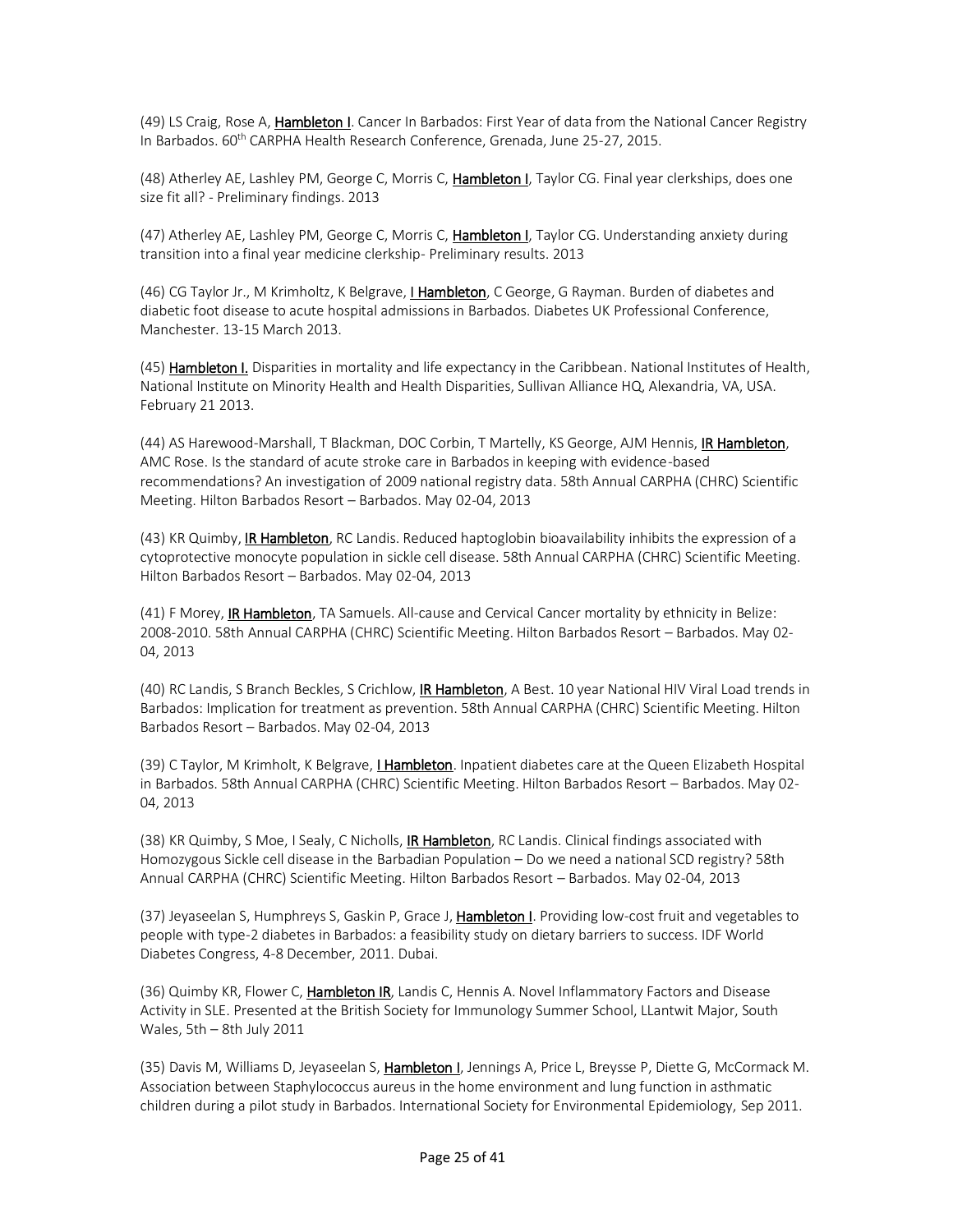(34) Perks C, Drakes N, Hambleton IR, Kumar A, Quimby K, Patel R, Clarke C, Landis RC Transactional and Inter-Generational Sex with older men (TIGSex Survey): A survey in Barbadian girls aged 15-19, ASPHER's Young Researchers' Forum, 3rd European Public Health Conference, Amsterdam, Nov. 10th 2010.

(33) Perks C, Drakes N, *Hambleton IR*, Kumar A, Quimby K, Patel R, Clarke C, Landis RC. Transactional and Inter-Generational Sex with older men (TIGSex Survey): A survey in Barbadian girls aged 15-19. 19th Congress of the EADV - Gothenburg, Sweden, 6-10 October 2010

(32) Perks C, Drakes N, Hambleton IR, Kumar A, Quimby K, Patel R, Clarke C, Landis RC. The TIGSex Survey: A survey in Barbadian girls aged 15-19, Interim Analysis, The 25th IUSTI Europe Conference on STIs and HIV/AIDS, Tblisi, Georgia, September 23rd-25th, 2010

(31) Belgrave NRS, Hambleton IR, Hennis AJM, Rose AMC. Investigation of the number of acute cardiac events admitted to the Queen Elizabeth Hospital, Barbados, 2003-2007. West Indies Med J (Suppl) 2010; 59(S2):16.

(30) Drakes N, Perks C, Hambleton IR, Kumar A, Quimby K, Patel R, Clarke C, Landis RC. Transactional and Inter-Generational Sex with Older Men (TIGSex Survey): A Survey among Barbadian Girls aged 15-19. Oral presentation at the 7th CCAS HIV/AIDS workshop held at Accra, 22nd – 27th August 2010

(29) Granado MN, Hambleton IR, Hennis AJM, Rose AMC. Identifying breast cancer screening barriers among Barbadian women. West Indies Med J (Suppl) 2010; 59(S2):23.

(28) Rose A, Hambleton I, Jeyaseelan S, Hennis A. Surveillance of chronic non-communicable diseases in Barbados: developing a future Caribbean model. Circulation. 2009 Mar 16;119(10):e350.

(27) Sobers-Grannum N, Pathak EB, Hambleton IR, Sloan MA, Rose AM, Hennis AJ. Awareness of drug treatment in an elderly hypertensive population: Findings from the Study of health, aging and well-being in Barbados, West Indies. Circulation. 2009 Mar 16;119(10):e345.

(26) Pathak EB, Sobers-Grannum N, Hambleton IR, Rose AM, Hennis AJ. Social Class and prevalence of cardiovascular risk factors among urban elders: Study of Health, aging and well-being in Barbados, West Indies. Circulation. 2009 Mar 16;119(10):e344.

(25) LeFranc E, **Hambleton I**, Atkinson U. Parenting practices, family structures and family exclusion among adolescents in Jamaica. Caribbean Child Research Conference; Oct 21-22, 2008 Kingston, Jamaica.

(24) Watson-Jones D, Weiss HA, Rusizoka M, Changalucha J, Baisley K, Mugeye K, Tanton C, Ross D, Everett D, Clayton T, Balira R, Knight L, Hambleton I, Le Goff J, Belec L, Hayes R. Risk factors associated with HIV incidence in HSV-2 seropositive Tanzanian women in a RCT of HSV-2 suppressive therapy. Program and abstracts of the AIDS 2008: XVII International AIDS Conference; August 3-8, 2008; Mexico City, Mexico.

(23) Heuschmann P, Smeeton N, Hennis A, Corbin D, Hambleton I, Wolfe C. Differences in prevalence and management of prior-to stroke risk factors between Black Caribbeans in the UK and in Barbados. XVII European Stroke Conference, Nice, France. 13-16 May 2008.

(22) Le Franc E, Hambleton I, Atkinson U. Parenting Practices, Family Structures and Social Exclusion among Adolescents in Jamaica. Caribbean Child Research Conference. October 21-22. 2008

(21) Rose AMC, Hennis AJ, Hambleton IR. Sex and the city: disease, disability and active community engagement in male and female elderly of 7 cities. Community-Based Prevention and Management of Cardiovascular and Other Chronic Diseases among Caribbean Elderly, Antigua, 13-15 October 2008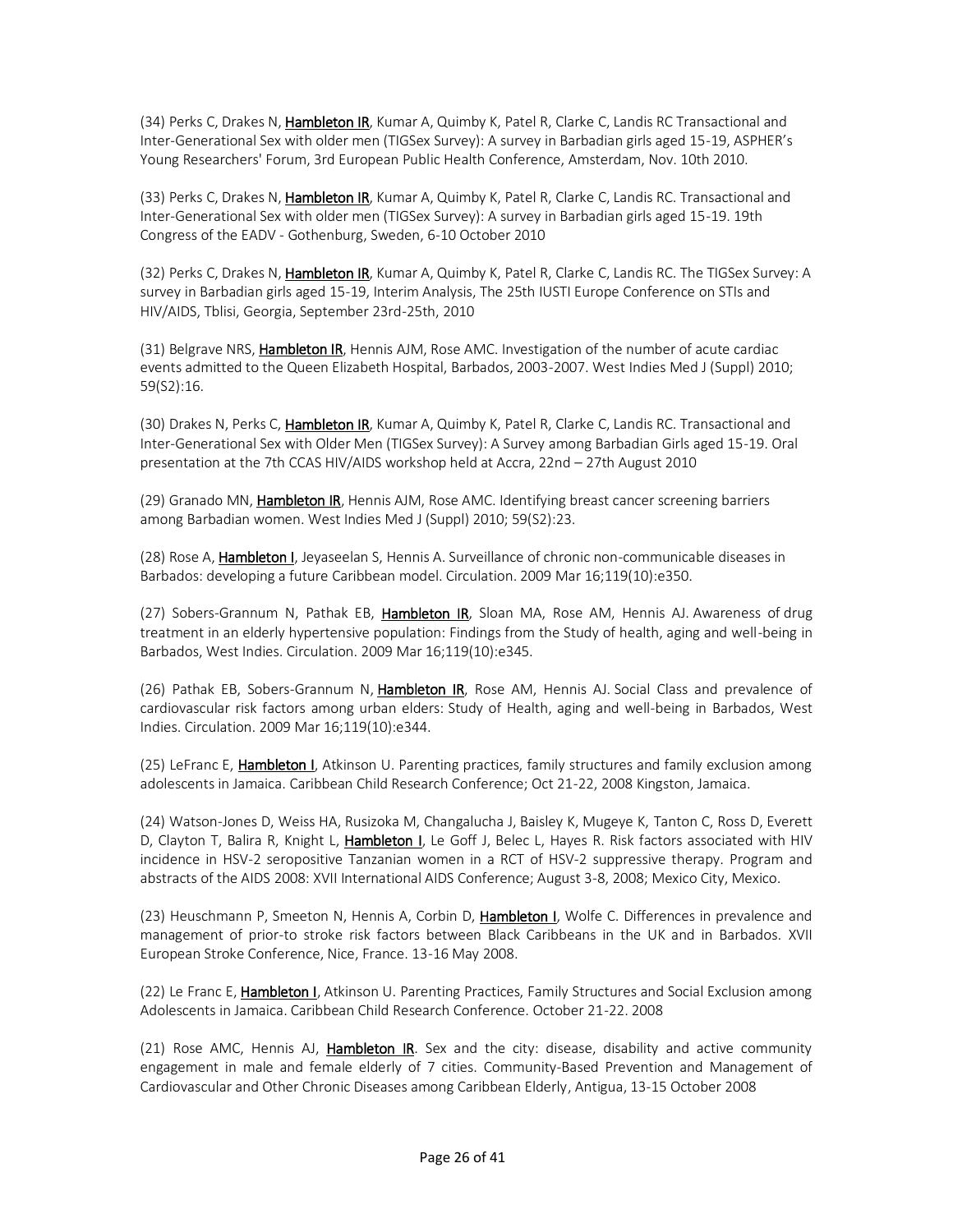(20) Allen C, Lees S, Desmond N, Der G, Chiduo B, Hambleton I, Vallely A, Hayes R, Ross D. Validity of coital diaries in the Microbicides Development Programme feasibility study among women at high risk of HIV in Mwanza, Tanzania. HIV Microbicides Conference, Durban, South Africa, 2007

(19) Fraser R, Hambleton I, Serjeant G, Reid M. The length of a painful crisis in sickle cell disease. Caribbean Health Research Council Annual Conference. St.Kitts, 2006.

(18) Younger N, Hambleton IR, Clarke K, Powell C. Experience of Using Stata Software in Teaching an Introductory Biostatistics Course for MSc Nutrition Students from 2002-2004. Joint Statistical Meeting, Minneapolis, US, 2005.

(17) Moosang M, Forrester TE, Hambleton IR, McKenzie CA, Reid M. Risk of stroke in sickle cell disease: the Sickle Cell Unit experience 1992- 2002. Caribbean Health Research Council Annual Conference. Tobago, 2005.

(16) Rambaran C, Forrester TE, Chowienczyk PJ, Iveson E, Hambleton IR, Ritter JM, Shah AM, Wilks RJ, Kalra L. Nature and nurture as determinants of predisposition to cardiovascular disease in people of African descent. Caribbean Health Research Council Annual Conference. Tobago, 2005.

(15) Rambaran C, Forrester TE, Chowienczyk PJ, Iverson E, Hambleton IR, Ritter JM, Shah AM, Kalra L. Early atherosclerosis affects the function of small rather than large arteries in Afro-Caribbean subjects. Caribbean Health Research Council Annual Conference. Tobago, 2005.

(14) Creary LE, McKenzie CA, Hanchard NA, Taylor V, Hambleton IR, Forrester TE, Thein SL. Ethnic difference in fetal haemoglobin and F cells levels in adults: data from Afro-Caribbean, European and Afro-German. Caribbean Health Research Council Annual Conference. Tobago, 2005.

(13) NA Hanchard, Hambleton IR, McKenzie CA. The frequency of the sickle allele in Jamaica: analysis of data from two neonatal screening cohorts. Caribbean Health Research Council Annual Conference. Tobago, 2005.

(12) Steel-Duncan J, Pierre R, Evans-Gilbert T, Rodriguez B, Smikle M, Palmer P, Whorms S, Hambleton I, Figueroa P, Christie C. Uptake of interventions, outcomes and challenges in Caring For HIV-exposed infants in a resource poor setting. 15th International HIV/AIDS Conference, Bangkok, Thailand, July 2004, Abstract B10584.

(11) Pierre R, Steel-Duncan J, Evans-Gilbert T, Rodriguez B, Palmer P, Smikle M, Whorms S, Hambleton I, Figueroa P, Christie C. CDC Defined Diseases and opportunistic infections among Jamaican Children with HIV/AIDS. 15th International HIV/AIDS Conference, Bangkok, Thailand, July 2004; Abstract MoPeC3373.

(10) Evans-Gilbert T, Pierre R, Steel-Duncan J, Rodriguez B, Whorms S, Hambleton I, Figueroa P, Christie C. Scaling-up antiretroviral therapy in Jamaica. Emerging Infectious Diseases Conference, Toulon, France; July, 2004.

(09) Hambleton IR, Linsell L, Clarke KM, Knight-Madden J, Wierenga KJJ. External validation of prognostic disease models: Health status in homozygous sickle cell. Caribbean Health Research Council Annual Conference. Grenada, 2004

(08) Hambleton IR, Linsell L, Younger NO, Wierenga KJJ. Health status in homozygous sickle-cell disease: a systematic review of prognostic studies. Caribbean Health Research Council Annual Conference. Grenada, 2004.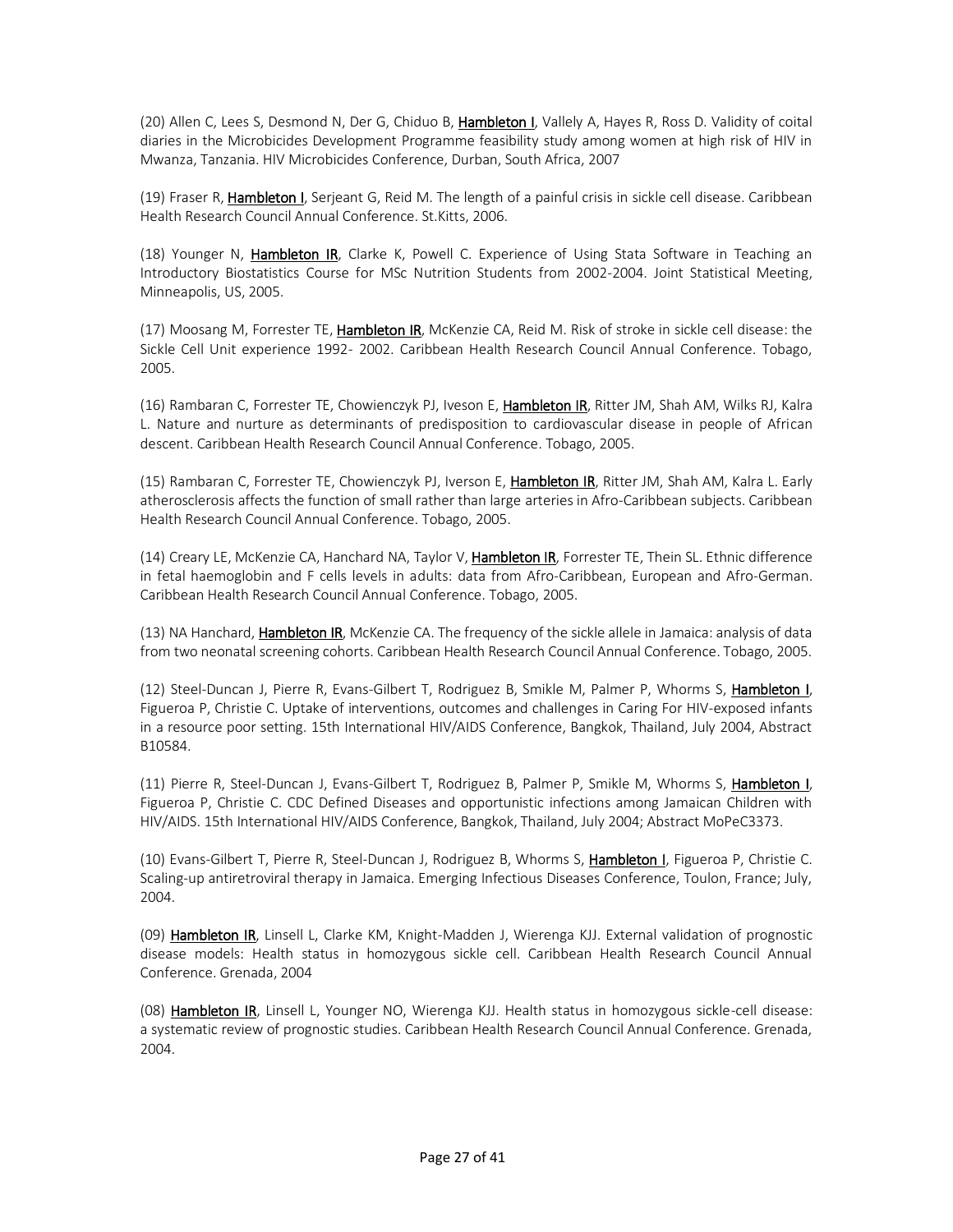(07) Hambleton IR, Younger NO, Clarke KM, Wierenga KJJ. Measuring non-response in prospective cohort studies: the Jamaican Study of Sickle-Cell Disease. Caribbean Health Research Council Annual Conference. Grenada, 2004.

(06) Carter AC, Hennis A, Broome H, Hambleton IR, Fraser HF. Obesity in the elderly in Barbados. Caribbean Health Research Council Annual Conference. Grenada, 2004.

(05) Hennis A, Clarke K, Hambleton IR, Broome H, Brathwaite F, Fraser HF. Health status in older Barbadians. Caribbean Health Research Council Annual Conference. Grenada, 2004.

(04) Wierenga KJJ, Hambleton IR, Grandison TM, Char G. Mortality and circumstances of death in Jamaican patients with homozygous sickle cell disease. Annual Meeting of the National Sickle Cell Disease Program. San Francisco. April 2000.

(03) Wierenga KJ, Hambleton IR, Lewis NA. Survival estimates for patients with homozygous sickle-cell disease in Jamaica: a clinic-based population study. Annual Meeting of the National Sickle Cell Disease Program. Philadelphia. April 2001.

(02) Ricketts A, Parker SP, Brouwer J, Hambleton IR, Singhal A, Serjeant GR. Vitamin A, E, and carotenoid status in Jamaican children with sickle cell disease. Commonwealth Caribbean Medical Research Council Annual Conference. Jamaica, April 1998.

(01) Knight J, Hambleton I, Hemmings-Kelly M, Homi J. Spirometric abnormalities in Jamaican children with SS and SC disease. Commonwealth Caribbean Medical Research Council Annual Conference. Jamaica, April 1998

### D. Other

I develop and manage all aspects of data management and statistics at the George Alleyne Chronic Disease Research Centre (GA-CDRC). I maintain active collaborations with colleagues at the University of the West Indies and beyond, and these links offer a rich source of publication development.

I am upgrading the data management infrastructure at the George Alleyne Chronic Disease Research Centre in accordance with Good Clinical Practice (GCP).

#### Development of Research Infrastructure

| 2017-     | Planning of CDRC "electronic Research Data Infrastructure" (eRDI)<br>Internal CDRC ITC platform and content management backbone for the collection,<br>storage and dissemination of research data |
|-----------|---------------------------------------------------------------------------------------------------------------------------------------------------------------------------------------------------|
| 2016-2017 | Planning of CDRC Data Group<br>Creating an informal research grouping around researchers with an interest in the<br>broad field of Data Science                                                   |
| 2013-2015 | Planning of Virtual Health Research Unit<br>ITC platform and content management system for the storage and dissemination of<br>HIV-related health information and datasets.                       |
| 2014      | Database implementation (RedCap).<br>RedCap deployment at the CDRC. Web-based software for Electronic Data Capture<br>(SDC). Open-source, web-based clinical research software platform.          |
| 2009      | Database implementation (OpenClinica).<br>OpenClinica deployment at the CDRC. Web-based software for Electronic Data Capture                                                                      |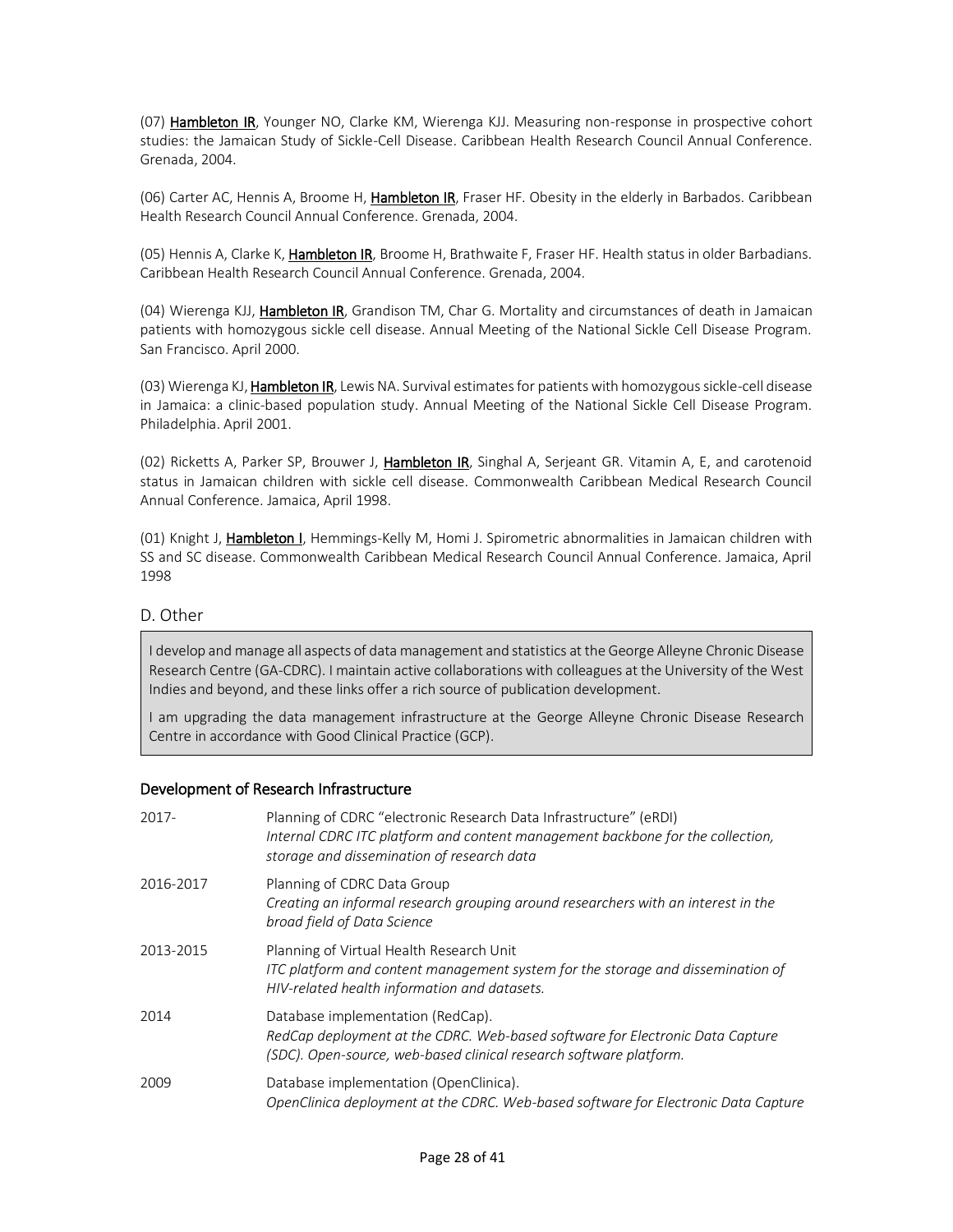|      | (SDC). Open-source, web-based clinical trial software platform with full regulatory<br>compliance.                                                                                                            |
|------|---------------------------------------------------------------------------------------------------------------------------------------------------------------------------------------------------------------|
| 2009 | Document repository implementation (KnowledgeTree)<br>KnowledgeTree implementation for centralized storage and version control of all study<br>documentation.                                                 |
| 2008 | Implementation of Good Clinical Practice at the Chronic Disease Research Centre.<br>Review of current processes. Upgrade to RCT compliant procedures. Development of<br>Standard operating Procedures (SOPs). |

# Study Management

| Study Management |                                                                                                                                                                                                                                                                                                          |
|------------------|----------------------------------------------------------------------------------------------------------------------------------------------------------------------------------------------------------------------------------------------------------------------------------------------------------|
| 2017-current     | Planning for a Sustainable and Robust Regional Center for Research Excellence (RCRE)<br>in the Caribbean. Data management and data analytics.                                                                                                                                                            |
| 2017-current     | Developing theory and methods for evaluating the impact of community food initiatives<br>on NCD risk, social and economic wellbeing and the environment. Data management<br>and data analytics.                                                                                                          |
| 2009-current     | The Barbados National Registry (Phases II, III, IV). Translation of data for public health<br>policy. Preparation of protocol / operations manual. Database design. Data<br>management and statistical analyses.                                                                                         |
| 2012-2015        | US-Caribbean Health Disparities Research Consortium (USCAHDR).<br>Preparation of THREE protocols / operations manuals. Management of project "analysis<br>programme" for the discovery and secondary analysis of available Caribbean health<br>datasets (see CDRC Technical Reports for output details). |
| 2011-2014        | The Health of the Nation.<br>Preparation of protocol / operations manual. Database design. Data management and<br>statistical analyses.                                                                                                                                                                  |
| 2009-2012        | The Barbados National Lupus Register.<br>Preparation of protocol / operations manual. Database design. Data management and<br>statistical analyses.                                                                                                                                                      |
| 2009-current     | The Barbados National Register - Cancer.<br>Preparation of protocol / operations manual. Data management and statistical<br>analyses.                                                                                                                                                                    |
| 2009-current     | The Barbados National Register - Heart<br>Preparation of protocol / operations manual. Data management and statistical<br>analyses.                                                                                                                                                                      |
| 2009-2011        | Wound Healing in Diabetes (WHY study).<br>Preparation of protocol / operations manual. Database design. Data management and<br>statistical analyses.                                                                                                                                                     |
| 2008-current     | The Barbados National Register - Stroke.<br>Preparation of protocol / operations manual. Data management and statistical<br>analyses.                                                                                                                                                                    |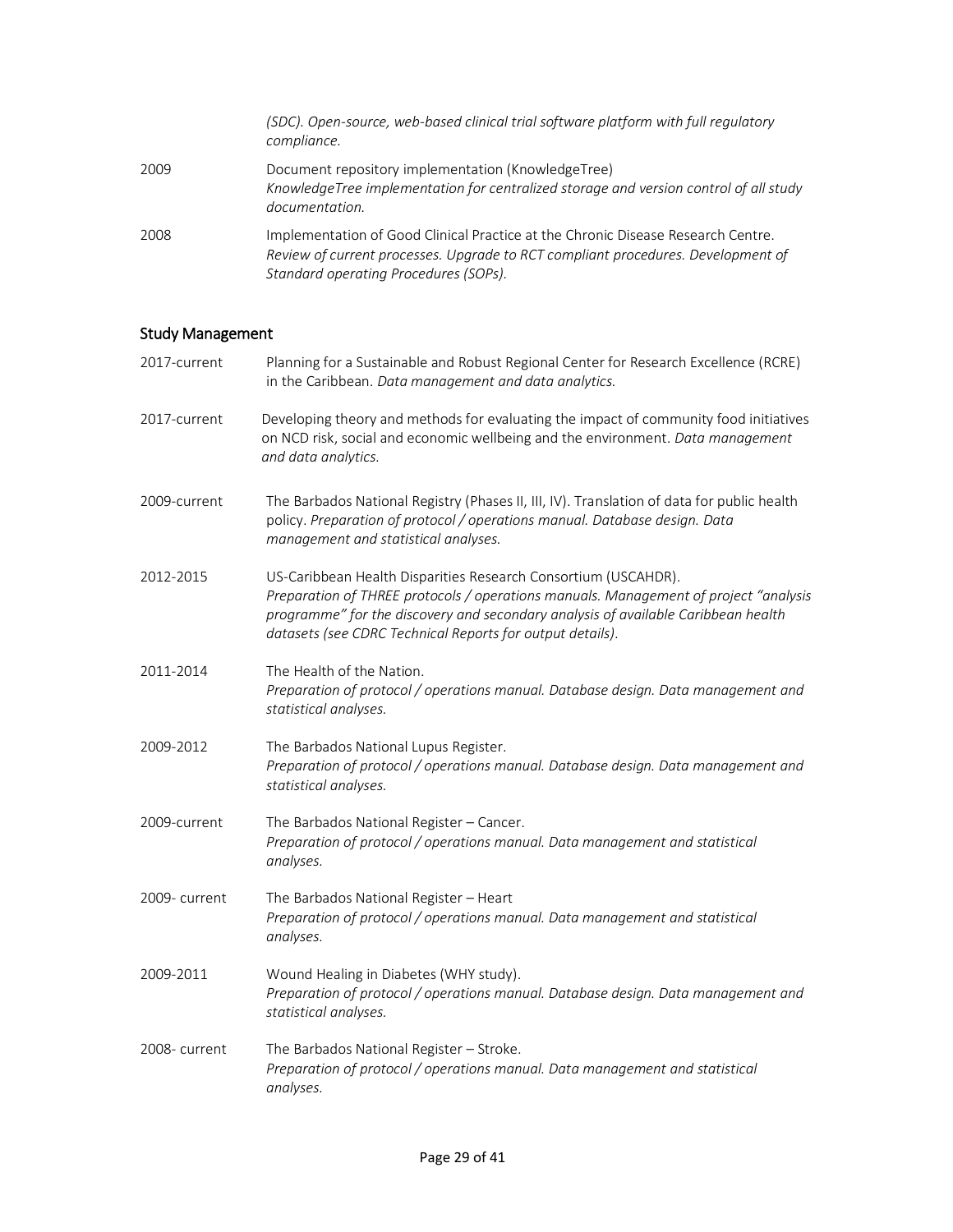### 2007-2009 Nutritional supplementation to maintain weight in people with HIV/AIDS, Kingston, Jamaica. *Data management and statistical advisor.*

# E. Honorific Awards for Scholarship

| 2017         | Vice-Chancellor's Award for Excellence in Research. Trinidad and Tobago, October 2017.                                                                                                                                                                                                                  |
|--------------|---------------------------------------------------------------------------------------------------------------------------------------------------------------------------------------------------------------------------------------------------------------------------------------------------------|
| 2011         | The University of the West Indies, Mona. Research awards. Best article: Simms-Stewart D,<br>Thame M, Heman-Keens A, Hambleton IR, Serjeant GR. Retained placenta - a complication<br>of pregnancy in homozygous sickle cell disease. Obstet Gynecol. 2009 Oct;114(4):825-8.                             |
| 2008         | The University of the West Indies. Awardee "60-under-60" researcher awards.                                                                                                                                                                                                                             |
| 2007         | The University of the West Indies, Mona. Research awards. Best article: Thompson J, Reid<br>M, Hambleton I, Serjeant GR. Albuminuria and renal function in homozygous sickle cell<br>disease: observations from a cohort study. Arch Intern Med. 2007 Apr 9;167:701-8.                                  |
| 2004         | Royal Statistical Society. Chartered Statistician (CStat).                                                                                                                                                                                                                                              |
| 2002         | The University of the West Indies, Mona. Research awards. Best article: Mohan JS,<br>Vigilance JE, Marshall JM, Hambleton IR, Reid HL, Serjeant GR. Abnormal venous function<br>in patients with homozygous sickle cell (SS) disease and chronic leg ulcers. Clin Sci (Lond).<br>2000 Jun;98(6):667-72. |
| 1999-2003    | Post-graduate research fellowship. Medical Research Council (UK).                                                                                                                                                                                                                                       |
| 1998-present | Fellow of the International Biometrics Society                                                                                                                                                                                                                                                          |
| 1998-present | Fellow of the Royal Statistical Society.                                                                                                                                                                                                                                                                |
| 1992         | Brunel University. Award for best undergraduate degree.                                                                                                                                                                                                                                                 |
|              | F. Invitations to Present at Academic Meetings                                                                                                                                                                                                                                                          |
| 2017         | Afro-Caribbean Cancer Consortium (AC3). Using REDCap for health research.<br>Intercontinental Hotel, Doral, Miami, FL. Oct 6-9 2017.                                                                                                                                                                    |
| 2016         | National Institutes of Health, National Institute on Minority Health and Health<br>Disparities. "Health inequalities in the Caribbean and in the North America." Sullivan<br>Alliance HQ, Alexandria, VA, USA. May 2016.                                                                                |
| 2015         | National Institutes of Health Training Workshop (Presenter), Improving Chronic Disease<br>in the Caribbean through Evidence-Based Behavioral and Social Interventions, July 21-<br>23, 2015, Bridgetown, Barbados                                                                                       |
| 2015         | National Institutes of Health, National Institute on Minority Health and Health                                                                                                                                                                                                                         |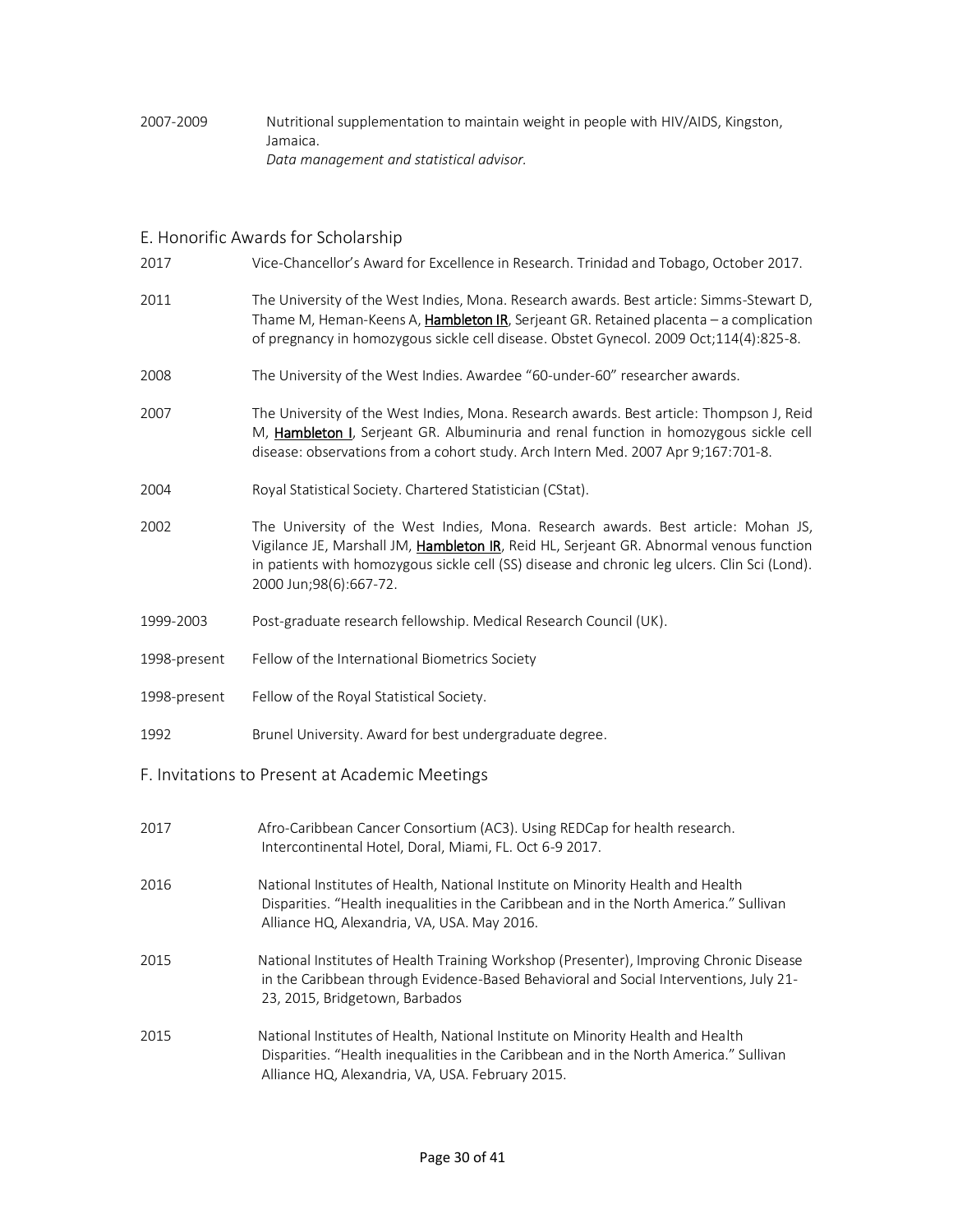| 2014 | National Institutes of Health, National Institute on Minority Health and Health<br>Disparities. "Comparison of health disparities between African-descent populations in<br>the Caribbean and North America." Sullivan Alliance HQ, Alexandria, VA, USA. February<br>18 2014. |
|------|-------------------------------------------------------------------------------------------------------------------------------------------------------------------------------------------------------------------------------------------------------------------------------|
| 2013 | National Institutes of Health, National Institute on Minority Health and Health<br>Disparities. "Disparities in mortality and life expectancy in the Caribbean."<br>Sullivan Alliance HQ, Alexandria, VA, USA. February 21 2013.                                              |
| 2011 | European Union. Presentation at EUBIROD. "Developing diabetes registration in the<br>Caribbean". January 28-29 2011, Brussels, Belgium.                                                                                                                                       |
| 2009 | Pan American Health Organization. "Cancer registration in the English-speaking<br>Caribbean". Workshop on developing a model for sustainable cancer registration in Latin<br>America and the Caribbean.                                                                       |
| 2008 | Pan American Health Organization. Human Resources for Health (HRH). Workshop on<br>developing a minimal dataset for HRH monitoring in the Caribbean.                                                                                                                          |
| 2007 | Government of Barbados, Ministry of Education. Expert Committee on environmental<br>health concerns at the Louis Lynch comprehensive school, Bridgetown, Barbados.                                                                                                            |
| 2002 | Government of Jamaica. Expert Committee on environmental impact of severe weather<br>events on coffee yields.                                                                                                                                                                 |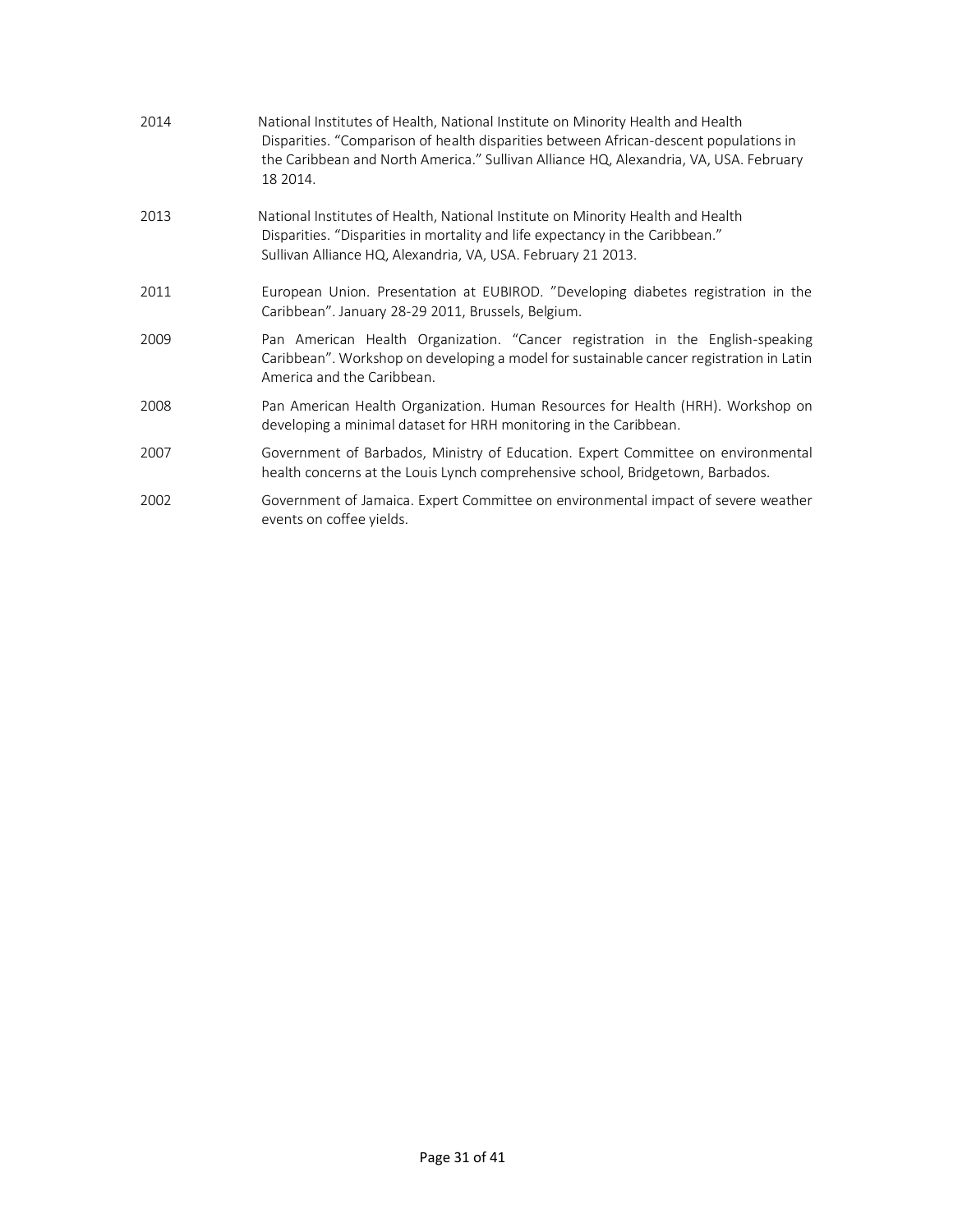## G. Invitation to serve on National/Regional/International Public and Scholarly Bodies

I wear two editorial hats for the well-known Cochrane Collaboration, and am a statistical reviewer for a number of health journals. I have served on numerous committees as a data management and statistical advisor, on a range of issues of public health significance to the region. I serve on the UWI/MoH Research Ethics Committee.

The Cochrane Collaboration is an international not-for-profit and independent organization, dedicated to making up-to-date, accurate information about the effects of healthcare readily available worldwide. It produces and disseminates systematic reviews of healthcare interventions and promotes the search for evidence in the form of clinical trials and other studies of interventions.

2017 – present Chair, Data Sharing Working Group for The Yale University Transdisciplinary Collaborative Center for Health Disparities Research (Yale-TCC) / Eastern Caribbean Health Outcomes Research Network (ECHORN). 2017 – present Cohorts Collaboration of Latin America and the Caribbean (CC-LAC) / Imperial College, London, UK. Steering committee member. 2017 – present Pan-American Health Organization (PAHO). Technical advisory committee for the development of methods to analyze mortality in the presence of small numbers. 2015 – present United Nations Children's Fund (UNICEF). Approved statistician for provision of statistical support to UNICEF research output. 2012 – 2019 International Diabetes Federation (IDF). Committee member for the Diabetes Atlas 6<sup>th</sup> / 7<sup>th</sup>  $/$  8<sup>th</sup> edition, with special focus on developing statistical methodology for prevalence rate sensitivity analyses. 2011 – present Member of Committee for the analysis & production of the annual Barbados HIV/AIDS Surveillance Report. (HIV/AIDS Programme, Ministry of Health, Government of Barbados). 2010 – present Member of University of the West Indies / Ministry of Health Institutional Review Board (Ethics Board) for the review of research involving human subjects. 2009 - present Statistical Editor, Cochrane Collaboration. Appointed statistical editor with the Cochrane Collaboration (Cystic Fibrosis and Genetic Disorders Group). Full editorial duties for this global network for systematic reviews of randomised clinical trials. The Cochrane Library has an impact factor of  $6.186 - 10$ <sup>th</sup> out of 153 "General Medicine" journals. 2008 - present Haemoglobinopathies Editor, Cochrane Collaboration. Appointed haemoglobinopathies editor with the Cochrane Collaboration (Cystic Fibrosis and Genetic Disorders Group). Full editorial duties for this global network for systematic reviews of randomised clinical trials. 2009 - present Caribbean representative. World Health Organization (joint IARC/PAHO) taskforce on developing sustainable cancer registration in Latin America and the Caribbean. Present Statistical and subject-matter reviewer for a further seven (7) journals. The Lancet, British Medical Journal, Journal of Epidemiology and Community Health, Pan-American Journal of Public Health, Diabetes Care, Prevention and Control, West Indian Medical Journal. Reviewed over 40 manuscripts since arriving at the Chronic Disease Research Centre in 2006. 2008 - present Member and statistical expert. The joint ethics committee (Institutional Review Board) of

the University of the West Indies and the Barbados Ministry of Health.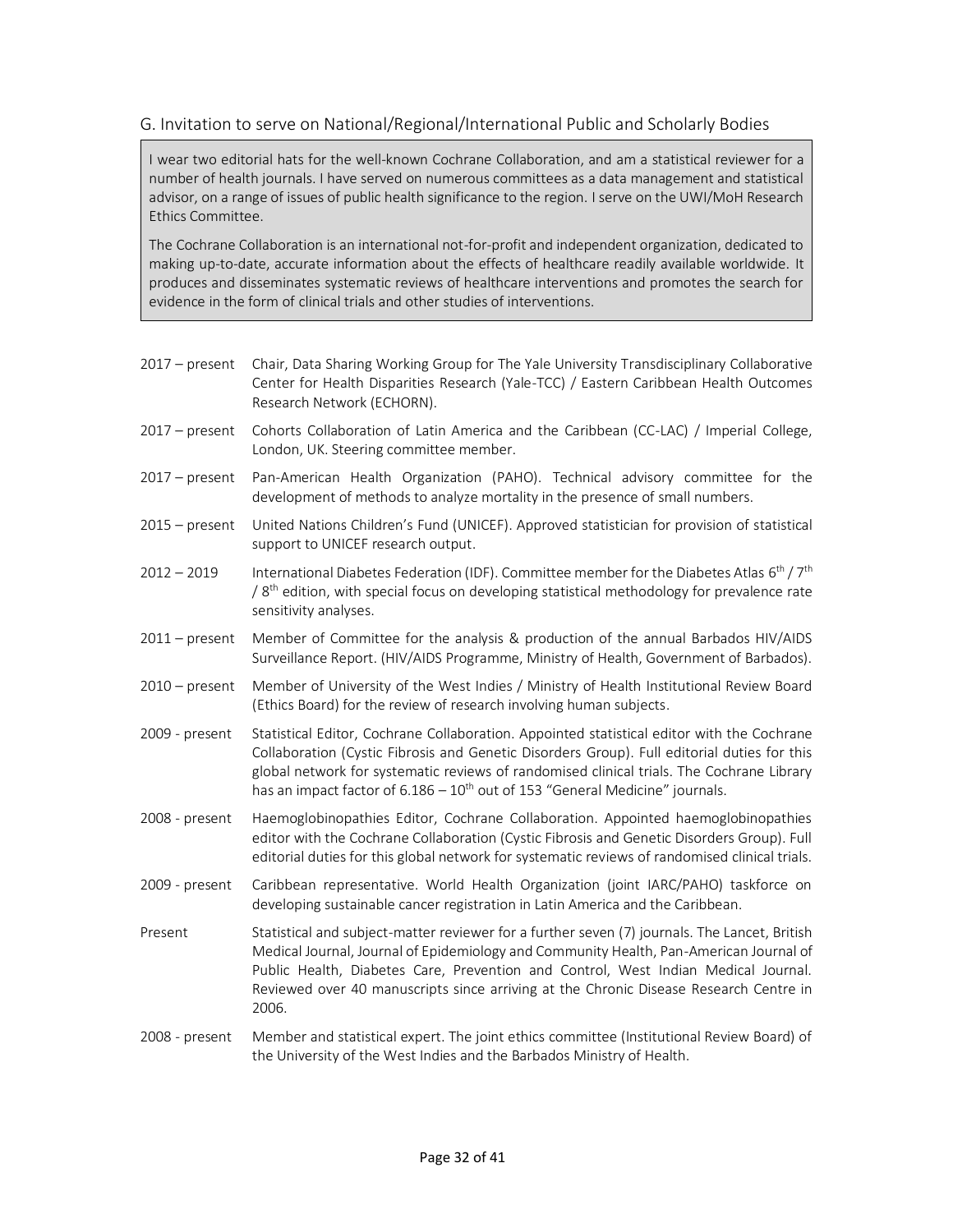| 2008 - present | Caribbean representative. Data management and statistical advisor. PAHO / WHO<br>committee on development of Human Resources for Health (HRH) resources in the<br>Caribbean.                                                     |
|----------------|----------------------------------------------------------------------------------------------------------------------------------------------------------------------------------------------------------------------------------|
| 2007 - 2010    | Data management advisor to GWR Medical Inc. Phase III randomised controlled trial of<br>topical oxygen for wound healing among people with diabetes and lower-limb ulceration.                                                   |
| 2006 - 2008    | Data management and statistical advisor to Institute of Child Health, London. A single blind,<br>open label pilot randomised controlled trial of auto-adjusting positive airway pressure in<br>children with sickle cell anemia. |
| 2006           | Barbados Government (Ministry of Education). Member of expert committee on health<br>concerns at the Louis Lynch secondary school, Bridgetown. Performed epidemiological<br>analysis of reported symptoms.                       |
| 2005           | Trial Steering Committee. Statistical advisor. Acyclovir for the prevention of HIV acquisition<br>among HSV positive women. London School of Hygiene and Tropical Medicine.                                                      |
| 2002           | Jamaican Government (Jamaica Coffee Board). Member of expert committee. Performed<br>audit and re-analysis of 2001 coffee yield losses due to severe weather events.                                                             |
| 1998 - 2004    | Honorary Lectureship. London School of Hygiene and tropical Medicine. Awarded for<br>collaborative work on Sickle Cell Disease in developing countries.                                                                          |
| 2001 - 2004    | Statistical advisor to the Kingston Paediatric HIV / AIDS Programme, The University of the<br>West Indies, Mona campus.                                                                                                          |

### H. Funding Attracted for Research and Study

With colleagues, I have secured grants with a total of more than 14 million US dollars in research funding (US \$14,883,855), with over 13 million US dollars secured since arriving at the George Alleyne Chronic Disease Research Centre (GA-CDRC).

Many of these grants are international and collaborative in nature, with funds shared across multiple institutions. From the 13 million dollars secured since arriving at the GA-CDRC, I estimate that approximately 7.1 million US dollars have been funds transferred to The University of the West Indies.

| (23)<br>(B) | Grant title | Extending a Caribbean based cohort to promote US-Caribbean comparisons<br>to facilitate research addressing black health disparities (5-year grant) |
|-------------|-------------|-----------------------------------------------------------------------------------------------------------------------------------------------------|
|             | Value       | Year 2 grant value: USD 662,973 (Approx 15% to UWI / Caribbean)                                                                                     |
|             | Period      | $2018 - 2022$                                                                                                                                       |
|             | Role        | Development of Data Collection Infrastructure                                                                                                       |
|             | Funder      | National Institutes of Health, Grant ID: 1R01MD013347-02                                                                                            |
|             |             |                                                                                                                                                     |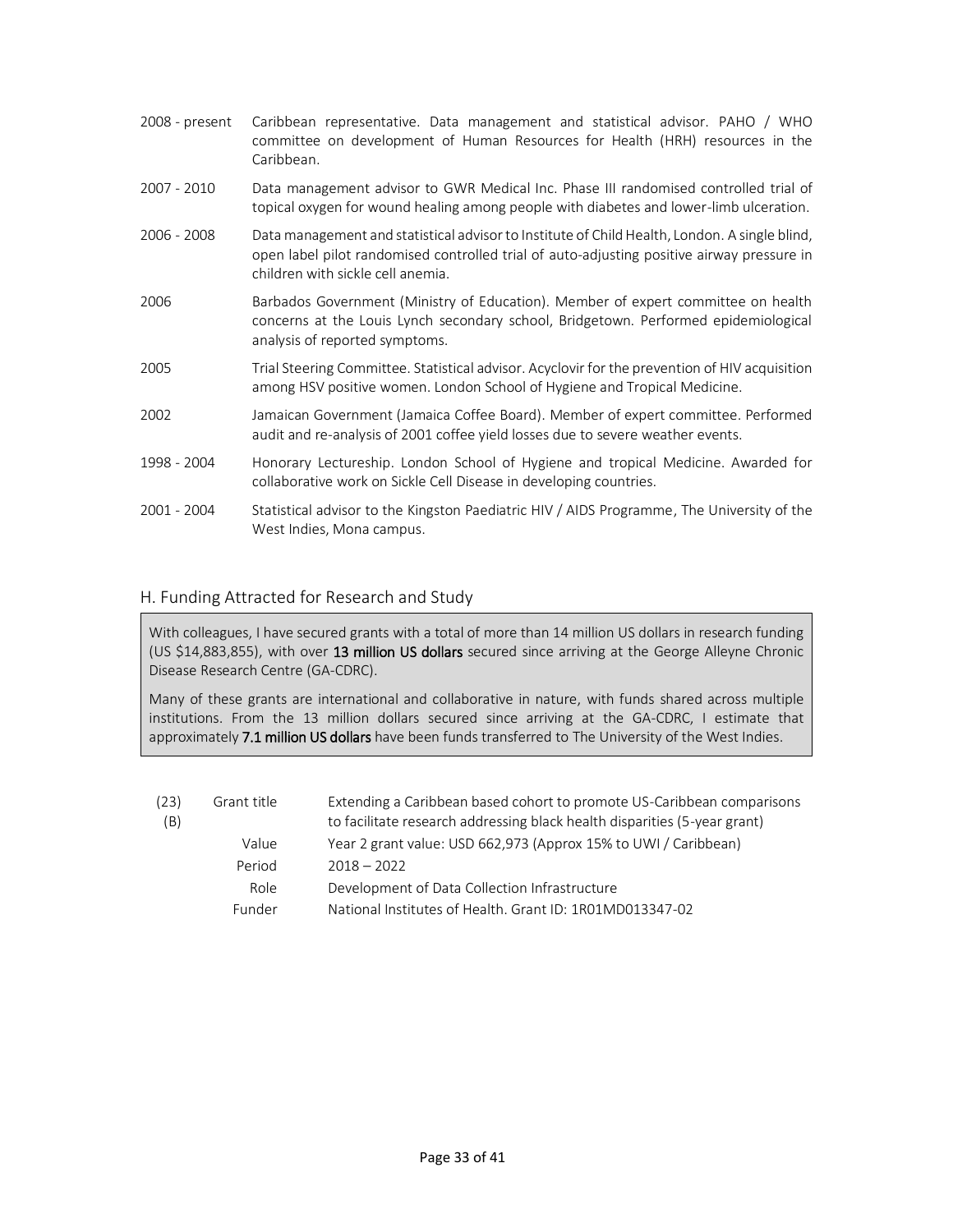| (23)<br>(A) | Grant title | Extending a Caribbean based cohort to promote US-Caribbean comparisons<br>to facilitate research addressing black health disparities (5-year grant) |
|-------------|-------------|-----------------------------------------------------------------------------------------------------------------------------------------------------|
|             | Value       | Year 1 grant value: USD 661,677 (Approx 15% to UWI / Caribbean)                                                                                     |
|             | Period      | $2018 - 2022$                                                                                                                                       |
|             | Role        | Development of Data Collection Infrastructure                                                                                                       |
|             | Funder      | National Institutes of Health. Grant ID: 1R01MD013347-01                                                                                            |
| (22)<br>(B) | Grant title | Pediatric ECHORN Cohort Study: intergenerational factors that contribute to<br>cardiovascular risk in the Eastern Caribbean (5-year grant)          |
|             | Value       | Year 2 grant value: USD 714,339 (Approx 15% to UWI / Caribbean)                                                                                     |
|             | Period      | $2018 - 2022$                                                                                                                                       |
|             | Role        | Analytics Core                                                                                                                                      |
|             | Funder      | National Institutes of Health. Grant ID: R01HL143785-02                                                                                             |
| (22)<br>(A) | Grant title | Pediatric ECHORN Cohort Study: intergenerational factors that contribute to<br>cardiovascular risk in the Eastern Caribbean (5-year grant)          |
|             | Value       | Year 1 grant value: USD 794,567 (Approx 15% to UWI / Caribbean)                                                                                     |
|             | Period      | $2018 - 2022$                                                                                                                                       |
|             | Role        | Analytics Core                                                                                                                                      |
|             | Funder      | National Institutes of Health, Grant ID: R01HL143785-01                                                                                             |
| (21)        | Grant title | The Barbados Diabetes Remission Study (Phase 2 - scale-up)                                                                                          |
|             | Value       | USD 71,991 (all funds to UWI / Caribbean)                                                                                                           |
|             | Period      | $2018 - 2020$                                                                                                                                       |
|             | Role        | Analytics Core                                                                                                                                      |
|             | Funder      | Massey Foundation (Barbados)                                                                                                                        |
| (20)        | Grant title | Planning for a Sustainable and Robust Regional Center for Research<br>Excellence (RCRE) in the Caribbean                                            |
|             | Value       | USD 274,526 (Approx 25% to UWI / Caribbean)                                                                                                         |
|             | Period      | $2017 - 2019$                                                                                                                                       |
|             | Role        | Analytics Core                                                                                                                                      |
|             | Funder      | National Institutes for Health / National Cancer Institute (P20 CA210294-01)                                                                        |
| (19)        | Grant title | Global Diet and Activity Research Group (GDAR).                                                                                                     |
|             | Value       | GBP 1,999,804 (Approx 15% to UWI / Caribbean)                                                                                                       |
|             | Period      | $2017 - 2019$                                                                                                                                       |
|             | Role        | Co-Investigator / Data analyst                                                                                                                      |
|             | Funder      | UK National Institute for Health Research.                                                                                                          |
|             |             |                                                                                                                                                     |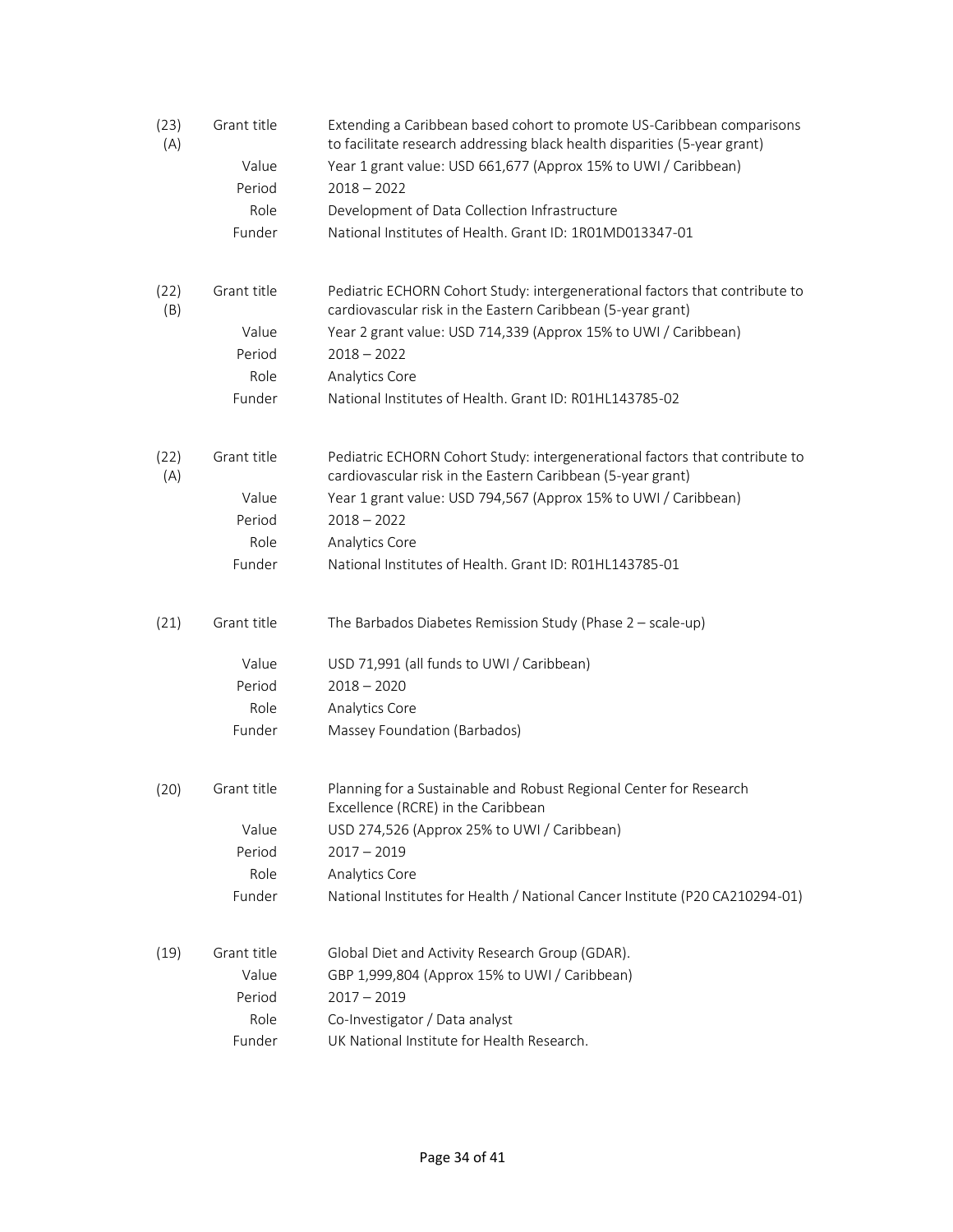| (18) | Grant title | Developing theory and methods for evaluating the impact of community food<br>initiatives on NCD risk, social and economic wellbeing and the environment.<br>UKP 422,200 (Approx 25% to UWI / Caribbean) |
|------|-------------|---------------------------------------------------------------------------------------------------------------------------------------------------------------------------------------------------------|
|      | Value       | $2017 - 2019$                                                                                                                                                                                           |
|      | Period      | Co-Investigator / Data analyst                                                                                                                                                                          |
|      | Role        | UK Medical Research Council (Ref: MR/P025250/1)                                                                                                                                                         |
|      | Funder      |                                                                                                                                                                                                         |
| (17) | Grant title | The Barbados National Registry for Chronic non-communicable disease (BNR).<br>USD 1,000,000 (all funds to UWI / Caribbean)                                                                              |
|      | Value       | $2017 - 2021$                                                                                                                                                                                           |
|      | Period      | Statistical advisory                                                                                                                                                                                    |
|      | Role        | Barbados Ministry of Health                                                                                                                                                                             |
|      | Funder      |                                                                                                                                                                                                         |
| (16) | Grant title | Development and evaluation of system dynamics methods to engage with<br>policy makers on the prevention and control of diabetes in a middle-income<br>region                                            |
|      | Value       | GBP 105,000 (all funds to UWI / Caribbean)                                                                                                                                                              |
|      | Period      | 2016 - 2017                                                                                                                                                                                             |
|      | Role        | Co-investigator                                                                                                                                                                                         |
|      | Funder      | MRC-UK/Wellcome Trust/DfID Health Systems Research call                                                                                                                                                 |
| (15) | Grant title | US-Caribbean Consortium for Health Disparities Research<br>(with Sullivan Alliance, Morehouse University)                                                                                               |
|      | Value       | US \$5,000,000 (Approx 40% to UWI / Caribbean)                                                                                                                                                          |
|      | Period      | $2012 - 2016$                                                                                                                                                                                           |
|      | Role        | Co-investigator                                                                                                                                                                                         |
|      | Funder      | National Institute on Minority Health and Health Disparities                                                                                                                                            |
| (14) | Grant title | Virtual Health Research Unit                                                                                                                                                                            |
|      | Value       | US \$350,000 (all funds to UWI / Caribbean)                                                                                                                                                             |
|      | Period      | 2013 - 2015                                                                                                                                                                                             |
|      | Role        | Co-investigator                                                                                                                                                                                         |
|      | Funder      | The World Bank                                                                                                                                                                                          |
| (13) | Grant title | Infrastructure grant: software for spatial epidemiology                                                                                                                                                 |
|      | Value       | US \$35,000 (all funds to UWI / Caribbean)                                                                                                                                                              |
|      | Period      | 2009                                                                                                                                                                                                    |
|      | Role        | Principal Investigator                                                                                                                                                                                  |
|      | Funder      | Environmental Systems Research Institute (ESRI)                                                                                                                                                         |
|      |             |                                                                                                                                                                                                         |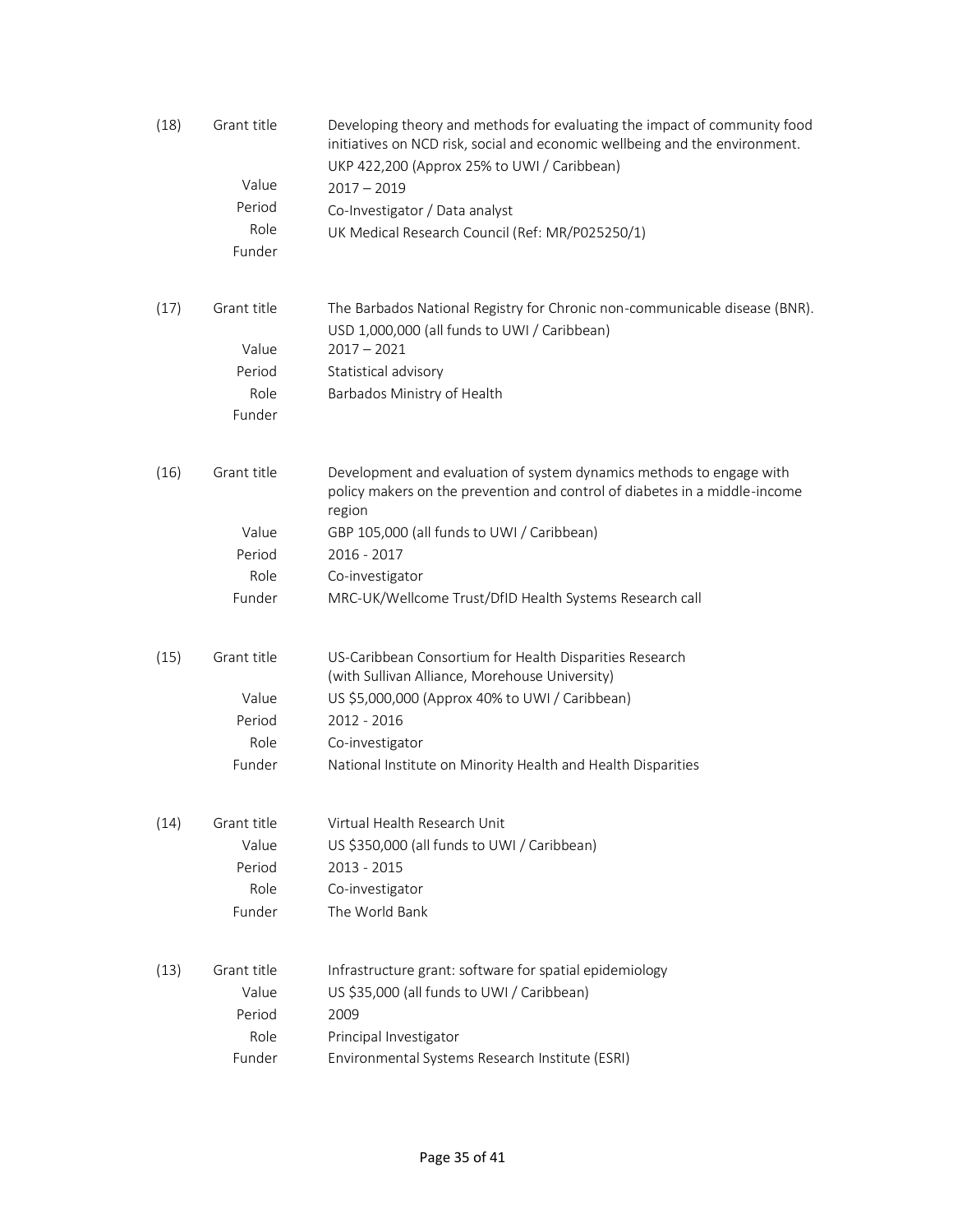| (12) | Grant title                    | Cochrane Collaboration award for Editorial staff                                                                                         |
|------|--------------------------------|------------------------------------------------------------------------------------------------------------------------------------------|
|      | Value                          | US \$15,000 (all funds to UWI / Caribbean)                                                                                               |
|      | Period                         | 2008 - 2009                                                                                                                              |
|      | Role                           | Awardee                                                                                                                                  |
|      | Funder                         | The Cochrane Collaboration                                                                                                               |
| (11) | Grant title                    | Infrastructure grant: spatial epidemiology of stroke, acute coronary events,<br>and cancer                                               |
|      | Value                          | US \$85,000 (all funds to UWI / Caribbean)                                                                                               |
|      | Period                         | $2009 - 2011$                                                                                                                            |
|      | Role                           | Principal Investigator                                                                                                                   |
|      | Funder                         | The European Union / Barbados Ministry of Health                                                                                         |
| (10) | Grant title<br>Value           | Cost of care for people with stroke or acute coronary events<br>US \$63,000 (all funds to UWI / Caribbean)                               |
|      | Period                         | 2009 - 2011                                                                                                                              |
|      | Role                           | Co-Principal investigator                                                                                                                |
|      | Funder                         | The European Union / Barbados Ministry of Health                                                                                         |
| (09) | Grant title<br>Value<br>Period | Five-year survival among people with breast or prostate cancer in Barbados<br>US \$125,000 (all funds to UWI / Caribbean)<br>2009 - 2011 |
|      | Role                           | Co-Principal Investigator                                                                                                                |
|      | Funder                         | The European Union / Barbados Ministry of Health                                                                                         |
| (08) | Grant title                    | Research publicity grant: converting academic output into public health<br>messages.                                                     |
|      | Value                          | US \$15,000 (all funds to UWI / Caribbean)                                                                                               |
|      | Period                         | $2009 - 2010$                                                                                                                            |
|      | Role                           | Co-Investigator                                                                                                                          |
|      | Funder                         | The Peter Moore's Foundation                                                                                                             |
| (07) | Grant title                    | The Barbados National Registry for chronic non-communicable disease (BNR)                                                                |
|      | Value                          | US \$1 million (all funds to UWI / Caribbean)                                                                                            |
|      | Period                         | 2007 - 2011                                                                                                                              |
|      | Role                           | Co-Principal Investigator                                                                                                                |
|      | Funder                         | The European Union / Barbados Ministry of Health                                                                                         |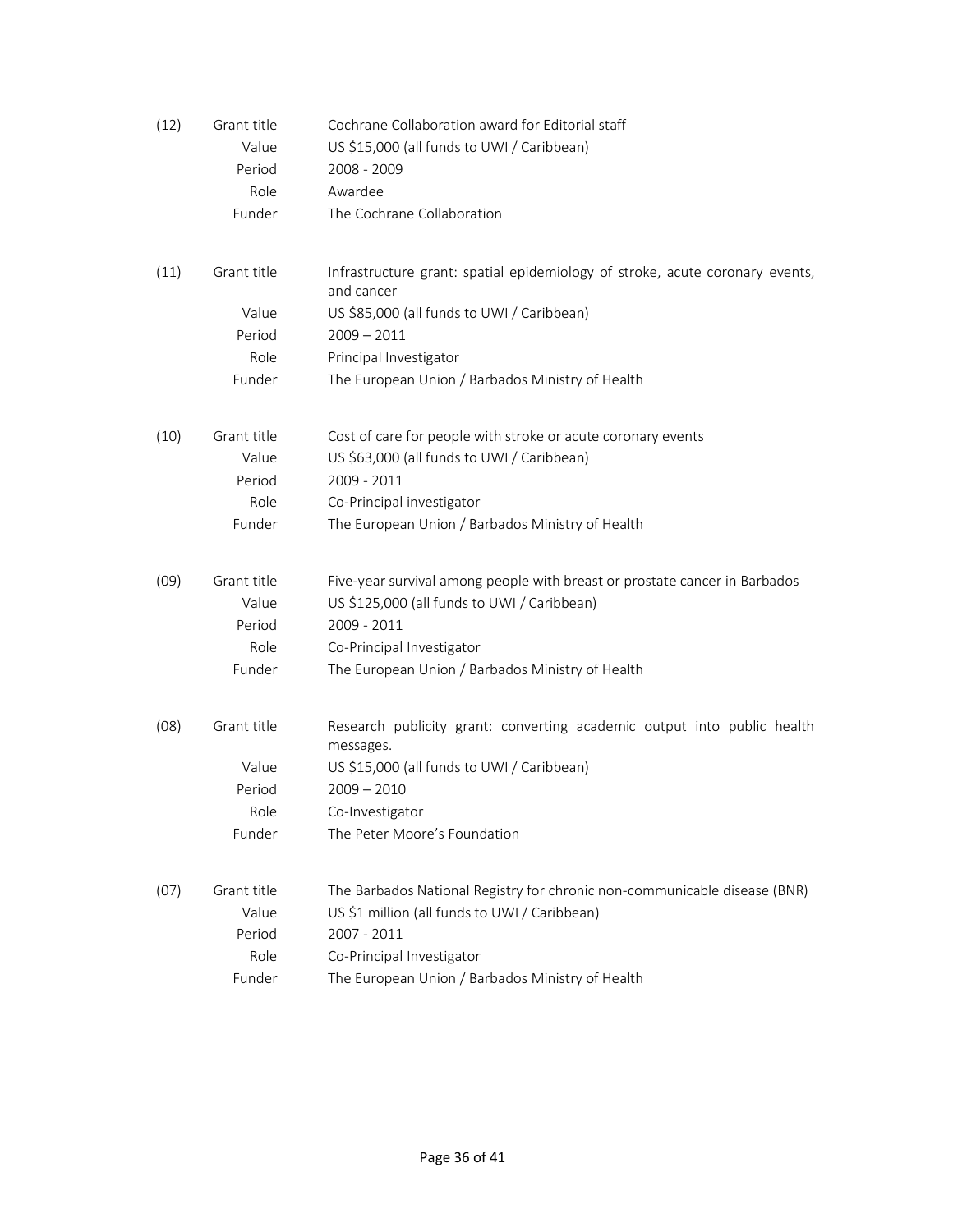| (06) | Grant title | Wound healing in Diabetes                                                                                      |
|------|-------------|----------------------------------------------------------------------------------------------------------------|
|      | Value       | US \$250,000 (all funds to UWI / Caribbean)                                                                    |
|      | Period      | $2008 - 2011$                                                                                                  |
|      | Role        | Co-investigator                                                                                                |
|      | Funder      | The Barbados Diabetes Foundation / Private industry                                                            |
| (05) | Grant title | The Barbados Lupus Registry                                                                                    |
|      | Value       | US \$75,000 (all funds to UWI / Caribbean)                                                                     |
|      | Period      | $2007 - 2009$                                                                                                  |
|      | Role        | Co-investigator                                                                                                |
|      | Funder      | Alliance for Lupus Research                                                                                    |
| (04) | Grant title | Positive airways pressure therapy in children with sickle cell anaemia: a phase<br>1 randomised clinical trial |
|      | Value       | US \$150,000 (approx. 10% to UWI / Caribbean)                                                                  |
|      | Period      | 2005-2008                                                                                                      |
|      | Role        | Co-investigator                                                                                                |
|      | Funder      | The Stroke Association (UK)                                                                                    |
| (03) | Grant title | Determinants of inter-personal violence in three Caribbean nations: Barbados,<br>Jamaica, Trinidad & Tobago    |
|      | Value       | US \$750,000 (all funds to UWI / Caribbean)                                                                    |
|      | Period      | $2004 - 2008$                                                                                                  |
|      | Role        | Co-investigator                                                                                                |
|      | Funder      | The Wellcome Trust                                                                                             |
| (02) | Grant title | Cochrane travel award for developing countries                                                                 |
|      | Value       | US S5,000 (all funds to UWI / Caribbean)                                                                       |
|      | Period      | 2002                                                                                                           |
|      | Role        | Awardee                                                                                                        |
|      | Funder      | The Cochrane Collaboration                                                                                     |
| (01) | Grant title | Longitudinal analyses in sickle cell disease: The Jamaican Cohort Study                                        |
|      | Value       | US \$240,000 (all funds to UWI / Caribbean)                                                                    |
|      | Period      | $1999 - 2003$                                                                                                  |
|      | Role        | Principal Investigator (Four-year MRC Research Fellowship)                                                     |
|      | Funder      | The UK Medical Research Council (MRC)                                                                          |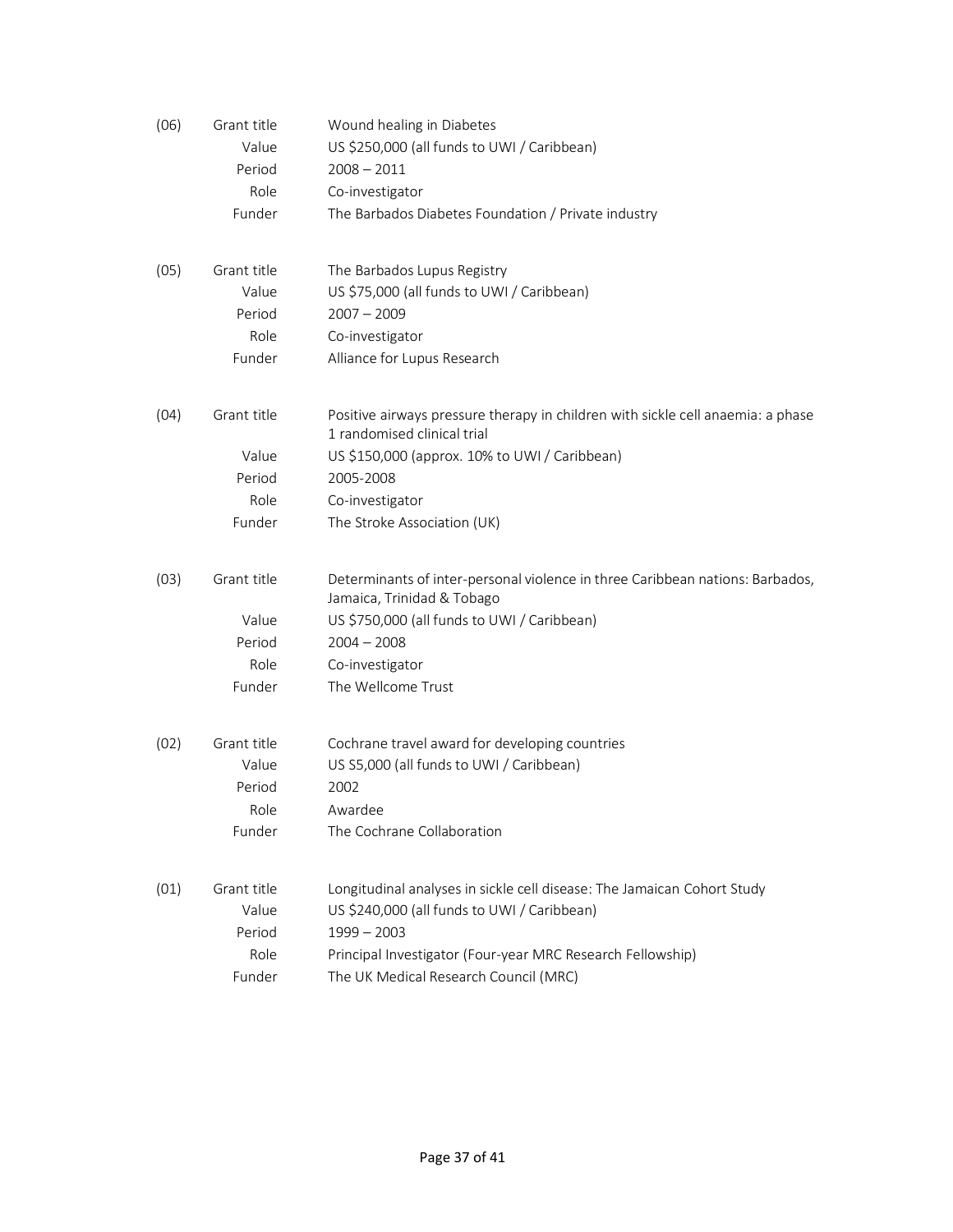## I. Graduate Students Supervised

I have co-supervised and provided statistical support a total of 37 postgraduate students, 29 pursuing programmes at the University of the West Indies.

## Doctoral candidates (Supervision and Statistical Support)

| 2019-current | Stephanie Whiteman. FoodScapes. Neighbourhood influences on food supply and<br>nutrition.                                                                  |
|--------------|------------------------------------------------------------------------------------------------------------------------------------------------------------|
| 2019-current | Kern Rock. StreetScapes. Neighbourhood influences on walkability and physical activity                                                                     |
| 2015-current | Leonor Guariguata. Development and evaluation of system dynamics modelling to<br>support policy decision making for the prevention and control of diabetes |
| 2011-current | Rachel Harris. "The influence of socioeconomic status on sodium intake and dietary<br>adequacy in Barbados"                                                |
| 2013-2018    | Natasha Sobers-Grannum. Evidenced-based policy development: describing and<br>explaining trends in cardiovascular disease in the Caribbean                 |
| 2011-2018    | Christina Howitt. "Physical activity and metabolic health in Barbados"                                                                                     |
| 2009-2018    | Songee Beckles. "The evolution of the HIV epidemic in Barbados"                                                                                            |
| 2009-2019    | Andre Greenidge. "A case-control study of factors associated with wound healing in<br>diabetes: the WHY study"                                             |
| 2009-2017    | Kim Quimby. "Clinical impact of the haemoglobin-scavenging mechanisms on<br>haemolytic conditions"                                                         |
| 2009-2017    | Angela Rose. "The burden of stroke and acute myocardial infarction in Barbados"                                                                            |
| 2002-2006    | Ceri Hirst (née Riddington). "Systematic reviews in homozygous sickle cell disease."                                                                       |
| 1997-2001    | Junette Mohan. "Studies of venous function in homozygous sickle cell disease."                                                                             |

### Graduate fellow (Fulbright scholarship)

2008 Misha Granado. "Identifying barriers to screening among Barbadian women."

### Masters candidates (Medical Statistics / Development Statistics)

| 2015 | Natalia Parris. "Are obesity definitions developed using Caucasian populations suitable<br>predictors of cardiovascular risk in persons of African ancestry? |
|------|--------------------------------------------------------------------------------------------------------------------------------------------------------------|
| 2004 | Raphael Fraser. "The length of a painful crisis in homozygous sickle cell disease."                                                                          |
| 2004 | Hank Williams. "Determinants of violence and anti-social behaviour among Jamaican<br>adolescents"                                                            |
| 2004 | Natalie James. "The effect of environment on the incidence of painful crisis in<br>homozygous sickle cell disease"                                           |
| 2004 | Tamika Royal. "The epidemiology of hyperglycaemic crises at the University Hospital of<br>the West Indies."                                                  |
| 2004 | Ayesha Johnson. Cardiovascular risk factors in urban Jamaica."                                                                                               |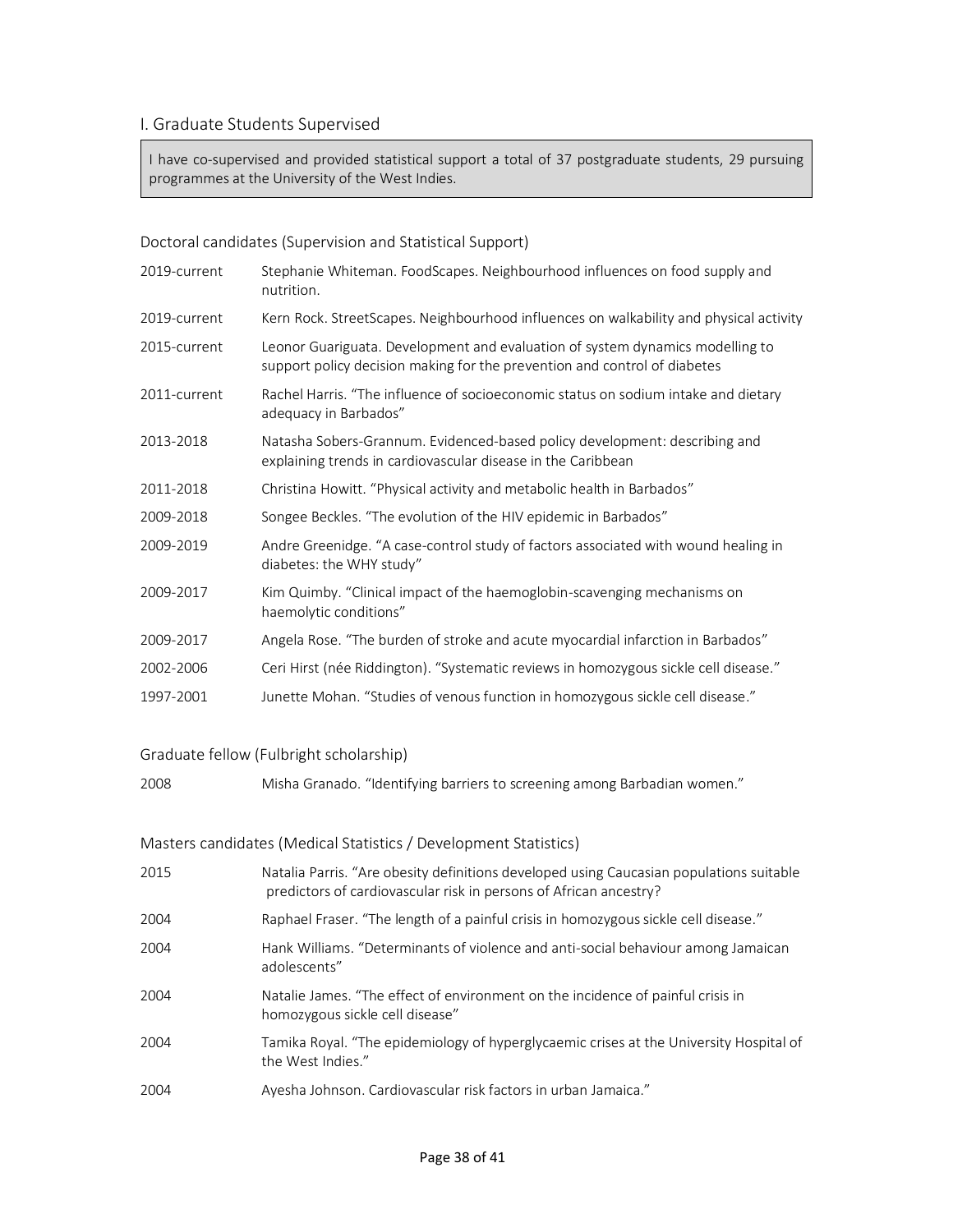| 1999      | Vanessa Bond. "Fetal haemoglobin reference intervals in people with homozygous<br>sickle cell disease"                                                   |
|-----------|----------------------------------------------------------------------------------------------------------------------------------------------------------|
| 1999      | Nicola Gibbard. "Coping strategies among people with homozygous sickle cell disease"                                                                     |
| 1998      | Anna Pictor. "Derived variable analysis in sickle cell disease research"                                                                                 |
| 1998      | Belinda Mak. "Hypersplenism in people with homozygous sickle cell disease"                                                                               |
| 1997      | Nancy Barker. "Longitudinal description of haematological indices from the Jamaican<br>Cohort Study of Sickle Cell Disease in adolescence."              |
| 1997      | Helena Oakey. "Patterns of painful crisis presentations among people with homozygous<br>sickle cell disease."                                            |
| 1997      | Fiona Fordham. "Age-related haematological reference intervals among people with<br>homozygous sickle cell disease"                                      |
| 1997      | Merline Hemmings. "Haematological indices in people with sickle cell disease:<br>multivariate relationships with clinical morbidity."                    |
|           | Masters candidates (other disciplines)                                                                                                                   |
| 2003      | Joan Thomas (MSc Sociology, UWI). "The educational attainment of adults with<br>homozygous sickle cell disease"                                          |
|           | Doctor of Medicine (DM) candidates                                                                                                                       |
| 2008-2009 | Dr Jo-Anne Brathwaite (DM Psychiatry). "The prevalence of geriatric depression in the<br>district hospitals of Barbados."                                |
| 2008-2009 | Dr Joy Sue (DM Psychiatry). "Childhood mental disorders in Barbados: characteristics of<br>patients seen at the child guidance clinic."                  |
| 2008-2009 | Dr Rashida Brown (DM Psychiatry). "The attitudes of medical practitioners towards<br>patients with mental illness in Barbados."                          |
| 2003-2004 | Klaas Wierenga (DM Paediatrics). "The uptake of neonatal screening for sickle cell<br>disease in Kingston, Jamaica."                                     |
| 2003-2004 | Julianne Steel-Duncan (DM Paediatrics). "Health-related quality of life in children with<br>Type-I diabetes in Jamaica."                                 |
| 2002-2003 | Anthony Williams (DM Anaesthesia and Intensive Care). "Predicting outcomes in the<br>intensive care unit of the University Hospital of the West Indies." |
| 2001-2002 | Cecilio Eck (DM Paediatrics). "Paediatric admissions to the University Hospital of the<br>West Indies in 1999"                                           |
| 2000-2001 | Tracey Evans-Gilbert (DM Paediatrics). "Validation of the paediatric risk of mortality<br>(PRISM) score in a Jamaican paediatric intensive care unit."   |
| 2000-2001 | Carleen Grant (DM Paediatrics). "The management of acute otitis media in children over<br>2 months of age."                                              |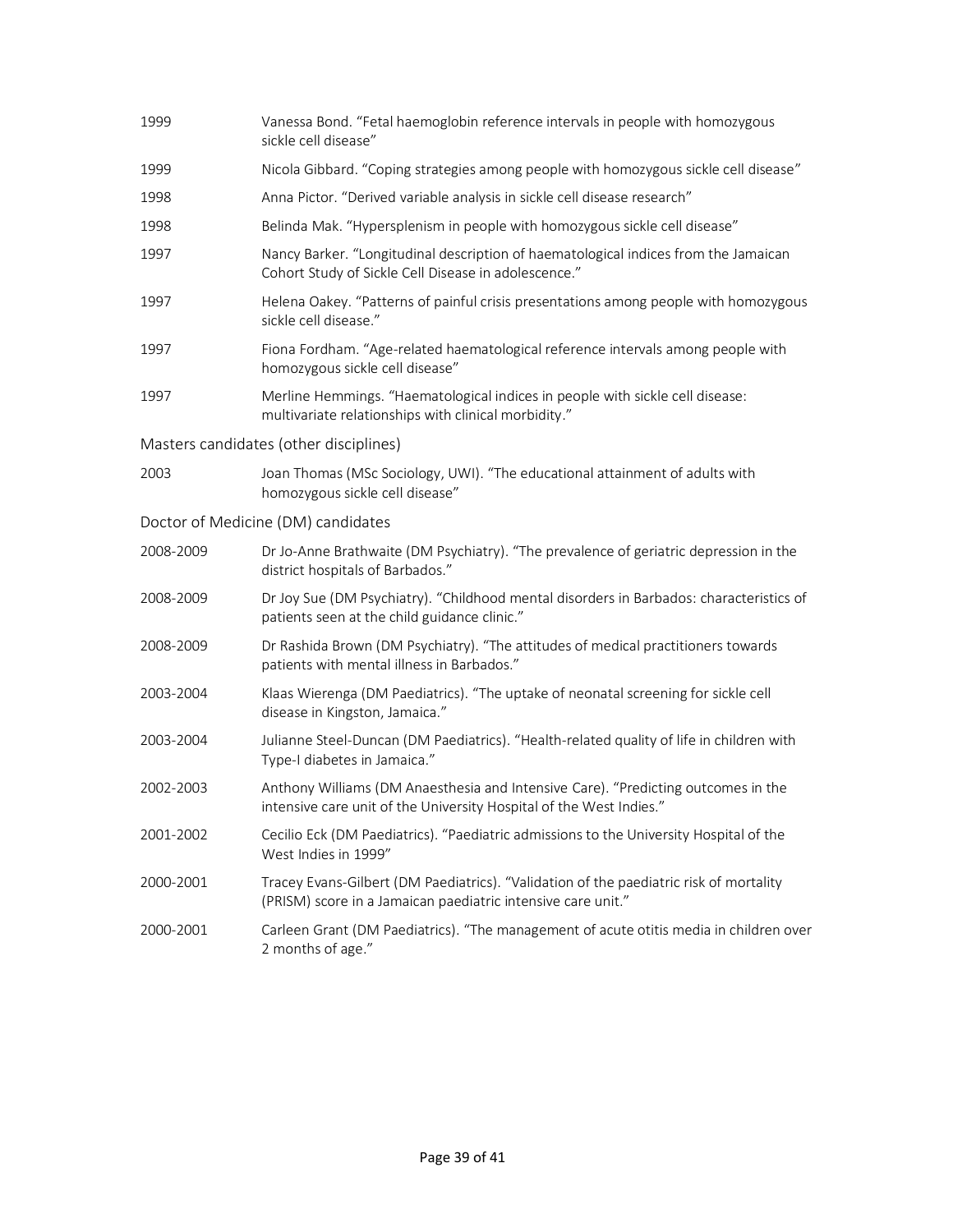## J. Programme Development

I am developing an electronic Data Research Infrastructure (eRDI) at the George Alleyne Chronic Disease Research Centre. This includes online software for data collection, data analytics, and data sharing. The first available component is for data collection (REDCap) and this is available at [\(https://caribdata.org/redcap/\)](https://caribdata.org/redcap/). Further development is underway, in collaboration with Campus IT Services and Library colleagues. We hope to be able to offer this research infrastructure to campus colleagues. To complement this infrastructure I run a free informal advice service to the University of the West Indies research community.

With colleagues, I have developed the Masters programme in Biostatistics, registered at the Mona campus, along with statistical service courses for medical undergraduates and masters-level students.

2011-2013, I have re-developed PBHE6100 – Statistics for Public Health – a 3-unit module for the Masters in Public health offered by the Faculty of Medical Sciences.

2015-2016, I have re-developed PBHE6105 – Quantitative Data Analysis– a 2-unit module for the Masters in Public health offered by the Faculty of Medical Sciences.

| 2017-current | Development of an "electronic Research Data Infrastructure (eRDI), comprising online |
|--------------|--------------------------------------------------------------------------------------|
|              | facilities for data collection, data analytics, and data sharing.                    |

- 2006-2009 Research Clinic. Developed and operate a free informal "Research Clinic", advising students and researchers on all aspects of study design, data management, and data analysis. This advisory service has been offered to the clinical research community of the Faculty of Medical Sciences and the Queen Elizabeth Hospital since 2006.
- 2004-2007 MSc Biostatistics, The University of the West Indies. Developed complete syllabus for the Masters course in Biostatistics offered at the Tropical Medicine Research Institute, Mona campus. This syllabus includes many of the basic statistical courses required to operate independently as a professional statistical in the Caribbean. Syllabus originally developed in 2004 and extensively reworked in 2007.
- 2002-2004 MSc Nutrition, The University of the West Indies. Developed taught course "Introduction to statistics" for Masters programme in Nutrition, The University of the West Indies, Mona campus.
- 2001 World Health Organization / Pitt University. Developed the online supercourse "Survival estimates in prevalent cohorts: an application in sickle cell anaemia." Internet: http://www.pitt.edu/~super1/lecture/lec5541/index.htm
- 1996-1997 MBBS Medicine, Charing X Medical School. Developed taught course "Introduction to Medical Statistics" for medical undergraduates.